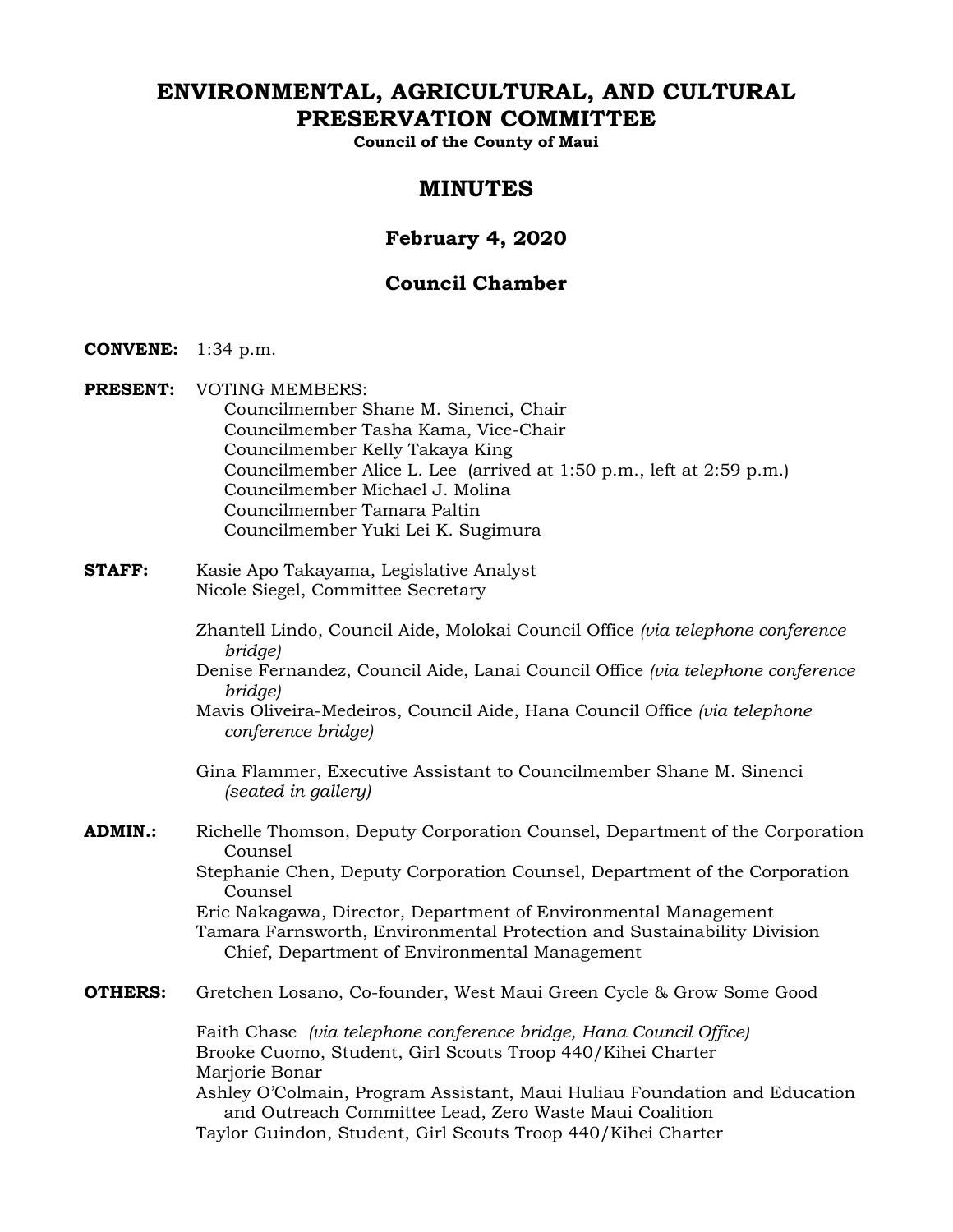#### **February 4, 2020**

Robin Proctor Cheryl King Jason Economou, Government Affairs Director, REALTORS® Association of Maui Zandra Amaral-Crouse Jasee Law Others (2)

**PRESS:** *Akaku: Maui Community Television, Inc.*

--------------------------------------------------------------------------------------------------------

CHAIR SINENCI: . . .*(gavel)*. . . Aloha mai kakou, and welcome to the Environmental, Agricultural, and Cultural Preservation Committee meeting of Tuesday, February 4th. It is 1:34 p.m. I'm Shane Sinenci, your Committee Chair. Before we go on, may I please ask that everyone silence all cell phones on the Chamber floors and in the Chambers? Thank you. For introductions today, starting with my right, your left, we have Committee Vice-Chair, Ms. Tasha Kama. Aloha.

VICE-CHAIR KAMA: Aloha Poalo [*sic*], Chair.

CHAIR SINENCI: Aloha Poalua. Also, next to her we have Councilmember Yuki Lei Sugimura.

COUNCILMEMBER SUGIMURA: Good afternoon, Chair.

CHAIR SINENCI: Good afternoon. Thanks for being here. From West Maui, Councilmember Tamara Paltin. Aloha.

COUNCILMEMBER PALTIN: Aloha awakea, Chair.

- CHAIR SINENCI: Aloha awakea. And also we have from South Maui, Councilmember Kelly Takaya King.
- COUNCILMEMBER KING: Aloha and good afternoon.
- CHAIR SINENCI: Good afternoon. And finally from Upcountry, we have Councilmember Mike Molina. Aloha.

COUNCILMEMBER MOLINA: Aloha, Mr. Chair.

CHAIR SINENCI: Aloha, thanks for being here. Council Chair Alice Lee is excused for now and she may be joining us in a little bit. For non-voting Members we have Mr. Riki Hokama and Ms. Keani Rawlins-Fernandez and they're always welcome to join us if they so choose. Administrative representatives, we have Ms. Richelle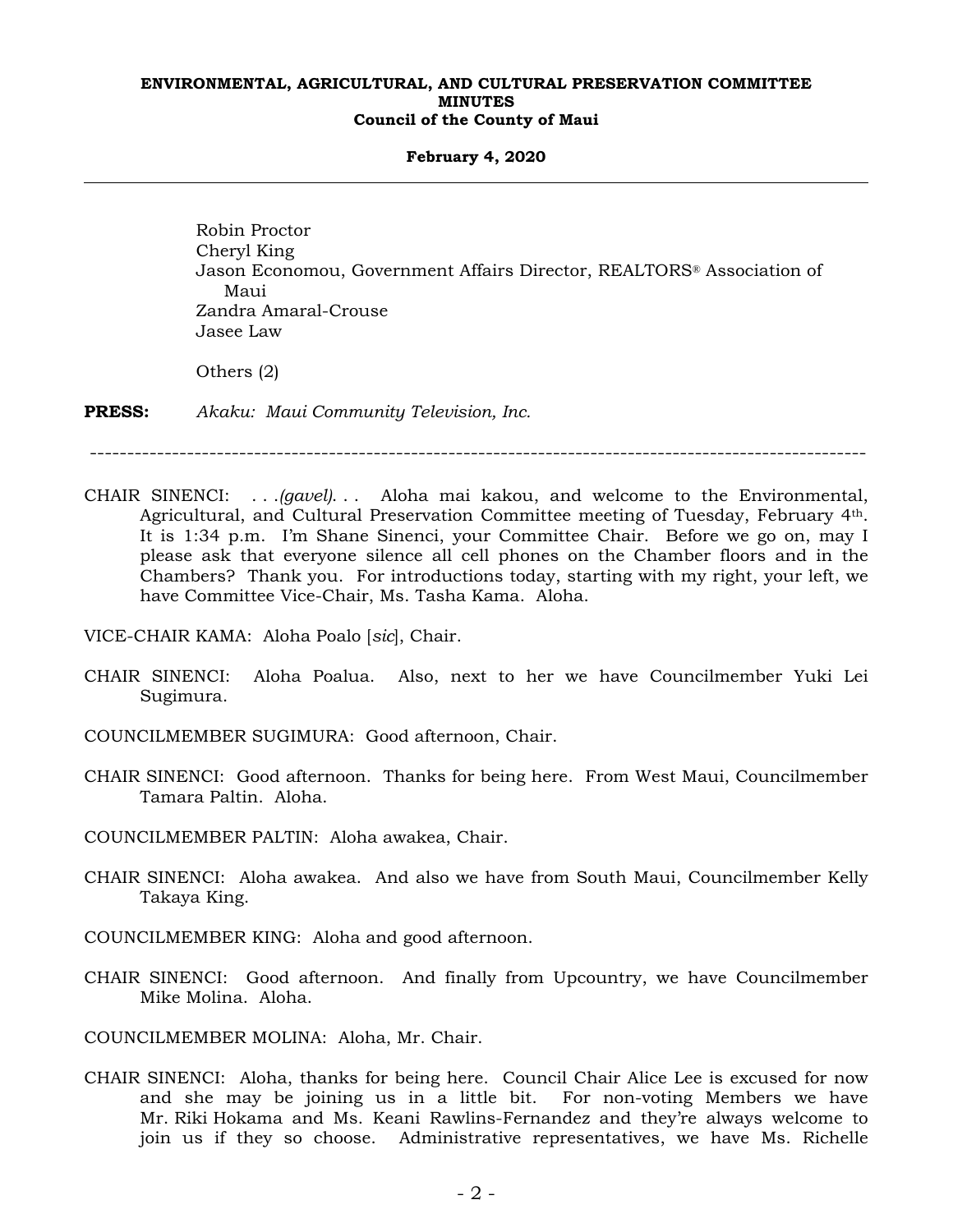## **February 4, 2020**

Thomson, Deputy Corporation Counsel. Welcome. Also with her we have Ms. Stephanie Chen. Thanks for being here today. We have Mr. Eric Nakagawa from the Department of Environmental Management.

MR. NAKAGAWA: Aloha.

CHAIR SINENCI: Aloha. Ms. Tamara Farnsworth, welcome.

MS. FARNSWORTH: Aloha, Chair.

CHAIR SINENCI: From the Sustainability Division, yeah, Environmental Protection and Sustainability. We also have administrative representatives Ms. Gretchen Losano, Co-Founder, West Maui Green Cycle & Grow Some Food [*sic*]. Welcome.

MS. LOSANO: Aloha mai kakou.

- CHAIR SINENCI: Aloha mai. For our Staff today we have Ms. Kasie Apo Takayama, Ms. Nicole Siegel, and in our District Offices, in Hana we have Ms. Mavis Oliveira-Medeiros, in Lanai we have Ms. Denise Fernandez, in Molokai we have Ms. Zhantell Lindo. Okay, Members, we have one item on the agenda today, EACP-16, Restricting the Use and Sale of Single-Use Plastic Disposable Foodware. For food…did I say foodware? Yeah. Yeah. For individuals testifying in the Chamber, please sign up at the desk just outside the Chamber door. If testifying from one of the remote testimony sites, please sign up with District Office Staff. Testimony will be limited to the item on the agenda today. And pursuant to the Rules of the Council, each testifier will be allowed to testify for up to three minutes. When testifying, please state your name and the name of any organization you may be representing. Pursuant to the Rules of the Council, if you're a paid lobbyist, please inform the Committee. We have established a connection to the Council District Offices. And, Ms. Apo Takayama, do we have any testifiers in our District Offices?
- MS. APO TAKAYAMA: Yes, Chair, we have one testifier in the Hana District Office.

## *. . . BEGIN PUBLIC TESTIMONY . . .*

CHAIR SINENCI: Okay. Ms. Mavis Oliveira-Medeiros?

- MS. OLIVEIRA-MEDEIROS: Aloha, Chair. This is Mavis from the Hana Office, and I have one testifier; Faith Chase. Go ahead, Faith.
- MS. CHASE: Aloha, Chair. Aloha, Committee. I am in favor of EACP-16, which would restrict the use and sale of plastic disposable foodware. And while this is important please also consider the verbiage "and encourage the use of environmentally friendly preferred alternatives." It is not enough to choose a compostable alternative when two of your lead compost facilities are suffering and close to ending. While I understand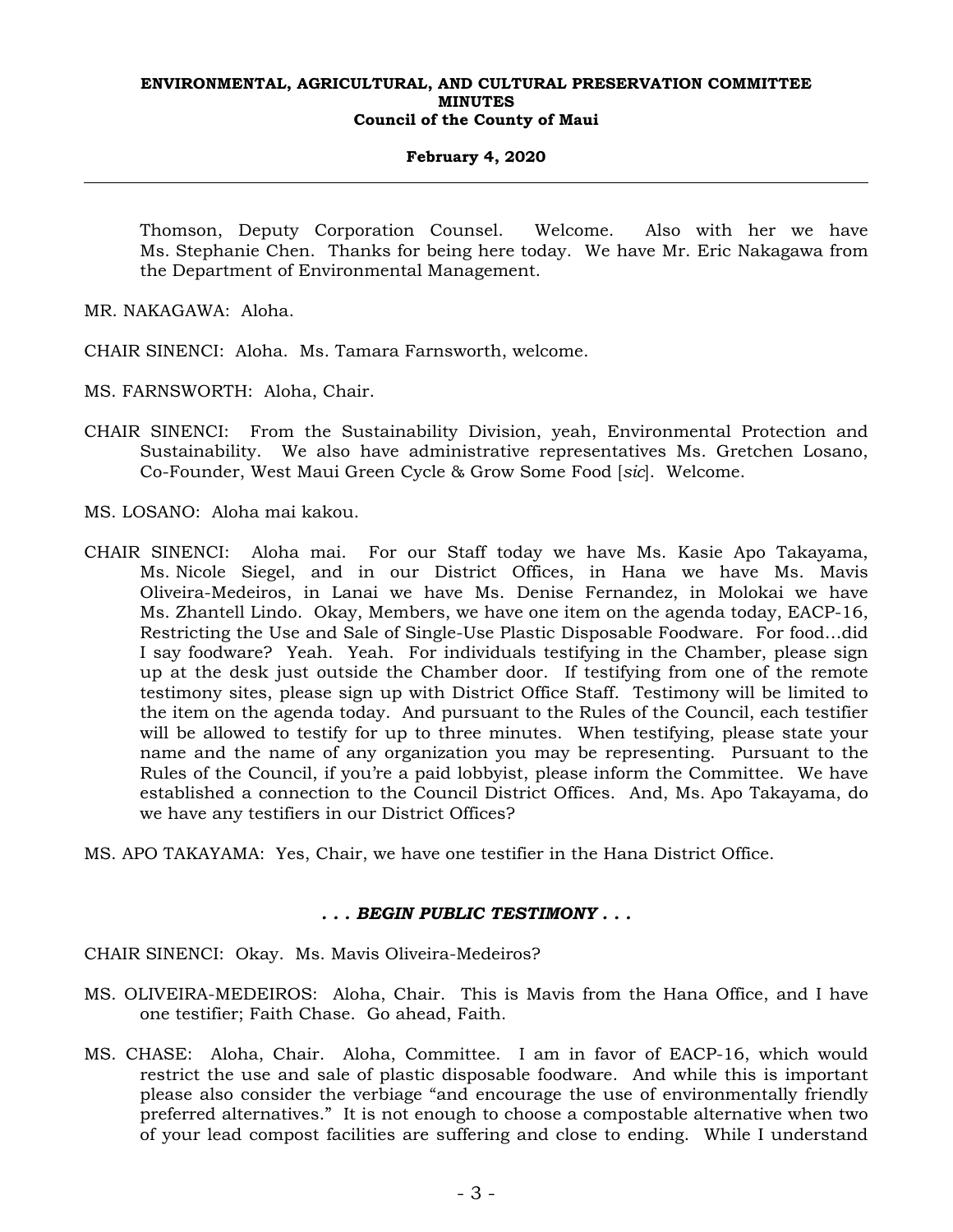#### **February 4, 2020**

you have had persistent testimony on this subject by tenacious testifiers, it is not enough to restrict this item without seriously considering supporting your composters. I believe this item deserves a communication onto itself. To date, Maui County has had three lead compost…has three lead composters and two are on the brink of closing. One has a contract that is set to end in July and one has severe new water issues. Please keep them in your purview as you make decisions moving forward. Please ensure that they forever have a place in your planning, whether it be Environmental Department or recycling department. This important area of composting has never had the depth of attention it has deserved. Noting that yes, west side has its Lahaina school composting project led by Gretchen, but in the scheme of things, this is minute for the level of compostable material that Maui produces. I will convey that pilot projects at every school should also be supported but that the tourism industry has not wholeheartedly dealt fairly with what is produced. While exciting trash-to-energy solutions appear to be making traction, this should never dismiss the education component to encourage reusable's and biodegradable options. Thank you for this opportunity to testify and I look forward to hearing the other testifiers that might provide new information that I am not aware of.

- CHAIR SINENCI: Mahalo, Ms. Chase. Members, is there any questions for Ms. Chase in Hana? Okay, seeing none, thank you for your testimony. Ms. Apo Takayama?
- MS. APO TAKAYAMA: Chair, we currently do not have any testifiers in our District Offices, but we have seven in the Council Chamber.
- CHAIR SINENCI: Okay. Can you please call the first in the Chambers?
- MS. APO TAKAYAMA: The first testifier is Brooke Cuomo, testifying on behalf of Girl Scouts Troop 440, to be followed by Marjorie Bonar.
- CHAIR SINENCI: Okay. Ms. Cuomo, so you have three minutes to speak. The green light will come on, and when you see the yellow light come on, it's 30 seconds and then the red is to conclude your testimony. Okay?
- MS. CUOMO: Okay.
- CHAIR SINENCI: Go ahead.
- MS. CUOMO: Hello, my name is Brooke. I have been a Girl Scout for eight years. I am in eighth grade at Kihei Charter, and I am here to talk about why we should ban single-use plastics in the Maui County. If there is about 166,403 people living on Maui and on Maui an average person in America uses 220 pounds of plastic per year, that would mean 36,608,660 pounds of plastic is used and thrown away in a year on Maui alone, not counting the tourists and visitors we have. So, where does this plastic end up? Fifty-six percent of plastic ends up in landfills. If exposed to ultraviolet radiation, they will emit greenhouse gases which is bad for the Maui environment. In the Maui County the landfills take about 60 tons of municipal solid waste each day.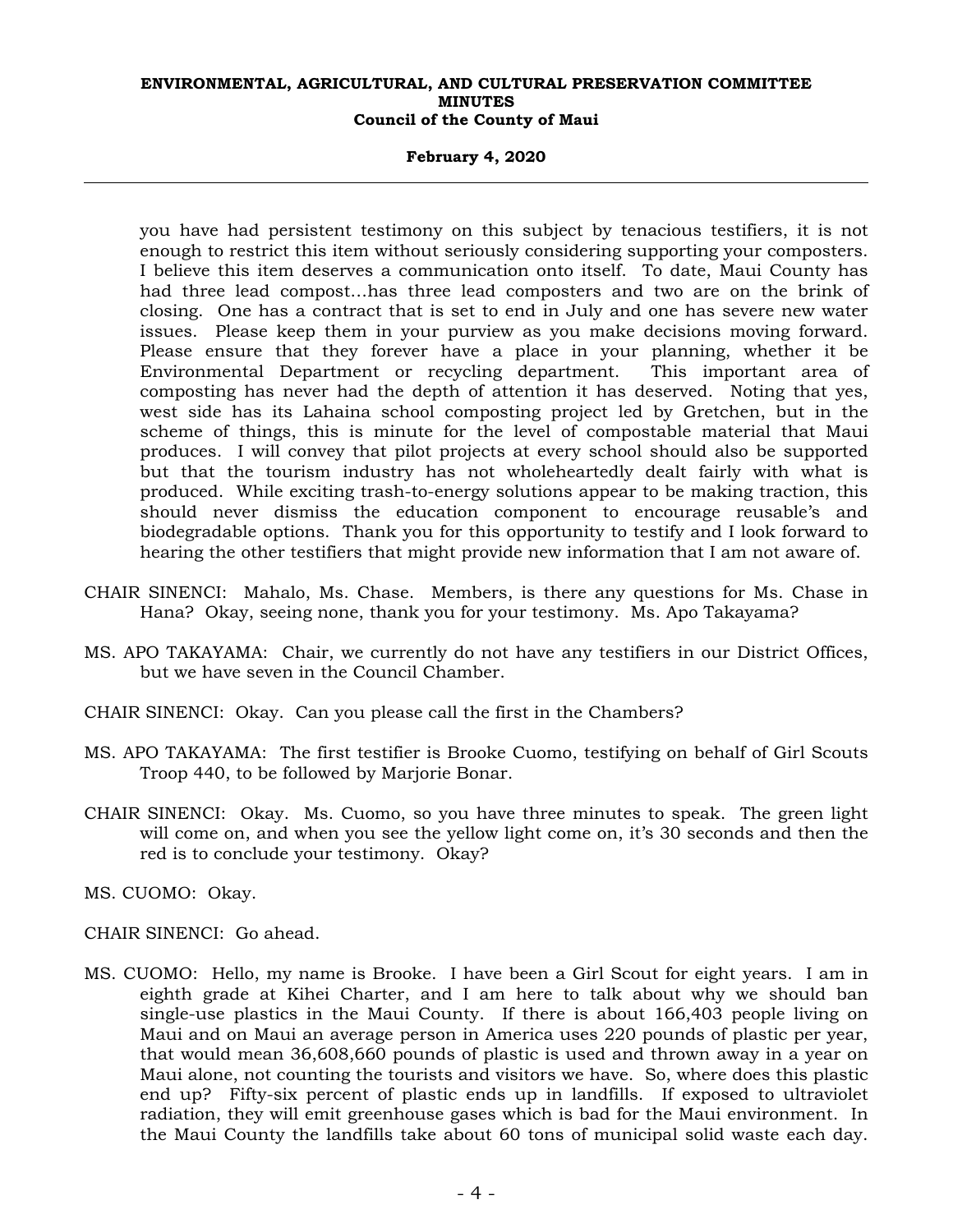**February 4, 2020** 

We are also surrounded by oceans. The ocean is where about 10 percent of plastic goes. Eight million metric tons of plastic enter our ocean each year. An elephant is only about five metric tons to give you a representation of how much a ton is. There are 150 million metric tons of plastic that currently circulate our Maui environment…our marine environment. But where does the rest of the plastic go? Well, 25 percent ends up being burnt in a fire, and the last 9 percent makes it into recycling. Only 9 percent of the trash that gets thrown away actually gets recycled. Microplastics are tiny pieces of plastic that come from larger plastics that have been degraded over time. Marine animals tend to eat them because of the microplastic's small size. After ingesting microplastics, seals and many other animals can suffer for months or even years before they die due to sharpness and chemicals in the plastic. Maybe you think landfills aren't so bad and maybe they're helpful. Well, let's look at how long things take to decompose. One banana peel takes about three to four weeks to decompose. One plastic water bottle takes 450 to 1,000 years to decompose. A paper towel takes two to four weeks. A plastic grocery bag is 10 to 100 years. Cardboard takes two months to decompose. Plastic drinking straws, a single plastic drinking straw is 100 to 500 years. You probably get the point. Plastic never truly goes away and it can affect human health due to toxic chemicals which we probably have in our bodies. It also spoils our groundwater. Not only does it cost billions to abate but it can attract other pollutants, it threatens wildlife, and poisons our food chain. It's not just humans we have to think about. Thank you.

CHAIR SINENCI: Thank you, Ms. Cuomo. Could you hold on a bit?

MS. CUOMO: Yes.

CHAIR SINENCI: We have a question from Member King.

- COUNCILMEMBER KING: Thank you, Chair. Thank you so much for being here. I hope that you get an A on that report because that was some amazing research. And I have two questions, one is the 9 percent of trash that gets recycled, where you talking about…is your information just for the Maui County or are you talking about like…
- MS. CUOMO: Nine percent in general like in America I believe.
- COUNCILMEMBER KING: Okay, in general, okay. And then my other question is, have you been able to get Kihei Charter School off of single-use plastic?
- MS. CUOMO: No, but me and a few other people in my grade are working on trying to get them to use an alternative to like plastic spoons and things that many people use for school lunches, so.

COUNCILMEMBER KING: Okay, great. Thank you so much for being here.

MS. CUOMO: Yeah, thank you.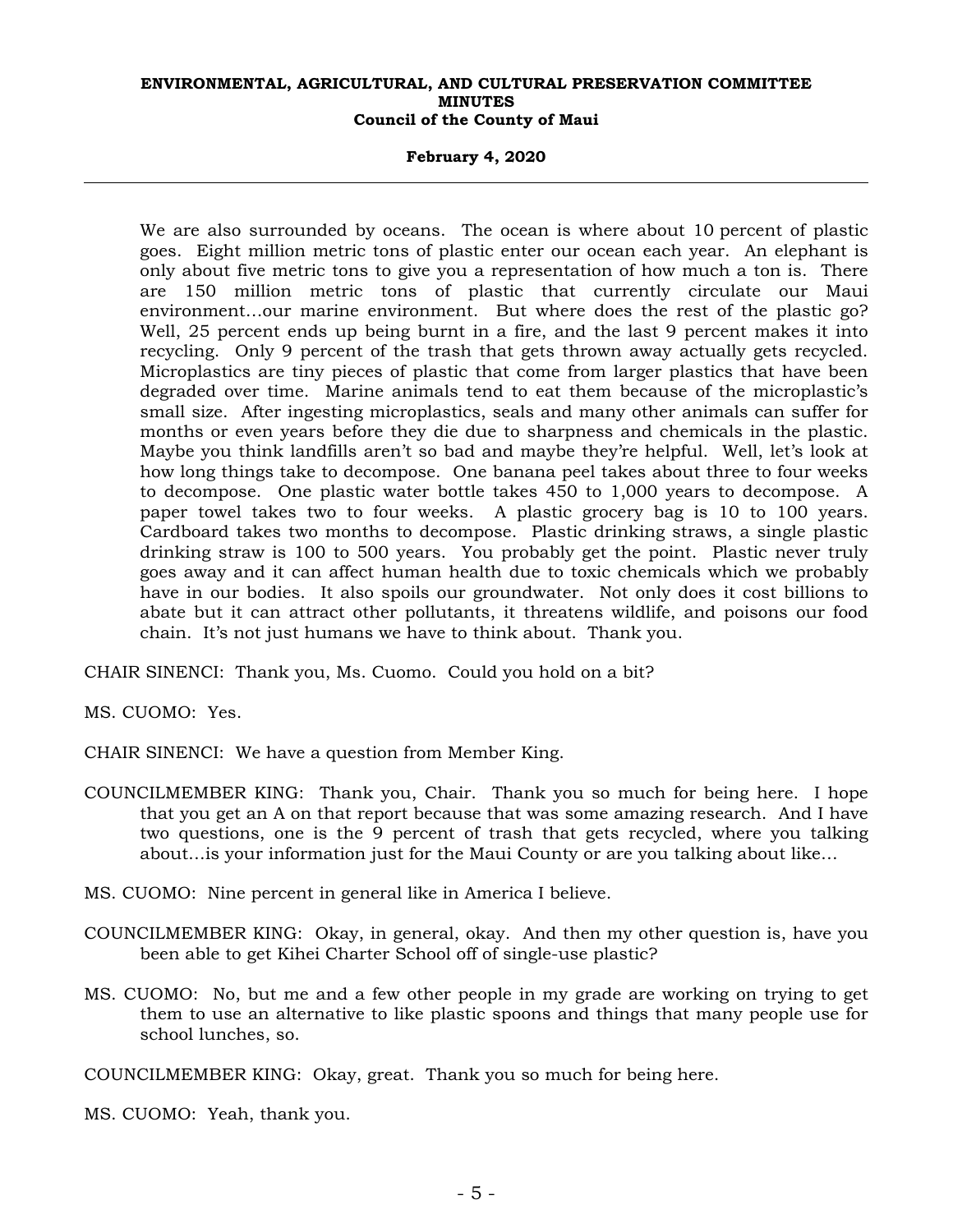#### **February 4, 2020**

COUNCILMEMBER KING: Thank you for all your information. Thank you, Chair.

- CHAIR SINENCI: Thank you, Member King. Any more questions? Seeing none, thank you for your testimony. Ms. Apo Takayama?
- MS. APO TAKAYAMA: Thank you, Chair. The next testifier is Marjorie Bonar, to be followed by Ashley O'Colmain.
- MS. BONAR: Aloha kakou. Tough act to follow but that's what I'm working for because it's the kids that have got to do this because we've done such a lousy job. So, this bill, speaking of lousy jobs, I will…there are a lot of changes that I would love to see and I think some that will happen, but there's an awful lot that we just don't have answers for. One of the issues I have with this is the prepackaged food exclusions, which I think is too broad-based and to me it opens up the possibility that all of a sudden an awful lot of food suppliers will say oh, well, we'll just prepackage it from the kitchen and put it out there and then we don't have to comply. So, we've got a problem with the unintended consequences. The other thing that I see as a major factor that's restricting how far we can go is Department of Health and finding a way to use reusable's. I'm old enough, probably the oldest person here, I'm old enough that I remember before we had plastic and we had melmac, but we didn't have single-use disposable plastics for anything, and we lived with it. We didn't have all this fast food. Oh, is that a good thing? But I think that my concerns, which are pretty deep, are nothing that are going to get addressed in this particular bill at this particular time. And part of what I'm feeling is, let's not get…let perfect get in the away of good. I know you've already gotten some suggestions, I think that Tamara has gotten some, and our Zero Waste Coalition has been brainstorming on some of what we can do with this. And it's got to be a much larger solid waste plan than just one piece at a time. This is part of it and at least get this part done. Thank you.

CHAIR SINENCI: Thank you, Ms. Bonar. Member King, do you have a question?

- COUNCILMEMBER KING: Yes, thank you, Chair. Thanks so much for being here and thank you for all your work on the Styrofoam ban, because you were one of the people that was leading that charge. So, I don't think we've done…we have a lot of ways to go but we haven't done that bad a job. We're trying to do some corrections. And I just wondered if you had any language that you were proposing or your group is proposing in place of that, the second exemption which is that plastic packaging for prepackaged food?
- MS. BONAR: That's one I'm wrestling with and I've gone through bills, a lot of places that's something people are kicking down the road because nobody really wants, seems like nobody really wants to address it. And it's that finding acceptable substitutions, that's why I think it has to be something else. I mean we have a couple and Ashley has got some things--I didn't step on hers--that could make significant impacts just by a little wordsmithing. The other thing that I also…although it's not in this bill but I hope that you'll consider the need for a fee for bags, because as much as we aren't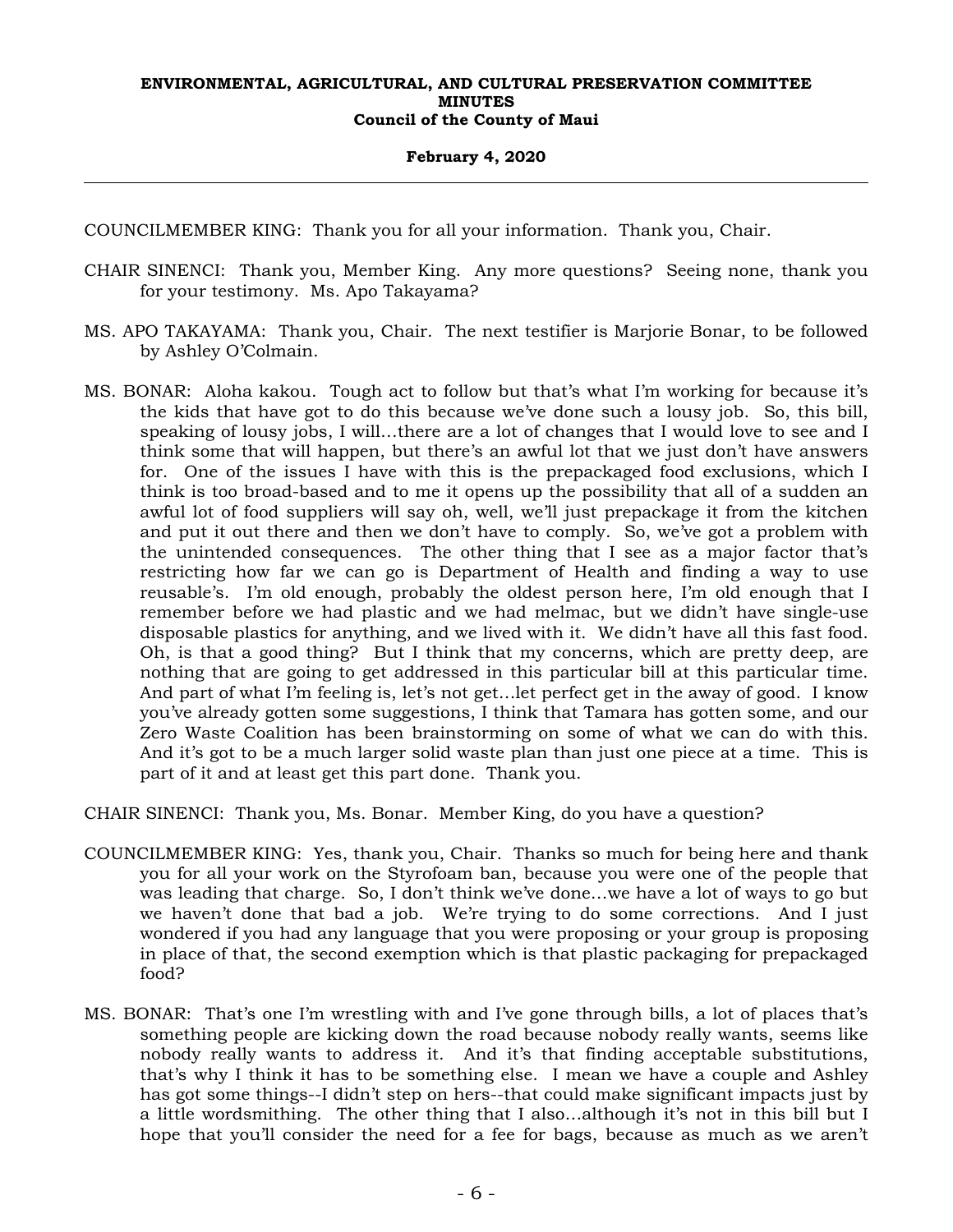## **February 4, 2020**

seeing as many bags, we are seeing people walk in and they figure they're going to get paper or whatever, make 'em pay for it. The idea of the bag ban was to change that attitude to being responsible for what you're doing and shove it in your purse. It's not a big thing. Put a bag in your pocket, my husband carries one all the time; compact nylon bags. So, I think yes, I've been trying to work on…but unfortunately I'm leaving town, trying to work on some verbiage for this, because we need to find a way to keep everyone from saying oh, it's prepackaged, sorry I can do whatever I want.

COUNCILMEMBER KING: Okay, thank you.

- CHAIR SINENCI: I just had a question. I was just curious, what did you use before single-use plastics?
- MS. BONAR: We…for takeout stuff --

CHAIR SINENCI: Yeah.

- MS. BONAR: --there was cardboard, tinfoil, and waxed paper tended to be mostly what we saw.
- CHAIR SINENCI: So, you used your fingers?
- MS. BONAR: Well, you didn't use your fingers. I mean things were wrapped up, you know. But we didn't have this plethora of takeout food. And I remember when you used…well there were paper bags. I still have one of the very first reusable grocery bags that was a market chain on the East Coast, a rubberized mesh bag that was kind of akin to the European string bags. I mean we found ways to do things but it wasn't a plethora; however, tinfoil and wax paper, typical Japanese packaging. I mean a lot of people here should be familiar. I mean it was common here too. So, it was heavyweight butcher paper, wax paper, and it folded…it's amazing except for liquid, how well you can contain other things.
- CHAIR SINENCI: Thank you, Ms. Bonar. Ms. Apo Takayama? Oh, before we go on to the next one, we'd like to welcome Chair Lee. Thanks for coming. Okay.
- MS. O'COLMAIN: Hello, Council. Thank you for having us. I'm Ashley O'Colmain, I saw you recently, that was a few months ago. I'm here representing Maui Huliau Foundation and the newly formed Zero Waste Maui Coalition. You know the work that I've done with Maui Huliau Foundation with the green events. The Zero Waste Coalition is a group of nonprofits, community organizations, so businesses, community members, and we just had our first kind of coming out meeting last week where we invited specific groups that are doing work on this front. And we have had over 45 people come. A lot of them…some of them weren't even invited, they were that excited about it. So, I just bring that up to say that people really are enthusiastic about reducing the amount of single-use plastic that we use so I don't think there's anything to be afraid of. I mean there's always going to be people opposed, but I think there's way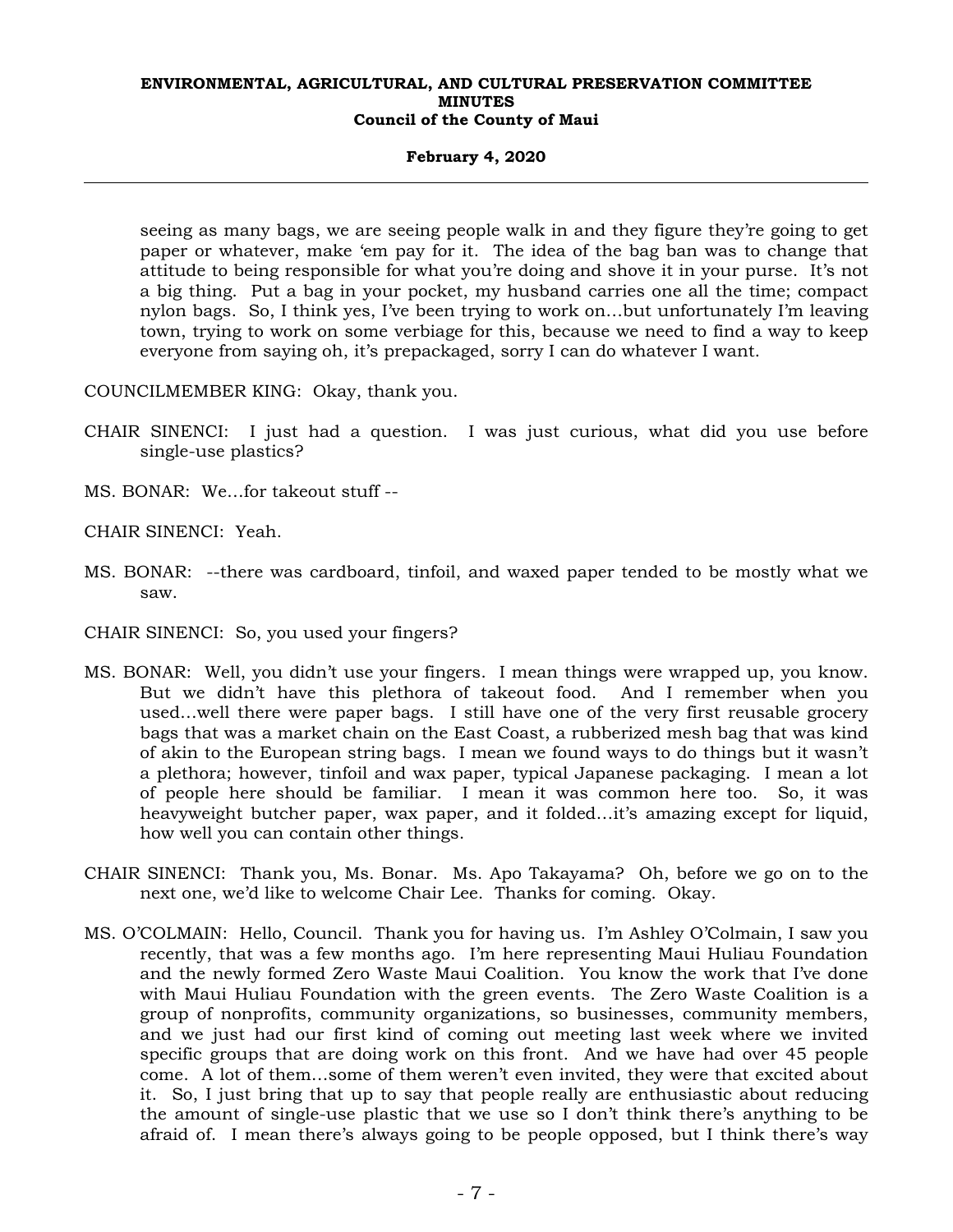**February 4, 2020** 

more people that are for this. Just with Maui Huliau Foundation last year, we…every year we've doubled the amount of events that we've done, that we're paid to be there and help them to choose the right products, reduce waste. That's over 50,000 people last year, over 45 events. I wrote it down somewhere but now I lost it. Forty-five events last year was…or 2018 we had like less than 20 so it's exponentially growing to the point where we can't control it. So, there's…people are onboard. I think that the bill, the couple things that I saw that needed to be added or revised that…the things that Marj brought up about the takeout containers, it's a pretty big loophole with prepackaged food. But you also need to define that like chips are not included in that, 'cause there's this whole rabbit hole of like prepackaged food. So, the worry is that more things will become prepackaged and therefore escape being…then they'll not be exempt instead of something that maybe was put in a to-go box in the past. And sorry, I don't have particular language on that, but we can…I can work with the coalition to help come up with something that makes sense. And then looking at Bill 40 too, I'm sure that they went through that I think pretty intensively. Defining plastic, there's a lot of utensils that are mixed with plants and so I just want to make sure that this doesn't exempt those, that they don't sneak in somehow, you know, something that's like 70 percent. It says 50 percent potato or it says potato and it's actually potato and mostly plastic, so just making sure that there's no petroleum-based plastic at all. And then defining out utensils, just making sure that it's very clear that it includes straws, forks, knives, spoons, chopsticks, little stir sticks, all those little unnecessary things that can totally be compostable very easily. I just want to say that we should go for as much as we can. We get to follow in the footsteps of Oahu on this one so it's a little bit easier than being the first ones to ban things so we can kind of lean on them a little bit. This is a worldwide trend and so I…yeah, there's nothing to be worried about, just making sure we're clear. And the Zero Waste Coalition is prepared and built to educate people and inspire them to reduce single-use in general. Thank you so much.

CHAIR SINENCI: Thank you, Ashley. Any questions for the testifier? Member King?

- COUNCILMEMBER KING: Thank you, Chair. Thanks for being here, Ashley. So, this is, I think this bill is modeled somewhat after the City and County of Honolulu who recently passed it. Do you know if they had this same clause in here about prepackaged foods?
- MS. O'COLMAIN: Yeah, I think the chip, chips were a big thing and so defining where the line is on that.
- COUNCILMEMBER KING: So, they actually had more definition in theirs?
- MS. O'COLMAIN: Gretchen, do you know…I wasn't on the…or Tamara, there was a phone call with…
- COUNCILMEMBER KING: If you don't know I can ask them when we get…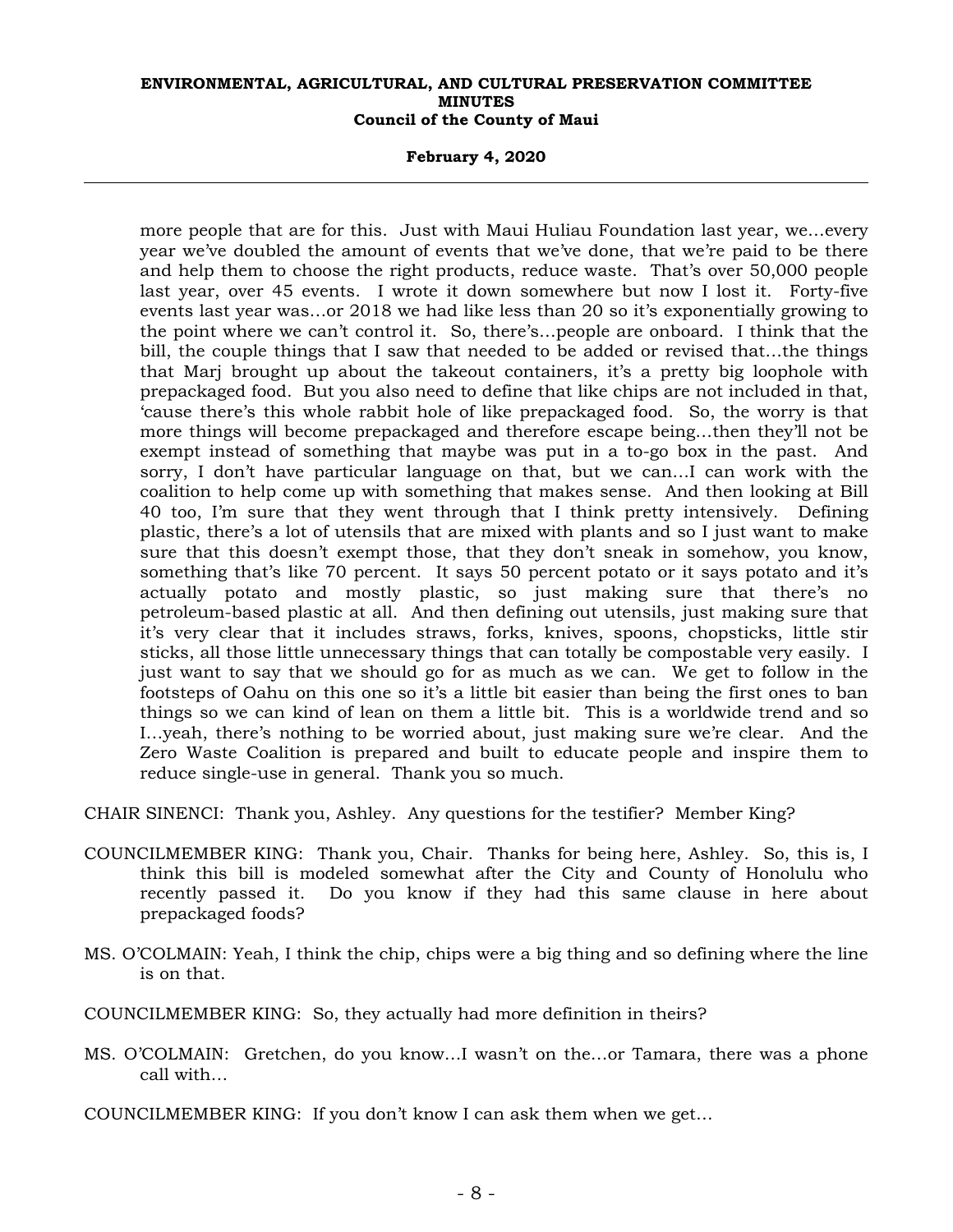#### **February 4, 2020**

MS. O'COLMAIN: Yeah. Yeah, I think they would know better.

COUNCILMEMBER KING: 'Cause I know the coalition's been working on it. But thank you for being here, thank you for your support.

MS. O'COLMAIN: Yeah, thank you.

CHAIR SINENCI: Thank you, Member King. And we were trying to get some of the Councilmembers from Oahu to come today --

MS. O'COLMAIN: Oh yeah.

CHAIR SINENCI: --but they couldn't make it --

MS. O'COLMAIN: That would be helpful.

CHAIR SINENCI: --today just to explain Bill 40 and maybe answer some of those questions that the Members might have.

COUNCILMEMBER KING: Okay. Do we have a copy of Bill 40 with this, as part of our…

CHAIR SINENCI: Yeah, we're going to hand it out --

COUNCILMEMBER KING: Okay.

CHAIR SINENCI: --after testimony.

COUNCILMEMBER KING: Okay.

CHAIR SINENCI: So, if we need to refer to it.

COUNCILMEMBER KING: Thank you, Chair.

CHAIR SINENCI: Thank you, Ashley --

MS. O'COLMAIN: Thank you.

- CHAIR SINENCI: --for all your work and helping us to educate the public at all the events. Mahalo. Ms. Apo Takayama?
- MS. APO TAKAYAMA: Thank you, Chair. The next testifier is Taylor Guindon, to be followed by Robin Proctor.
- MS. GUINDON: Okay. Good afternoon. My name is Taylor. I'm a middle school student in the Maui County and I'm also a cadet in Girl Scout Troop 440. I wanted to talk to you about why banning single-use plastic would be beneficial to the Maui County. To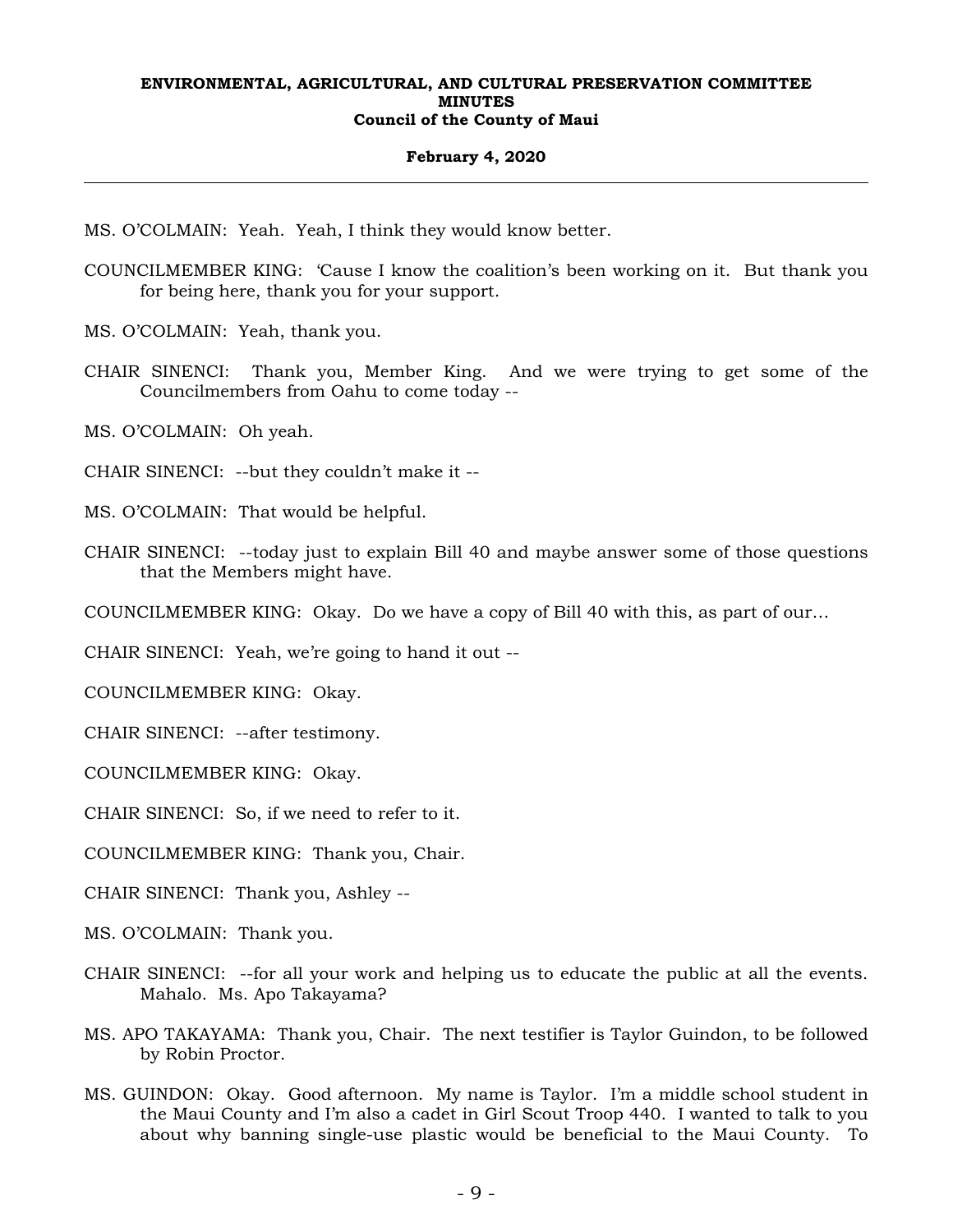**February 4, 2020** 

start, banning single-use plastic would prevent tons of millions of pieces of plastic from entering our waste system each year, but it also reduces the demand to produce more plastics which is contributing to the global climate change. And plastic production also costs about 11.1 million US dollars per year. To cut down on our plastic pollution in Hawaii can begin the movement to stop the global climate crisis. Banning single-use plastics also reduces pollution in a number of ways. While doing all of this it ensures that our ocean has a fighting chance as the plastic pollution problem would become slowly less of an issue, but we have to start now. Those who support say that drastic changes are needed to cut down our plastic pollution. Most of our plastic ends up in landfills, ocean, water systems, and environments…and our environment. But as Brooke said, when landfills are exposed to ultraviolet radiation, they can emit greenhouse gases. By not using or, and/or producing these plastics, single-use plastics, it would downsize our future landfills here, therefore less greenhouse gases would be emitted into the air. The average cost of one ton of waste in a landfill is \$49. If you multiple that by the 139 million tons of waste in all landfills you would get the amount of money it costs for a landfill in America which is about \$6,811,000,000. Most common single-use plastics found on beaches are in order of magnitude, cigarette butts, plastic beverage bottles, plastic bottle caps, food wrappers, plastic grocery bags, plastic lids, plastic straws and stirrers for coffee, as well as foam takeaway containers. We could at least try to lower these single-use plastic invaders on our beaches, and Oahu already passed this, like it wouldn't be that much of a change. But beyond these, the impacts of the bans would have a cultural effect. Companies are forced to innovate and rethink their designs and sourcing sustainable materials while lowering the pollution, the global climate change, and helping us fix our ecosystem. Thank you.

CHAIR SINENCI: Mahalo, Ms. Guindon. Any questions for Ms. Guindon? I had a question. Did your troop or your classmates get to think of some healthy alternatives?

MS. GUINDON: For the…

CHAIR SINENCI: For replacing single-use plastics?

MS. GUINDON: A couple kids in my school…we used to have potato starch like forks and utensils for our school to use for all the kids. For some reason they changed it back to plastic, and so we're trying really hard to ask them to try to figure out how to put them back in. We're trying to figure out how much money it would cost and to try to make it better for our school.

CHAIR SINENCI: They don't use metal foodware?

MS. GUINDON: No.

CHAIR SINENCI: Okay, thank you.

MS. GUINDON: Thank you.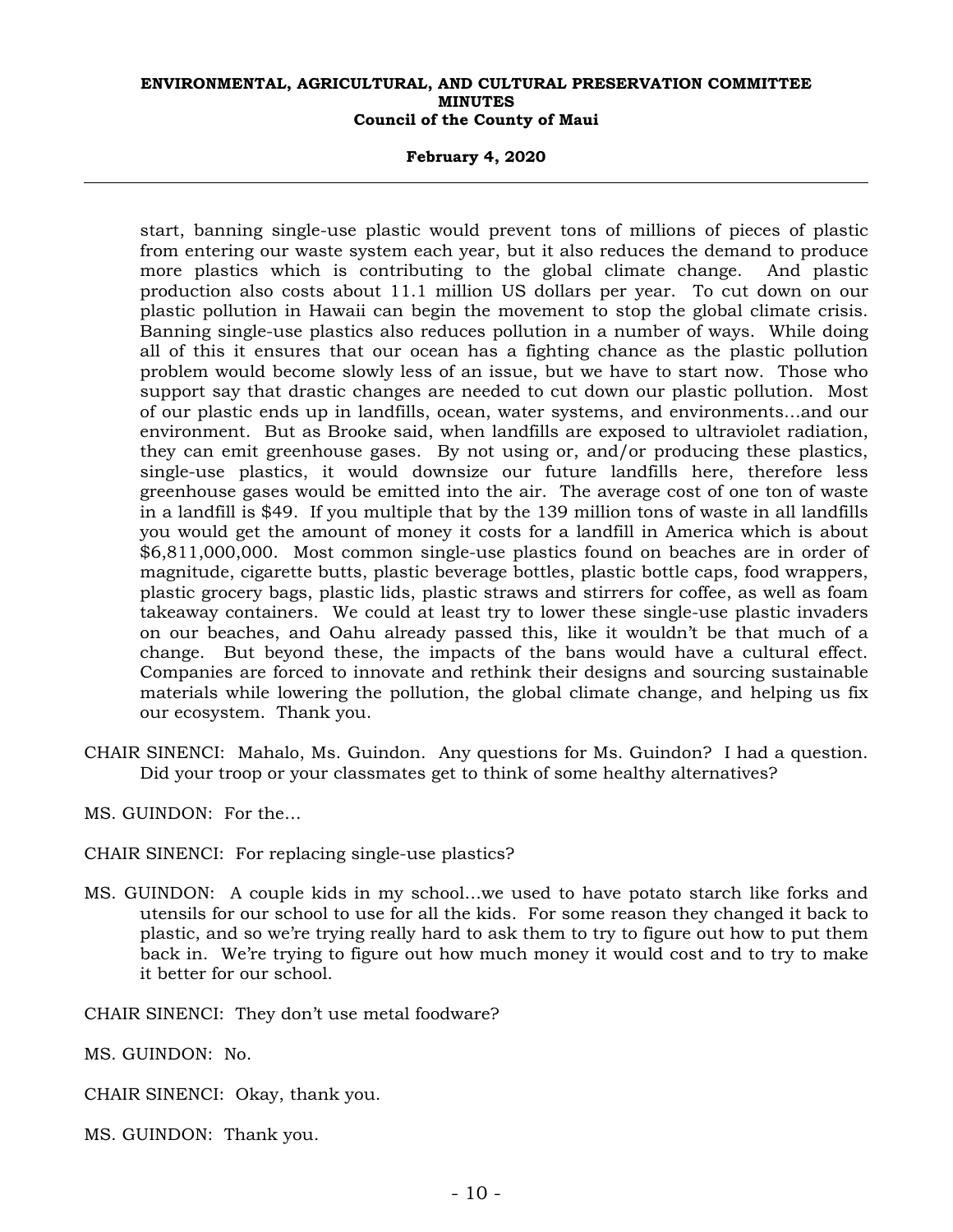#### **February 4, 2020**

CHAIR SINENCI: Thank you for your testimony. Ms. Apo Takayama?

- MS. APO TAKAYAMA: Thank you, Chair. The next testifier is Robin Proctor, to be followed by Cheryl King.
- MS. PROCTOR: Aloha. My name is Robin Proctor. I came here today to speak about pesticides, but then it was changed to a different date so I here I am because I'm interested in this and this topic. And I'm really excited to hear the younger generation involvement and passion. Way to go because there's a lot we need to do to make things better. And so, I was thinking about when we were…when I was younger in school and we had dishwashers. Okay, that's one way to reduce plastics, to have, bring dishwashers and stuff back into the school system instead of throwing away silverware, plates, everything. So, I just wanted to give my support to what you guys are doing. And I'm excited, I'm newly back to the islands and I'm ready to help various causes. So, thank you.
- CHAIR SINENCI: Mahalo for your testimony. No questions. Thank you. Ms. Apo Takayama?
- MS. APO TAKAYAMA: Thank you, Chair. The next testifier is Cheryl King, to be followed by Jason Economou.
- MS. KING: Aloha, everyone.
- CHAIR SINENCI: Aloha.
- MS. KING: Thank you so much for having us here, it's so exciting. My name is Cheryl King, I'm with the Hawaii Association for Marine Education and Research among many other organizations I work with and for. And today I'm totally in support of this bill, this process anyway. Many of you know I've been coming to you in the past with a lot of data from our marine debris cleanups all over the island, and our reef cleanups, and especially down at Kaehu where we do our fourth Sunday of every month beach cleanups which we've been doing since 2012. We've picked up over 22 tons from that just little tiny stretch of beach alone, and I can come back next time with lots of examples of these items we're talking about and more, you know, actual super good data if you guys are interested in getting any of that information. But trust me, we do find a lot of these items on the beaches, and it would be wonderful if one day we showed up to a cleanup and didn't have to pick up those items. Of course we're going to get a bunch of other things, but just getting that stuff out of our waste stream would be a huge improvement. So, that's why we're here today, hoping that we can make that happen. And I'm a marine biologist, I've been doing this for over 20 years, and if we don't start making change now, it's just going to keep going on for another 20 years, and we don't have that much time to work with here. And since we have been doing this, our plastic bag ban and our polystyrene foam ban, that is…I'm so proud of us for doing that. We were leading the way and now we're kind of behind.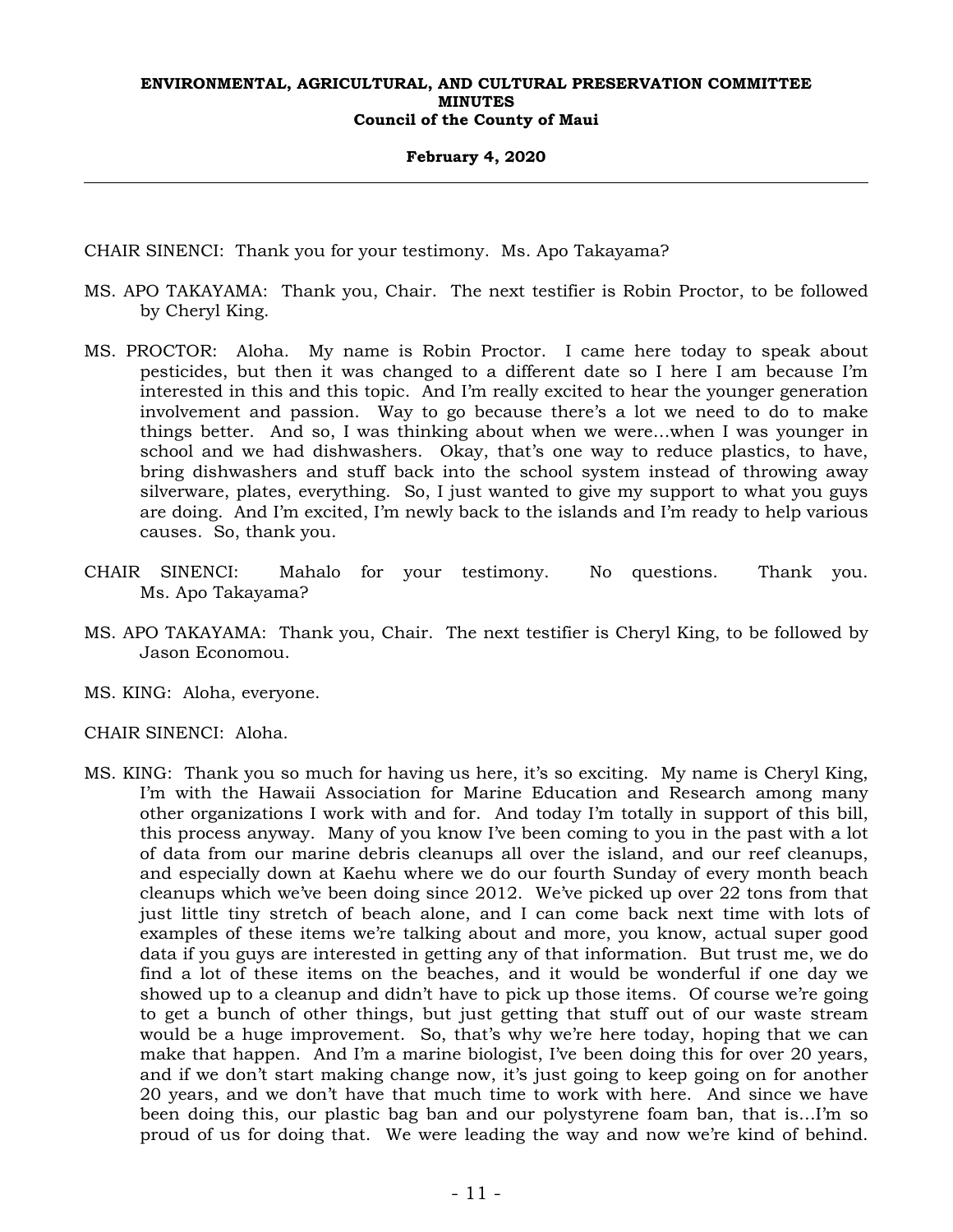#### **February 4, 2020**

Oahu is like beating us, you guys, we gotta catch up. So, we gotta really get our work going. And it's happening around the world, this is totally an amazing movement that's happening right now, and we just need to be part of it, not watching from afar, we gotta get in there. So, when we pass our bill, not if, when we do this, besides not having to pick up thousands of more single-use plastic items here in Hawaii, the best result that I see from this new global movement is the push for ingenuity to bring, to kick in that will create better products and waste management systems all over the world. Again, this is can and should be done so that we need to do our part. And it helps people getting, just really thinking about their impacts and what they're using on a day-to-day basis just brings everything to the forefront. And just the concept of bringing your own is so easy. And getting schools to have their own dishwashers, it's such a no-brainer, like we can do this, this is such an important thing. So, with our help, wasteful and harmful petroleum-based packaging and single-use products will be the norm of the past. And we need to support these brilliant minds that are making these changes and wanting a sustainable future like we do. We need to support the endeavors, not accept our horrible, the horrible status quo. Without these bills that focus on extended producer responsibility, we won't get there as fast, and time is ticking. I know we're just in the beginning of the process today but the end result is clear and desirable. I know that we can work together to move swiftly to put this into place and stop the production of millions more of these unnecessary plastic products that we're already drowning in. So, long story short, I support this. So, thank you so much.

CHAIR SINENCI: Mahalo, Ms. King, for being here. We have a question from Member King.

COUNCILMEMBER KING: Oh, thank you.

MS. KING: Hey.

COUNCILMEMBER KING: No relation but I wouldn't be embarrassed if we were, because I really appreciate all the work you do and 'cause I've seen --

MS. KING: You too.

- COUNCILMEMBER KING: --your picture in various videos and pictures of marine debris cleanup, so thank you for that. Did you, were you involved at all in the Oahu ban, their Bill 40?
- MS. KING: Just supported it from afar.
- COUNCILMEMBER KING: Oh, okay. So…
- MS. KING: No, I never went over to testify --
- COUNCILMEMBER KING: Oh, okay.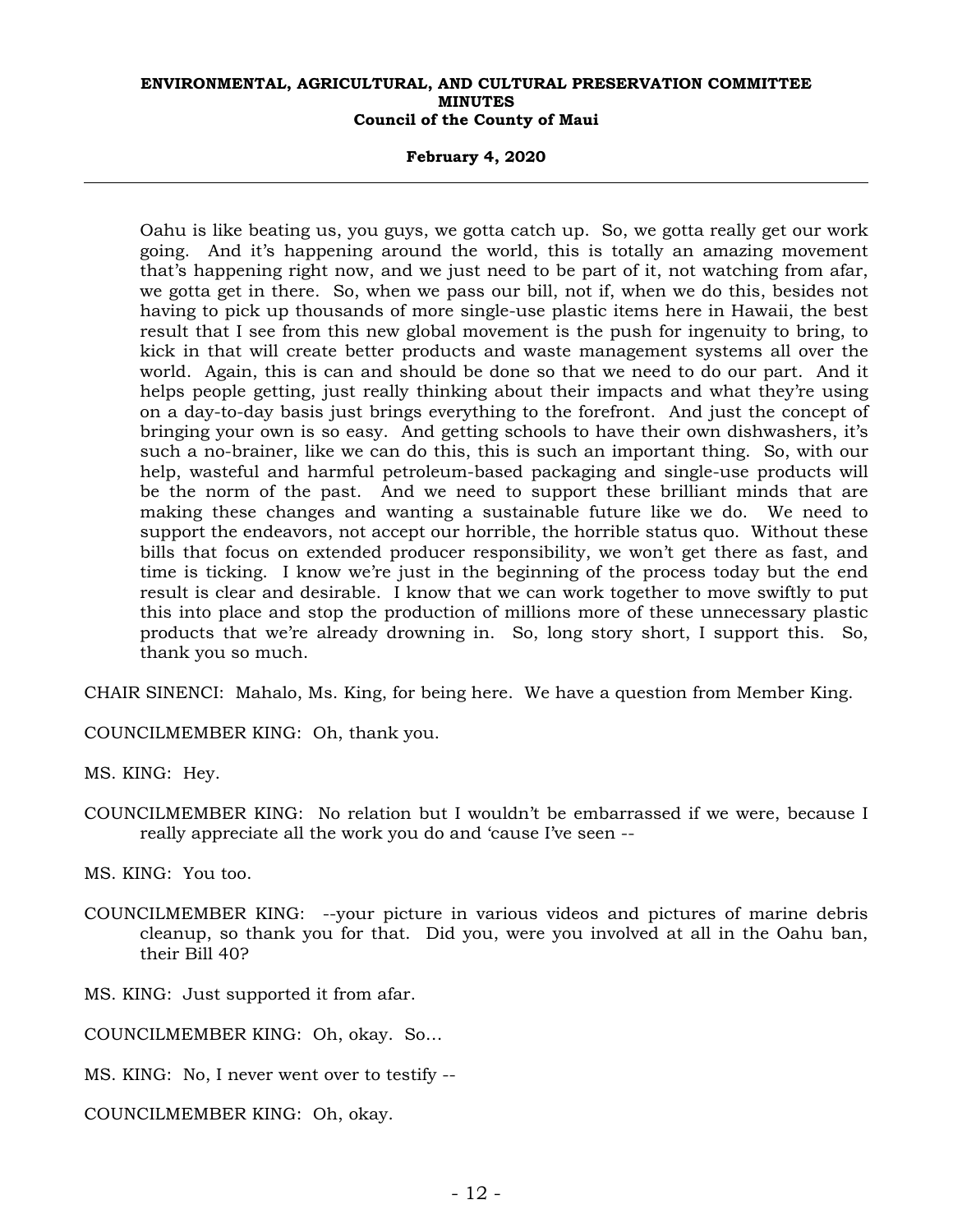#### **February 4, 2020**

MS. KING: --or anything, no.

COUNCILMEMBER KING: I was just wondering. And actually we're not behind them yet because theirs actually doesn't go into effect till next year so --

MS. KING: That's a good point.

COUNCILMEMBER KING: --I guess we have the chance to get caught up and either catch up to them or even beat them, so. But thanks for being here.

MS. KING: Yes.

COUNCILMEMBER KING: I appreciate all your work.

MS. KING: Thank you.

CHAIR SINENCI: Thank you, Member King. Member Paltin?

- COUNCILMEMBER PALTIN: Thank you, Chair. Thank you, Ms. King, for all your work. I can totally relate. I just was wondering like within your testimony do you see a significant difference in, you know, switching from petroleum-based products that they would provide versus bringing your own and continually reusing it? Because I would imagine even if we switch to non-petroleum-based utensils, the, it could still end up in the waste stream and in the nearshore waters and whatnot. So, I just was wondering if you felt there was a significant difference in changing the culture to something that's less harmful, to changing the culture to something that's not disposable?
- MS. KING: Oh, that's a very good point. Yeah, I mean ideally we would all bring our own stuff all the time everywhere for sure. When I kind of describe what we're trying to do with our zero waste stuff, essentially it's like if you had to choose a product that was, you know, not by any fault of your own but was going to end up in the ocean somehow, what would be that better or worse scenario? You know we don't want any of them obviously to get there and so yeah, changing our culture, changing our ideas that's for sure, but we don't, also don't want to blame it on the everyday folks that are using products that are created by these larger corporations to begin with. Like that's what the extended producer responsibility is all about, like getting these folks to come up with better alternatives so we won't have to have this issue, you know, if it does get littered or whatever. So, that's kind of what this kind of is a bigger picture about is pushing these companies to make these changes so we have better products to begin with. Does that answer your question?

COUNCILMEMBER PALTIN: Yeah.

MS. KING: In my data, I can give you some data on a lot of stuff, but next time.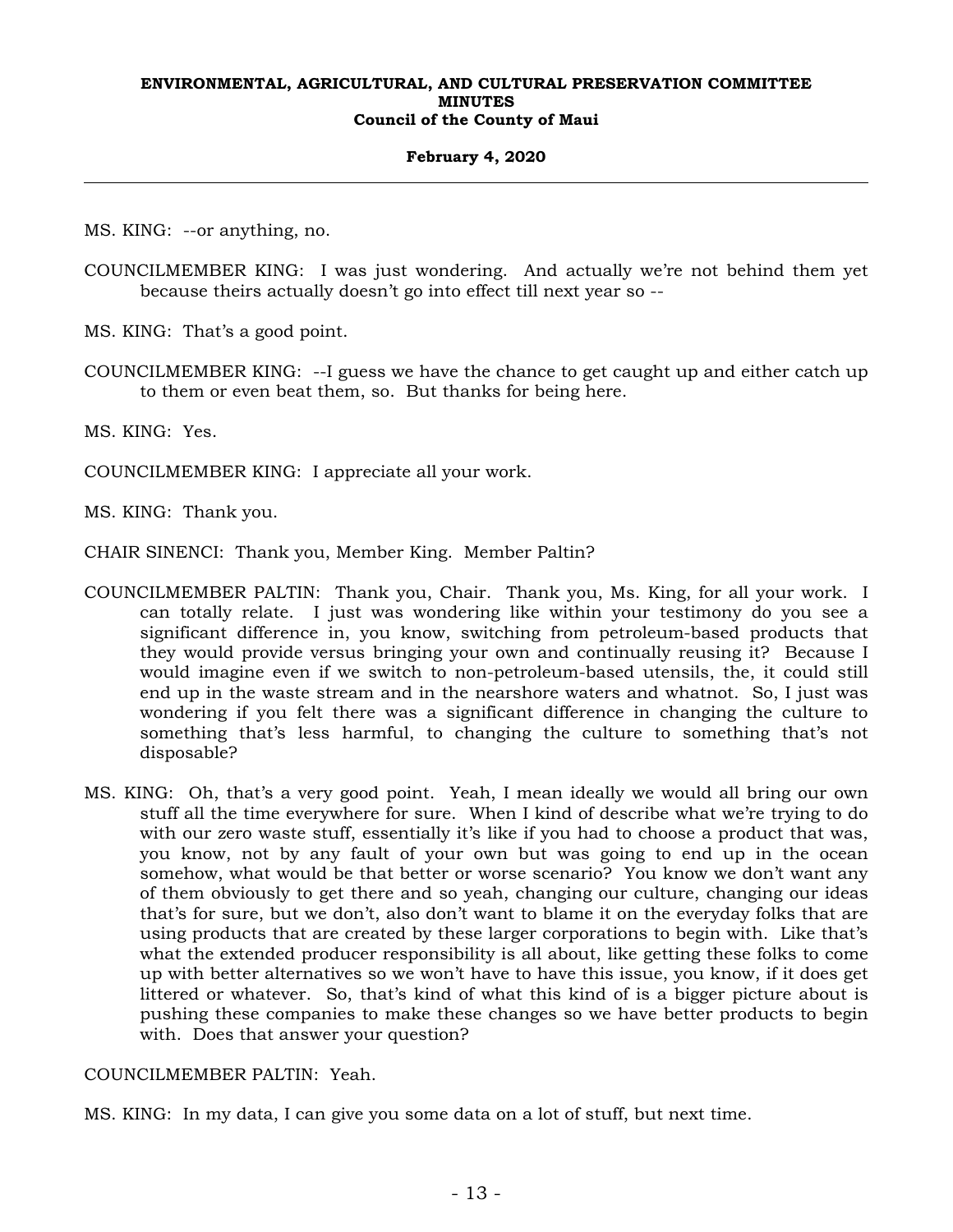#### **February 4, 2020**

COUNCILMEMBER PALTIN: It kind of makes me think of, you know, like the bottle deposit fee, like --

MS. KING: Sure.

COUNCILMEMBER PALTIN: --if you just give out silverware and then have a five-cent fee and you turn in your silverware at the end or something like that.

MS. KING: Yeah.

- COUNCILMEMBER PALTIN: So, that it's not…it's something that's reusable instead of single-use anything.
- MS. KING: Totally. And there are programs like in Portland like the, what are those called,  $the -$

UNIDENTIFIED SPEAKER: *. . .(inaudible). . .*

MS. KING: --box…yeah, so people can go get a takeaway container from there, you know, a little vending machine sort of situation, get it out, use it, take it back and get their money back sort of thing. So, there's so many things that can be done but…

COUNCILMEMBER PALTIN: Do they take it back clean or dirty?

- MS. KING: Both ways. Marj wants to really talk about this anyway.
- MR. BONAR (from the audience): *. . .(inaudible). . .*

COUNCILMEMBER SUGIMURA: Oh, you can't testify like that.

CHAIR SINENCI: Come to the, can you come to the mic?

MS. KING: Bottom line, there's a lot of good endeavors out there, but we also need to figure out what we need to do a data basis just 'cause not everyone --

COUNCILMEMBER PALTIN: Like baseline.

MS. KING: --is going to use all these all the time.

COUNCILMEMBER PALTIN: Baseline the thing.

MS. BONAR: You can stay here. You can stay here. No, I was really hoping to get it…sorry, I ordered…

CHAIR SINENCI: Hold on, Cheryl.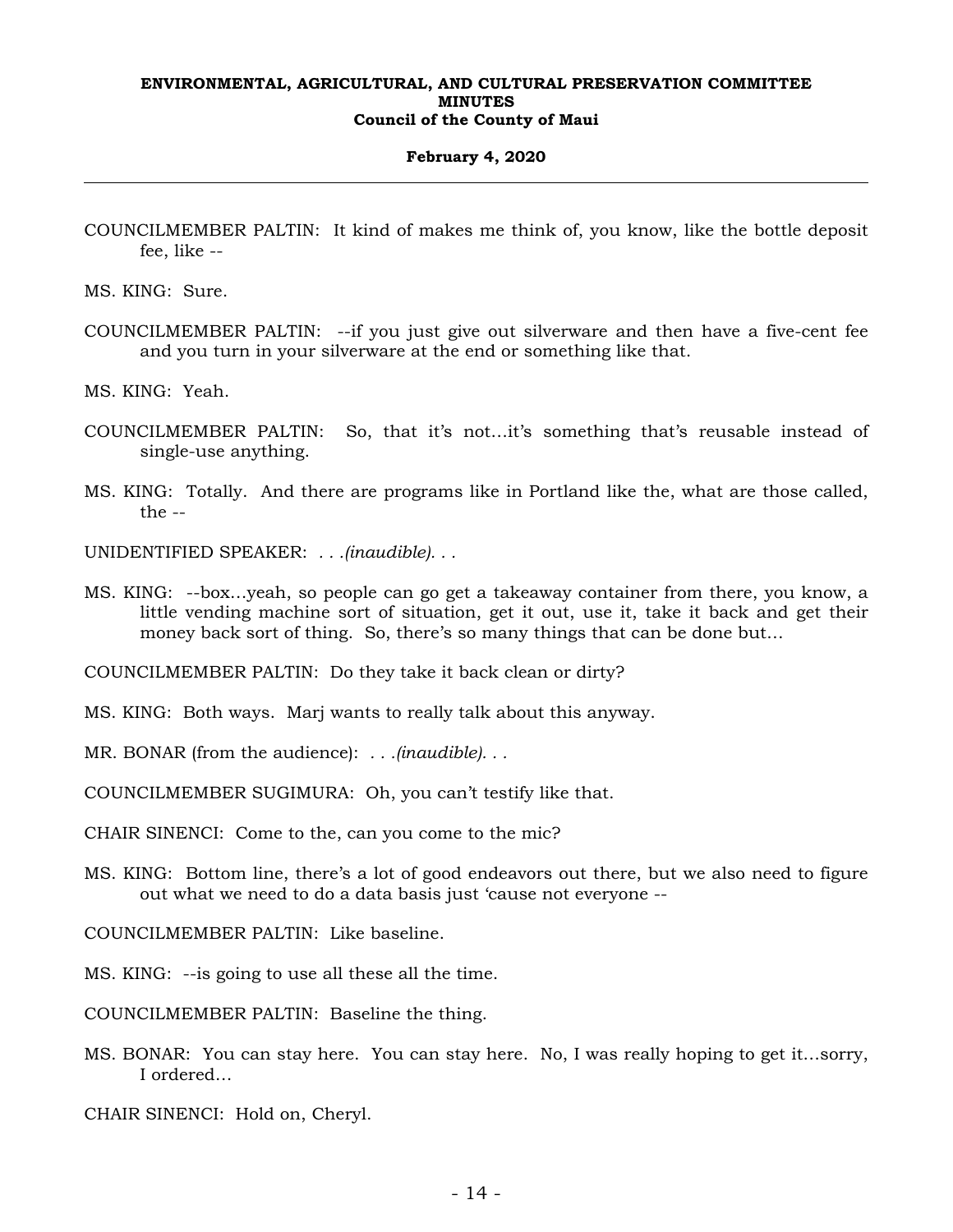## **February 4, 2020**

MS. BONAR: Yeah, stay. Because environmental…\_\_\_\_\_ got a whole bunch of them that's she's been handing out. Reusable clam shells, they get used, you pick them up when you get lunch, and you can either return them…you have an app on your phone. You can either return them to one of those lunch trucks or the food trucks or to the place you got it, wherever you got it, and they reauthorize your app. Or in the like vending, reverse vending machines does the same thing. You put your phone in and get it. They're then picked up, washed at a commercial facility, and then returned--there it's a little extreme--by bicycle to keep their carbon footprint even lower. But returned to the vendors and they keep going. And in some cases, they've gone through 800 uses of one of those boxes. They've been able to track because of discrete numbers. So, it's a very reusable…it's something we, I was hoping we could do here. That's the next step. You see County Council has to authorize some way for a big commercial kitchen. We tried doing it with the college and that isn't going to work. But using reusable's is so much…and especially educational facilities or Meals on Wheels, any…God, sorry, I'm taking up too much time.

CHAIR SINENCI: Thank you.

- MS. BONAR: But yes, there's definitely the way to do it. They return them dirty, you wash them commercially, and redistribute. We should be doing it.
- COUNCILMEMBER PALTIN: Thank you.
- CHAIR SINENCI: Mahalo.
- COUNCILMEMBER PALTIN: Thank you, Ms. King.
- CHAIR SINENCI: I just saw something on the television about Loop, so you would order your things and then after you use all of your products, you'll send the containers back, they'll fill it up and then they'll ship it back to you. But anyway, just on that lines.
- MS. BONAR: It doesn't work here quite as well.
- CHAIR SINENCI: Thank you. Ms. King, we had another question from Ms. Sugimura.
- COUNCILMEMBER SUGIMURA: So, just I love your, what you're doing and I like this conversation that's happening. So, in little mom-and-pop stores, you know, I've gotten e-mails about that…we're talking about paper bags, I want to know your thought about this. And I would have wished to hear from the kids, but mom-and-pop stores are afraid to charge for, I don't know, five cents or whatever for paper bags although they want to encourage people to bring reusable bags but people don't. What is your feeling about having to pay for paper bags when you buy groceries?
- MS. KING: Well, I wish we wouldn't have to come to that, yeah, I definitely…at this point 2020, people should be bringing their own and remembering that bag for sure. Maybe that's, we just need to do more education on that for sure. But paper bags aren't the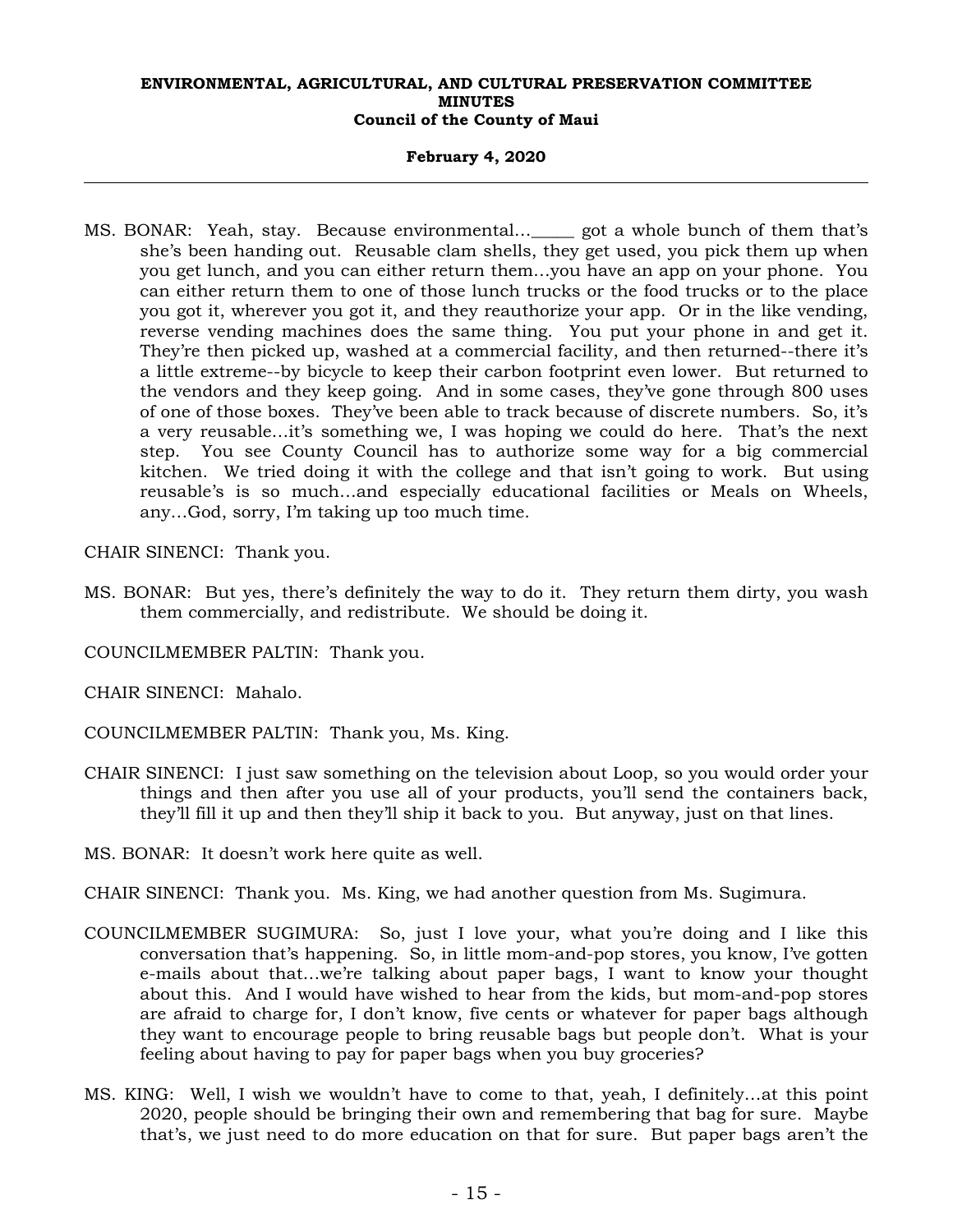## **February 4, 2020**

answer either 'cause it takes resources to make paper bags as well. So, I'm very torn on that whole idea. If anything, just don't give out bags and people will remember to bring their bag or put it in their pockets or just carry it two loads to the car. If it's a small store, they're probably not going to be buying a Costco-size version of a cart of groceries so they can just take it to their car.

COUNCILMEMBER SUGIMURA: Carry it.

MS. KING: Carry it, yeah. Or I mean I don't know what the true solution would be for that.

COUNCILMEMBER SUGIMURA: So, you moved away from the thought of paper bags and --

MS. KING: Oh yeah, I don't think…

COUNCILMEMBER SUGIMURA: --reusable is the…

MS. KING: Yeah. I mean that's just --

COUNCILMEMBER SUGIMURA: Yeah.

MS. KING: --another waste that we don't need to have anything. So --

COUNCILMEMBER SUGIMURA: Okay.

MS. KING: --bring your own I guess.

COUNCILMEMBER SUGIMURA: Thank you.

CHAIR SINENCI: Thank you for the question. Thank you, Ms. King.

MS. KING: Thank you.

- CHAIR SINENCI: I think the Hana Ranch Store just uses all the soapboxes or the soda boxes, they just put your groceries in cardboard boxes. Ms. Apo Takayama, next testifier?
- MS. APO TAKAYAMA: Thank you, Chair. The next testifier is Jason Economou, testifying on behalf of REALTORS® Association of Maui, to be followed by Zandra Amaral-Crouse.
- MR. ECONOMOU: Good afternoon. Thank you for having this discussion, Chair.

CHAIR SINENCI: Aloha. Thank you.

MR. ECONOMOU: Today, I am very proud to be representing the REALTORS® Association of Maui and our more than 1,700 members. Unlike a lot of other trade organizations and realtors associations throughout the country, RAM actually likes to address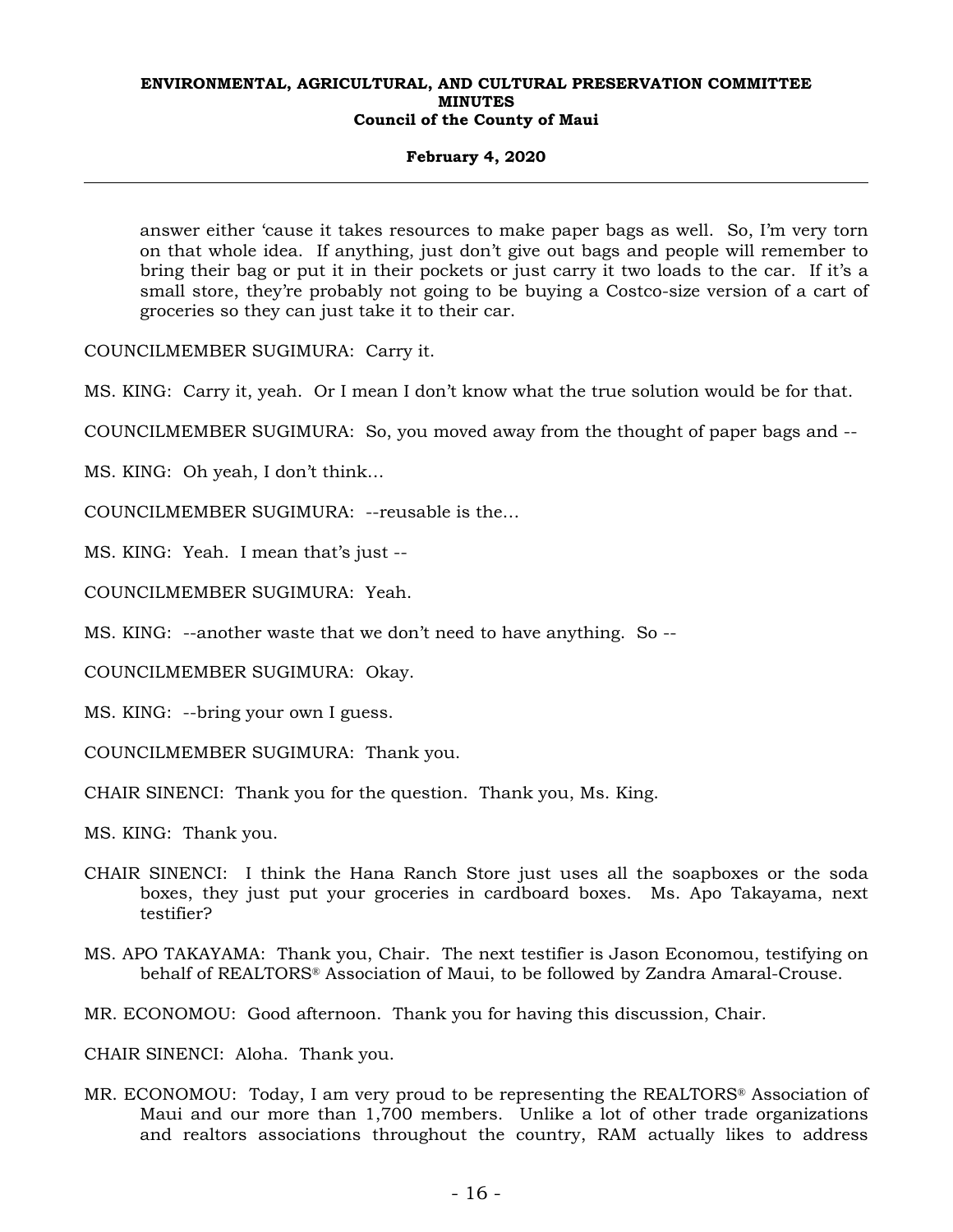## **February 4, 2020**

quality of life and community well-being issues, it's within our charter. And one of the things that we recognize is that our well-being, our physical, mental, emotional, and economic well-being is tied to the environment here on Maui. So, this is just an excellent step forward. I commend you all for moving away from single-use plastics. I don't have any great insights as far as things to add to the legislation; however, I do want to say that Ashley O'Colmain is an incredible resource. I trust immensely, so I encourage you all to listen to whatever she has to say and follow her directions. And aside from that, RAM supports this and we thank you for taking steps to improve the health of Maui County.

- CHAIR SINENCI: Thank you, Mr. Economou. So, just clarification, you're representing RAM today?
- MR. ECONOMOU: Yes, I am representing RAM today and I'm also representing myself as an individual. I am a huge fan of this. If you've listened to my podcast, you've probably heard me rail against single-use plastics, and I love that the County has already been proactive in distributing the clam shells, distributing silverware, and the reusable bags. Just keep up the good work and thank you for being forward-thinking.
- CHAIR SINENCI: Mahalo for your testimony. No questions? Thank you for being here.
- MR. ECONOMOU: All right, take care.
- MS. APO TAKAYAMA: Chair, the next testifier is Zandra Amaral-Crouse and she's the last person signed up to testify in the Chamber.
- MS. AMARAL-CROUSE: Aloha koo mau hoaloha. Hello, my friends. Thank you, Council Chair Sinenci, for bringing this forward. As I look at this, I recall back in December 2018, when Elle Cochran brought this up. And what she brought up was a bill for an ordinance establishing a new Chapter 20.24, Maui County Code, relating to restricting the use and sale of single-use plastic disposable foodware. Thank you, Elle, for this. Be it ordained by the people of the Council [sic] of Maui, she writes, due to its ability to break down into small and microscopic fragments that persists for decades--as the young lady stipulated to you all earlier--single-use plastic disposable foodware has significant negative impacts and…on our environment,. contributes to the potential of death of marine animals and avian populations through ingestion, and has been found to be ingested by human beings in microscopic form. To that point as I read through this as the communication attached to your Committee, today I was reading through it, I was born and raised in Paukukalo, our farm was right at the ocean where we went out and torch every night. Plastics and things that disturbed our reefs, including on how we approached our reefs was something my father was very adamant about. And I really take my hat off to this Committee for bringing this forward again. Thank you, Chair Sinenci. Thank you, Councilmembers, for looking at this again. Because I think you all along with this young men and women know the importance of protecting the very sustenance that we depend on for our life. The ocean, the air, the land, and I think this will go a long way in doing that. I thank you all for bringing this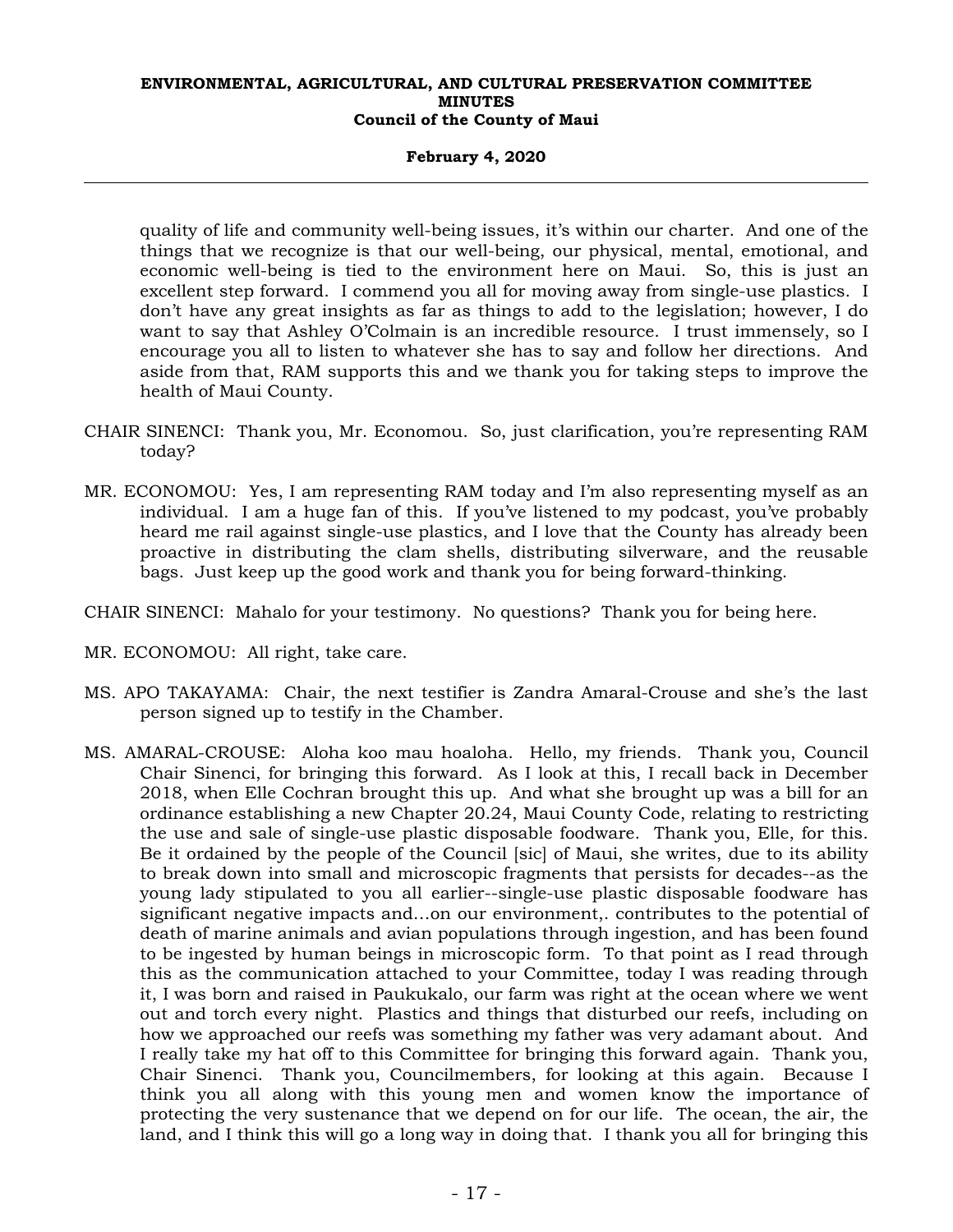## **February 4, 2020**

forward. I thank for the community members that came up earlier. And I look forward to a healthy discussion with you and your…between you and your Councilmembers. Thank you, Chair Sinenci. Thank you, Councilmembers.

CHAIR SINENCI: Mahalo, Ms. Amaral, for being here. Thank you for your testimony.

MS. AMARAL-CROUSE: You're welcome.

CHAIR SINENCI: Any questions? Seeing none, thank you. Okay, so it looks like…anyone in the Chambers? Anyone? Oh, we see…okay. Mr. Law?

MR. LAW: Aloha awakea. I looked it up in a dictionary, I couldn't find it so I'll have to check.

CHAIR SINENCI: Aloha awakea.

- MR. LAW: Keani is not here to help me with my Hawaiian. Hey, what do you say…how do you say fork?
- CHAIR SINENCI: Are those metal, metal…plastic forks?
- MR. LAW: Always the…I looked that up in a dictionary, it says O with a line over the thing. So, Shane, when you…when the Chinese guys see your picture in the paper tomorrow, they're going to come looking for you because you're putting a lot of China guys out of business over there. So, yeah, the forks I've been…that's one of my things that…let me stick to my…oh yeah, Jasee Law from Kula. I'm glad to see my countrywoman up there because this is very important to me and I'm going to make sure she uses or…correct utensils. And thank you to your new Staff for doing this. This is kind of exciting but some people don't get too excited over plastic forks but yeah, it's a big thing. And the hotel industry is probably going to come looking for you too. Well, what took you so long? It's been two years almost. So, speaking of years I haven't heard the term tinfoil in a long time. Marj? That's like, I don't think…I think it's called aluminum foil now, but yeah, we need to recycle that too. Plastic is good. Plastic was invented to make life mo` bettah. I heard Hawaiians used to have to eat their plate lunch with their hands. The problem is when you fly your…oh, when you finish your grinds into the ground or you just fly 'em out the window which is not good either. So, you can wash them and save them for the next meal, it's actually…it's pretty sterile compared to the wooden ones. I believe the wooden ones get like little spots and mildew on. People are just lazy, they just don't like washing stuff like the other lady said, so yeah, we need more dishwashers. Hopefully with Mr. Nakagawa's help we can get some money from the Mayor and get those gasification devices going and I think that'll save a lot of trouble. It'll save me from having to save all my plastic forks until then too. If Maui Electric will play along, so if you could…I don't know where those guys went but hopefully somebody out there is listening and we need to have Maui Electric to buy the energy from Tim Gunter when he gets his business going and with the gasification thing. So, yeah, thanks again. Aloha, everybody.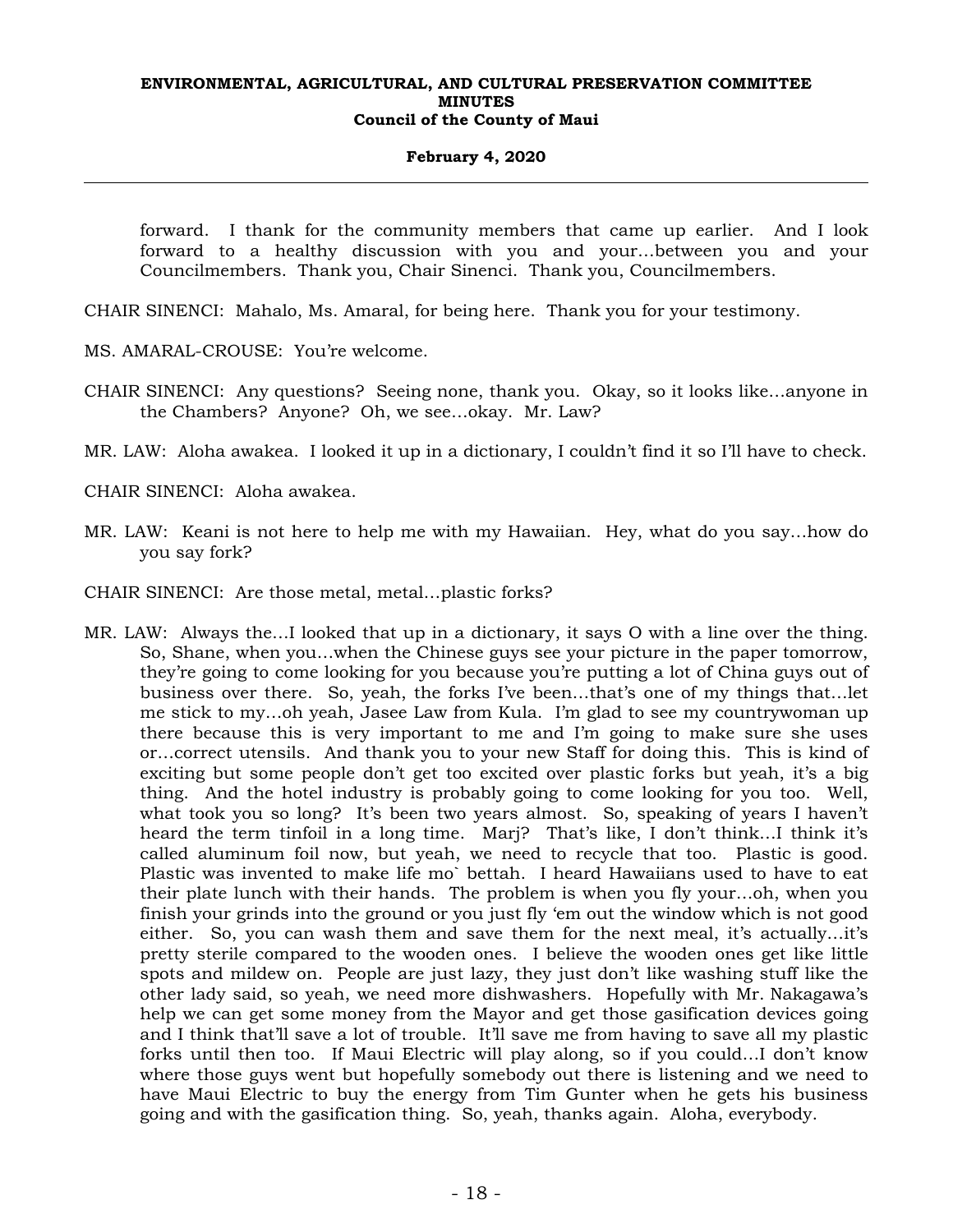#### **February 4, 2020**

- CHAIR SINENCI: Thank you, Mr. Law, for your testimony today. Any questions? Seeing none, mahalo. Ms. Apo Takayama?
- MS. APO TAKAYAMA: Chair, there's no further testimony in the Council Chamber or in our District Offices.
- CHAIR SINENCI: Okay, great. How are we doing on time? Okay. So, Members, seeing there are no more individuals wishing to testify, without objection, I will now close public testimony.

COUNCILMEMBERS: No objections.

## *. . . END OF PUBLIC TESTIMONY . . .*

CHAIR SINENCI: Okay.

# **EACP-16 RESTRICTING THE USE AND SALE OF SINGLE-USE PLASTIC DISPOSABLE FOODWARE (CC 18-430)**

CHAIR SINENCI: So, EACP-16, Restricting the Use and Sale of Single-Use Plastic Disposable Foodware. So, just as a historical, looking back, on May 14th of last year, our Committee took this item up and received information from the Huliau Foundation and the manager of Maui Chemical and Paper Company. On December 4th of last year, the Honolulu City Council passed Act 40, which restricts the use of single-use plastic goods and plastic bags. I'm now handing out a copy of Honolulu's legislation, and we'll have Councilmember…well, we was trying to get Councilmembers from Oahu to come today but probably…maybe at our next meeting. Because of its ability to break down into small and microscopic fragments that persist for decades, plastic disposable foodware has significant negative impacts on the environment. contributes to the potential death of marine animals and avian populations through ingestion. And it's been found to be ingested by humans in microplastic form through the food chain. Plastic disposable foodware, whether it be smaller items such as utensils and straws or larger items like plates and containers have also been found to cause significant physical harm to marine animals and avian populations. The intent of the bill is to reduce single-use foodware in an effort to reduce waste in our landfills, reduce pollution in our land, and reduce the marine…and provide a healthier environment for people and ecosystems. Today, we have Ms. Gretchen Losano from West Maui Green Cycle, who was with us at our last Committee meeting. Since that time, she has a started a food waste composting pilot program at Lahaina Intermediate School and has new insights into the amount of single-use plastic products being used at schools. In front of me is an example of plastics that she has collected at Lahaina Intermediate and had diverted them from our landfill. So, if there are no objections, Chair would like to designate Ms. Losano as a resource person pursuant to Rule 18(A) of the Rules of the Council.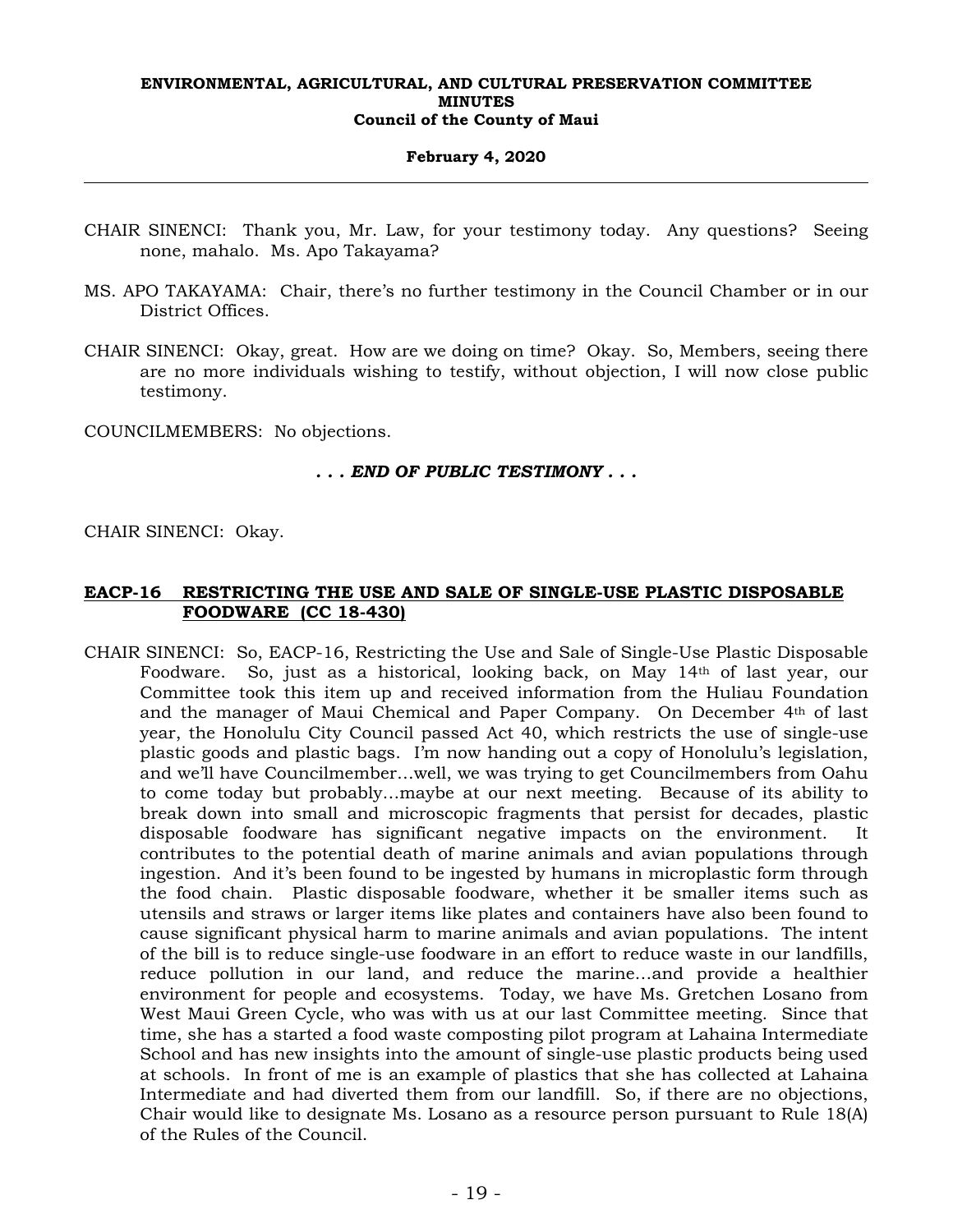#### **February 4, 2020**

COUNCILMEMBERS: No objections.

- CHAIR SINENCI: Thank you. Thank you, Members. And so, Ms. Losano, can you provide introductory remarks? Give us more information on what you brought today. Thanks for being here.
- MS. LOSANO: Sure. Okay. Aloha. Thank you for having me here, I appreciate it. When I started doing the waste diversion at…it was at Lahaina Intermediate, it was just strictly supposed to be food waste. So, when you set up that program, you do basically a waste audit for a few days just to assess kind of what you're going to be doing, how much food waste you're expecting, and then you kind of design the program from there. So, this is the very first pilot for this whole project. Hopefully we'll be able to get it into as many schools on Maui as possible, because as you know, as you hopefully all know, food waste is probably the number one methane-producing component of our landfill. And so, the quicker we can get it out of the waste stream that ends up in the landfill, the better. So within the first couple days, I realized that I had this gap in my understanding of what was going on in our public schools. In every public school in Hawaii, we use single-use plastic for every meal. Sorry, it gets me like really upset, because I think that we all know that but there's not a visual of what that actually means. So, our children have gotten this sense of what is normal, and to them this is normal, using plastic forks and throwing them away, using single-use plastic ramekins. Even though we have five-compartment trays, they fill the ramekins and then they put those on top of the five-compartment tray. And the fact that we have done our children this disservice of thinking that this is normal is a gap in our way of thinking that we need to quickly adjust, because it is not fair to our kids for them to grow up thinking that this is normal. Because this isn't normal, this is insane, that's what this is. 'Cause we all grew up with reusable's. We all grew up with dishwashers. We had our trays, we had our reusable utensils and we washed them. And somehow from then until now this became the new normal. It broke my heart when you were asking what these courageous, intelligent young women thought was the solution, and they didn't say dishwashers and they didn't reusable's and that is our fault. That is our fault and we have to fix that. We have…that is our kuleana to fix this. So, what I have collected and washed, hand-washed, so these aren't gross. I mean I'm not a professional dishwasher but they, they're, you know, for all intents and purposes not gross. They don't smell. But it's a bag every single day. So, this represents just 30 days of food service, and that is coming from every single school in Hawaii every single day and going into our landfill. And we don't have that kind of space in our landfill when there are alternatives and we have different solutions. I do want to speak to a couple points that were brought up earlier, because I think that there's some things that needs to be clarified. The first testifier was talking about our composting facilities that are soon to be shut down or whatever. To be clear, those two composting facilities that exist right now are strictly green waste composting facilities, they do not accept food waste. And I'm working my best, my whole life for the last five years has been to start a commercial composting facility on the west side and also have a part in designing the Central Maui facility as well so that we can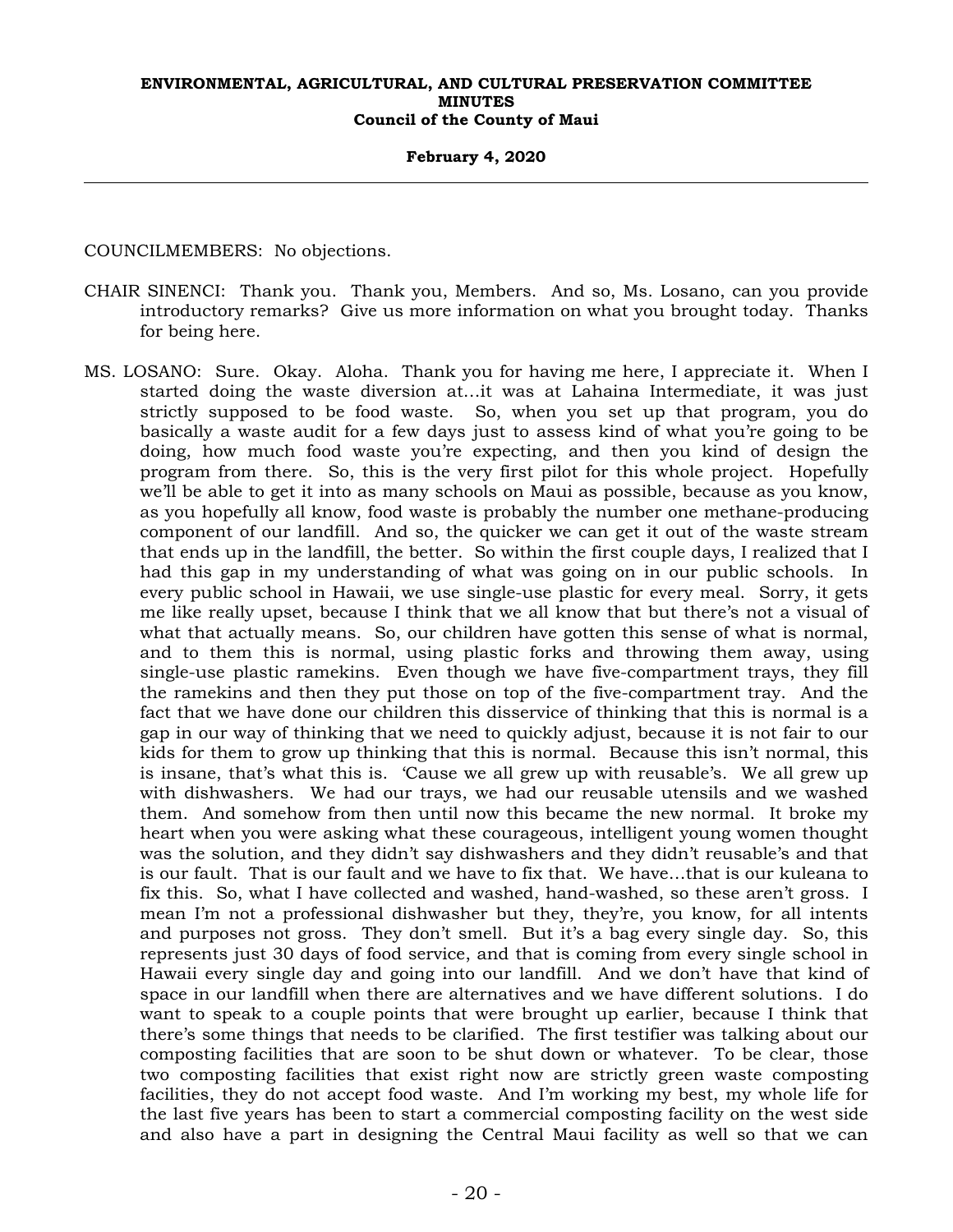**February 4, 2020** 

remove as much of our waste stream that is compostable as possible. In Maui County, 70 percent of everything that goes into our landfill is compostable. We could be creating soil with 70 percent of all the things that go into our landfill. Another thing I want to clarify about one of the testifier's comments is that this single-use plastic ordinance is geared towards, 100 percent towards items that cannot be recycled in Maui County. Not one single piece of single-use plastic from a restaurant or from a school or from a hotel can be recycled here. They can be recycled on, in the United States in some areas, but they absolutely cannot be recycled here. We don't recycle number 5's, we don't recycle number 1's and 2's without necks which is what is predominant in the food service industry. So to be clear, all of the things that we would be essentially banning or restricting, they all go to the landfill right now. And they don't have to 'cause there's alternatives. And *. . .(inaudible). . .* Okay, sorry. Was that God? Okay, you can stop now. So, the alternatives are better. They're non-toxic, they don't create methane, there's all these things that is like, you know, but they're not, you know, meant to be a final solution by any means. I liked your comment, Councilmember Paltin, I thought that was, you know, very intuitive. Yeah, we certainly don't want to be using single-use anything, but there's situations where single-use is necessary, at least at this time. There's going to be a period of time where there has to be interim solutions, and that's how we need to think about this, you know, for the next five or ten years after we pass this we'll have to be using single-use in certain occasions, and working towards the places that we can reduce the amount of single-use is going to have to be our goal. We don't live, you know, in some idealistic world but we can create one, it's just going to take a while, so we need some solutions for the meantime. And let's see if there was anything that I…I think I hit on all the…oh, so the biodegradable options, I want to just make this really clear, the woman from Hana had a really wonderful testimony, but the reason why we have such specific language in this bill is because people often use biodegradable and compostable interchangeably which is how the industry has gotten so far off mark. So basically just so everyone in here understands, biodegradable utensils or plant-based utensils all contain a certain of plastic, of petroleum, because there is no law saying that you can call it biodegradable and then actually have to…you know, biodegradable is like 10,000 years, right, it can biodegrade. So, that's not what they're talking about. You know that's not what they mean when they say biodegradable, but these companies they, that's what they do, that's how they increase their profits, it's like a big deal. But compostable has to adhere to several standards, ASTM 6,400 and BPI certification in order to be certified compostable. So, compostable is the word that we all need to be using. We need to kind of get biodegradable out of our vocabulary, 'cause it's been co-opted by the petroleum industry and there's nothing we can do about it right now. But anyway, I think unless anyone has any questions I think I touched on all the points that I had written down. If anyone has any questions about this project, I hand-washed every single piece of that, it was really fun. Please pass this bill so I don't have to do it again.

CHAIR SINENCI: Thank you, Ms. Losano. We have a question from Member Paltin and then Member King.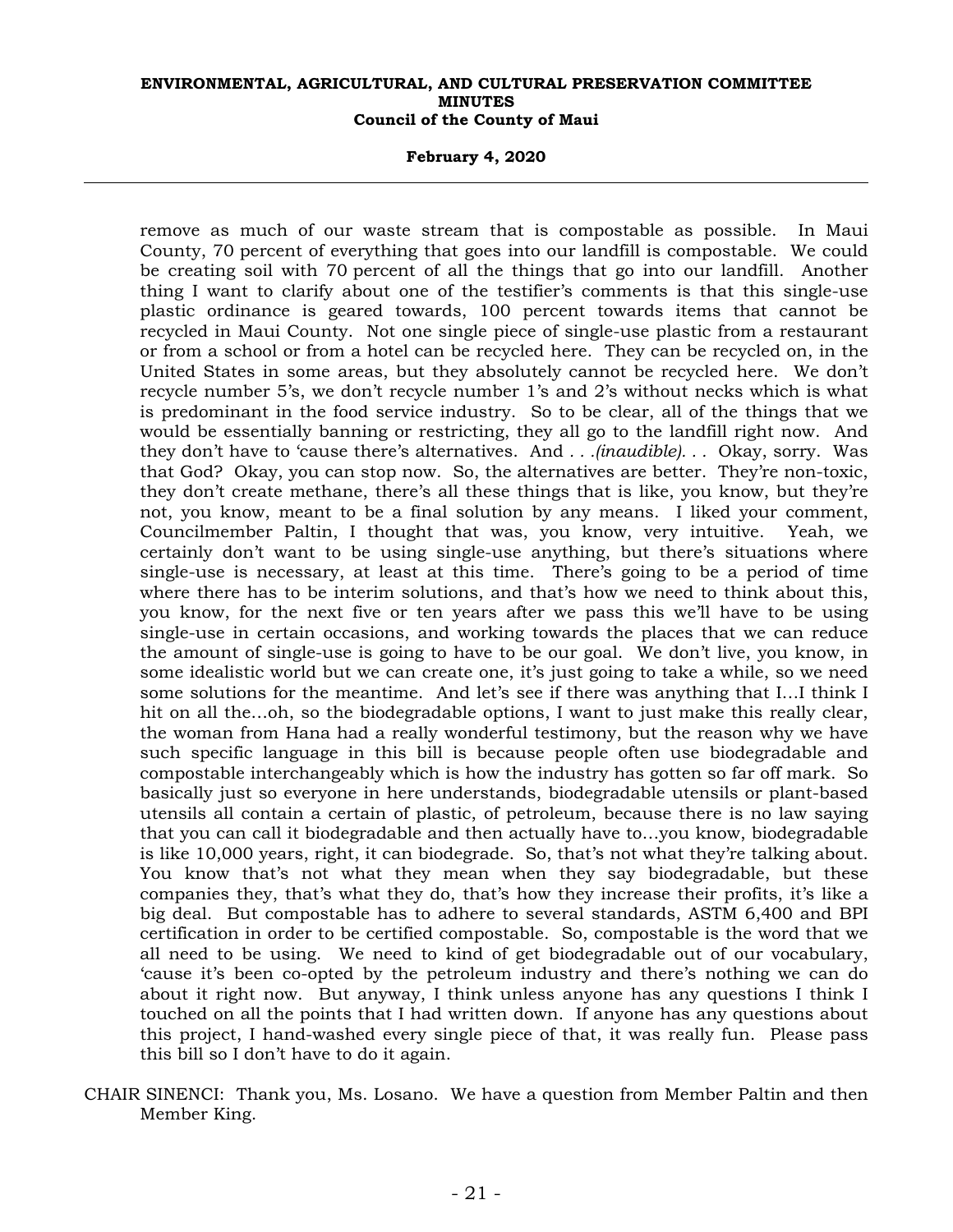## **February 4, 2020**

- COUNCILMEMBER PALTIN: Thank you, Chair. Thank you, Ms. Losano, for all your work that you're doing. I had a question when you mentioned about compostable, and I thought that at one time you were saying that you need a commercial composting facility for compostable items. It's not like you can put it in your compost and...
- MS. LOSANO: Well, it depends on how good you are at composting. But it's basically it has to maintain a certain heat so people…
- COUNCILMEMBER PALTIN: So, the majority…
- MS. LOSANO: Some people can compost really well. Like you talk to Gerry Ross, he can compost any of the compostable food service ware. But most people kind of are, you know, not as strict or, you know, taking the temperatures of their compost. And so, with compost for food service ware it's designed to mimic plastic and it's done a fairly good job. You really need a heat, a consistent heat for a few weeks of above 140 to compost those which is why my facility has taken so long to get going, because using the proper technology to have that consistent heat and break it down consistently is really expensive. But I just returned from the US Composting Council conference, and we have a new prototype that's being designed just for us so we're really excited. It's looking like it's going to happen really soon.
- COUNCILMEMBER PALTIN: And so, there's no distinguishing between like backyard compost versus like professional level of compost in labeling of products?
- MS. LOSANO: There is actually. Yeah, there's a very distinct backyard compost acceptable label. So, there's a lot of the new bags, a lot of the new polylactic acid bags that are mixed with, I think it's TPLA, I think they're mixed with talc. Those say on the bags backyard compost okay, and there's several products that say that as well. And then, you know, a lot of the fiber products, they don't take as high heat as the polylactic acid which is the one that's really supposed to mimic plastic. Those definitely require a lot higher heat. And, you know, they're not my favorite product, but they are definitely better for the environment than plastic itself. And, you know, like I said it's really meant to be an interim product. There is also, I was speaking with NatureWorks when I was at the conference and talking about this new polymer that may become more readily available. It's something that you manufacture like as an add-on to a compost facility which is something that the County is actually…we've been, you know, talking to the producer of this, it's called PHA and it's marine degradable and it's really cool. It would be something that we could actually manufacture here on Maui perhaps with the help of NatureWorks, which is the company that manufactures Ingeo, which is the PLA. They have their whole patent on the whole thing. But they're open to other polymers, it's just that having a polymer that's in a large enough quantity to be able to, you know, to be able to satisfy our single-use society, it's just like, you know, there's a lot of corn but there's a lot less algae that's grown from, you know, composting. It's kind of a new industry but anyway.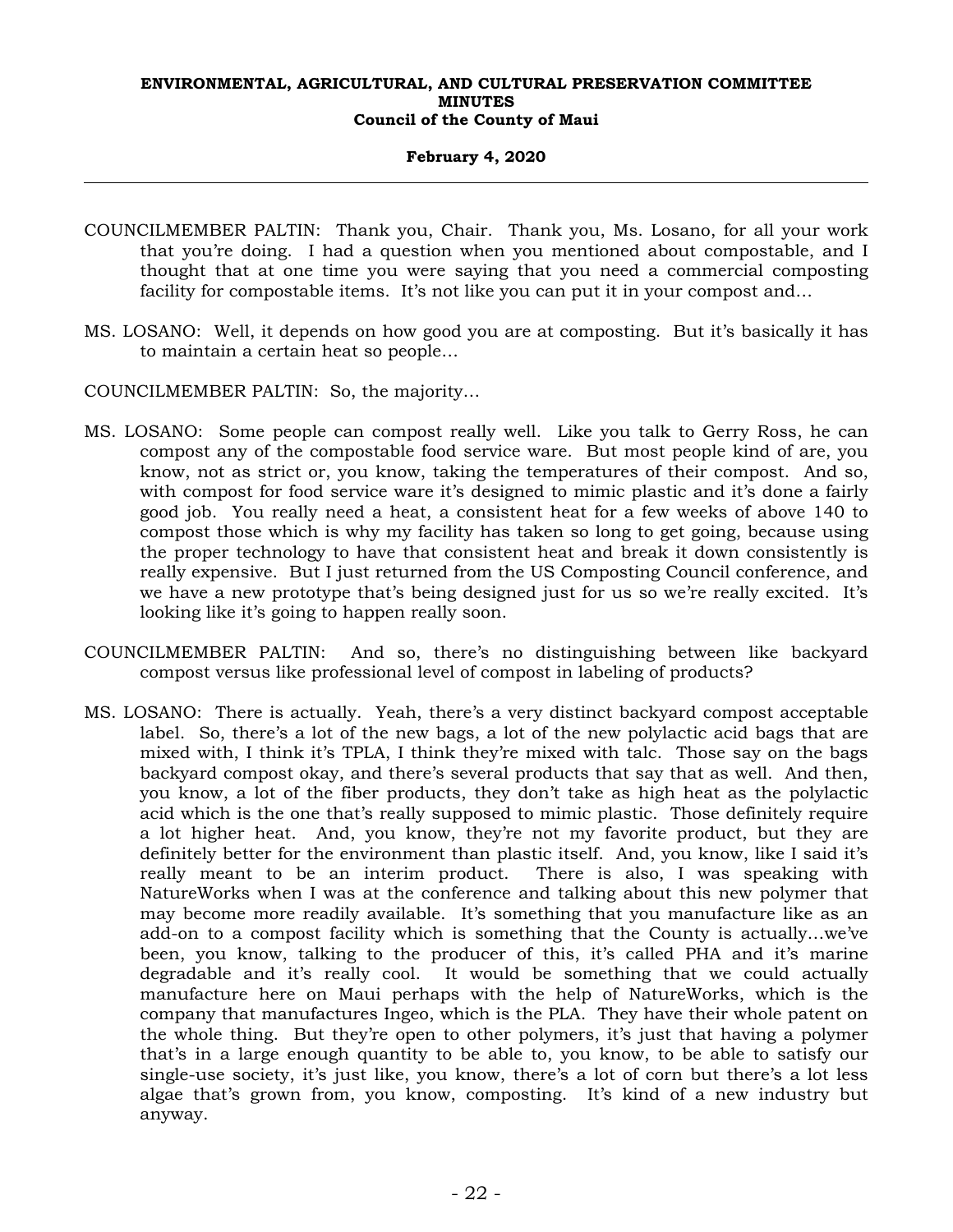## **February 4, 2020**

COUNCILMEMBER PALTIN: Thank you.

CHAIR SINENCI: Thank you, Member Paltin. Member King and then Member Molina.

COUNCILMEMBER KING: Thank you, Chair. Thank you so much for being here, Gretchen. It's really great to see you back after that conference. I had a couple questions about, well, as one of probably original food waste processor on the island and the, maybe the oldest, we…well, my company just does a very small sector of it which is the cooking oil and the grease trap stuff.

MS. LOSANO: Thank you. Thank you for that.

COUNCILMEMBER KING: It's been a lot of years and we were --

MS. LOSANO: Yeah.

COUNCILMEMBER KING: --partially responsible for the extension of the landfill for six years. But all that time that we were doing that, we were always told, you know, we worked closely with the co-composter, with Maui EKO and we were always told that the Department of Health, it was against their rules and regulations for anyone to compost food waste.

MS. LOSANO: Yeah.

COUNCILMEMBER KING: So, that was always very frustrating to hear, because I think our island was actually the one that was the most enforced against --

MS. LOSANO: Yeah.

COUNCILMEMBER KING: --on that, 'cause I think it's happened in other places from talking to people on the other islands. But have you found any kind of give there or any more support for composting --

MS. LOSANO: Yes.

COUNCILMEMBER KING: --food waste?

MS. LOSANO: I have. Actually I've talked to the Health Department several times, and they're actually really in support of our project. Mostly because we chose the technology that they had already approved from Oahu. So, we…I guess I can tell you what we're going to be doing, we're going to be using the GORE Cover system, the same system that Cedar Grove is using in Seattle which is like if you guys don't know it's like the mecca of all commercial composting facilities. So, it's an aerated static pile, like Rubens has at EKO, but it is covered because our County really or our State really needs in vessel, covered in-vessel systems if we're going to, you know, there's just a lot of reasons, different reasons for it. But that's why we chose this specific --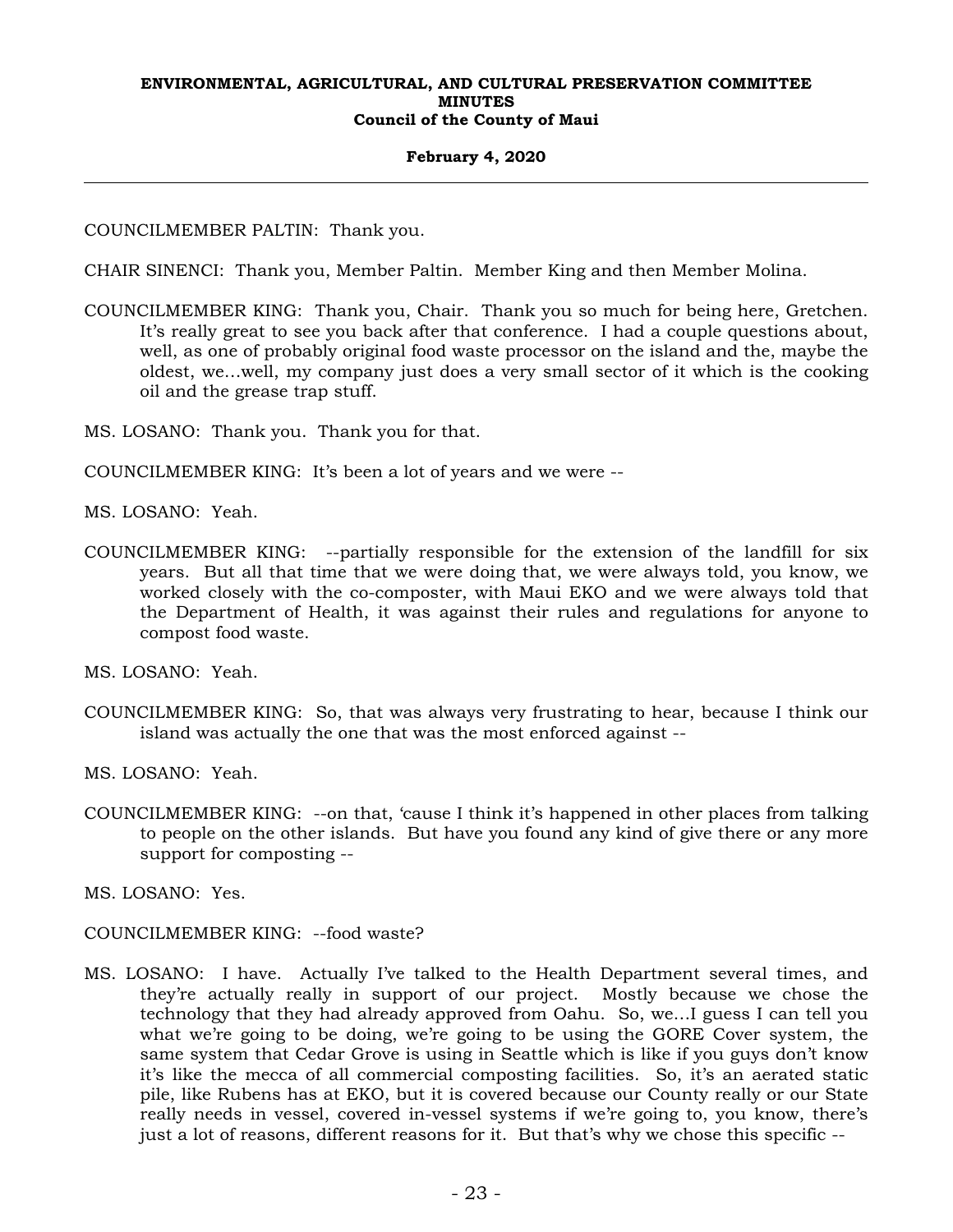#### **February 4, 2020**

COUNCILMEMBER KING: Okay. And that's what's allowing --

MS. LOSANO: --method.

COUNCILMEMBER KING: --the DOH to finally allow food waste to be composted?

- MS. LOSANO: Correct. Because, you know, when you are composting food waste on a large scale, you know, we can be composting, you know, all of the cooking oil. There's…if you use the certain systems, they're really like full-proof. They're pretty amazing high-tech systems. And there's a lot less give and take, you know exactly what you're going to get, it's totally automated. It's, yeah, it's the most incredible technology. You know, it's working with the organisms that come to break down the food, and, you know, like handheld in your, on your phone basically, you can adjust the levels of air going into the piles and it's like, you know, adjust the moisture. It's pretty amazing.
- COUNCILMEMBER KING: Oh, okay. So, it's good to know that that's changing and hopefully that will catch on across the State --
- MS. LOSANO: Well --
- COUNCILMEMBER KING: --so.
- MS. LOSANO: --I think that they still like the in-vessel system. So in-vessel systems are really where it's going. You know, there's a, there's going to be some pilots going in on Oahu that use a different kind of in-vessel system that is also really cool. I think it might be a little limiting for us on Maui, but for Maui these are really low to the ground, they're really good looking. They're just really compact and it's…

COUNCILMEMBER KING: Okay, well, I kind of want to get us back to the --

MS. LOSANO: Okay, sorry.

COUNCILMEMBER KING: --reason that we're here. No, I mean it's good information, although I hope that you don't start composting cooking oil, 'cause I think making it into fuel is a much better use of it.

MS. LOSANO: Yeah, for sure.

COUNCILMEMBER KING: But are you able to in that same system compost the compostable food containers and…

MS. LOSANO: Yeah, that's why we chose it.

COUNCILMEMBER KING: Okay. So, that can be --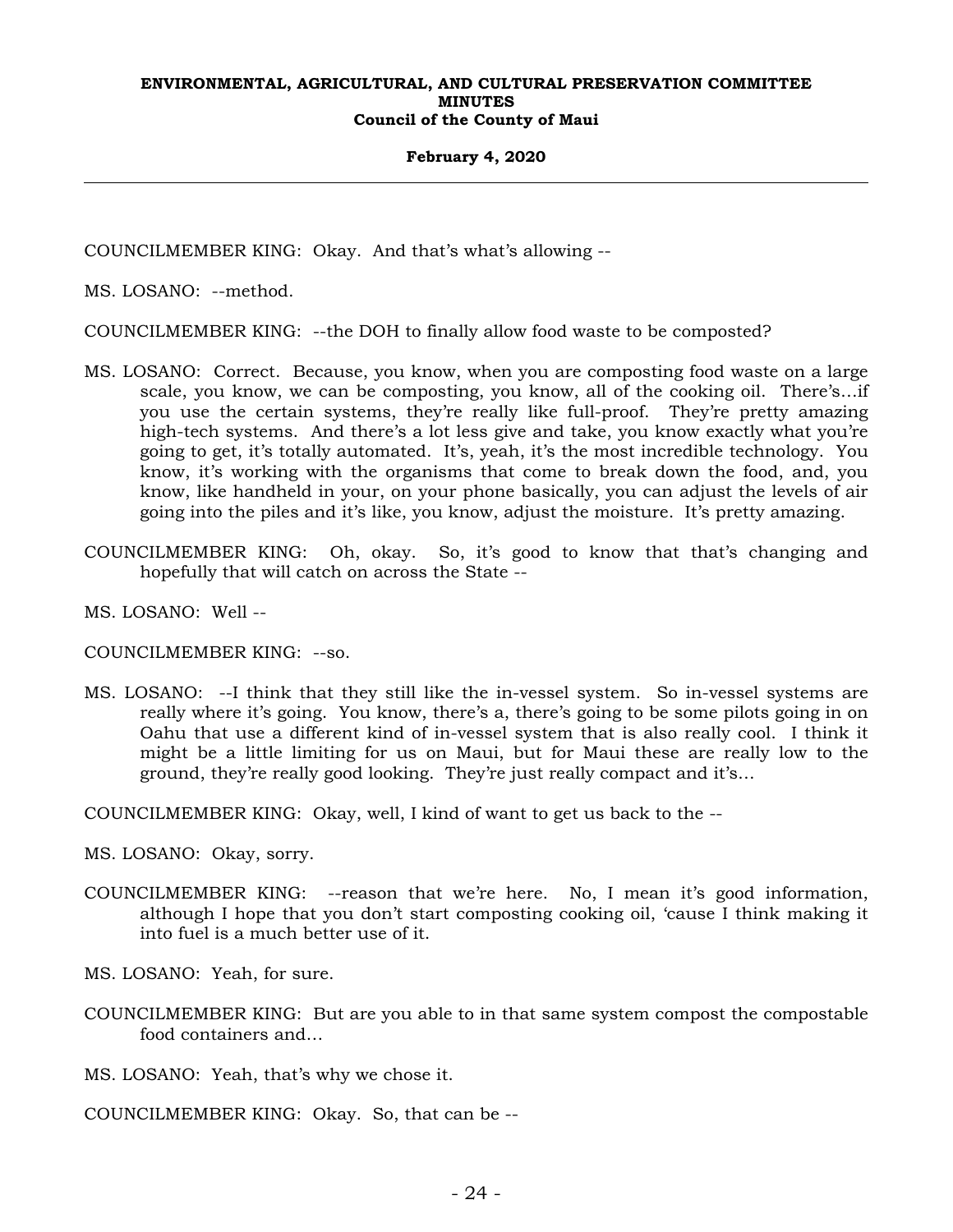#### **February 4, 2020**

MS. LOSANO: Yeah.

COUNCILMEMBER KING: --done like in higher speeds than what we're doing? I mean right now we know we can put it into the landfill, it's eventually going to compost but it's like years, right? So, your technology --

MS. LOSANO: Yeah.

COUNCILMEMBER KING: --will speed that up and will actually make it into --

MS. LOSANO: Two months.

COUNCILMEMBER KING: --reusable compost. Oh, that's amazing.

MS. LOSANO: Yeah.

COUNCILMEMBER KING: Okay, that's great to hear.

MS. LOSANO: Yeah, two months.

COUNCILMEMBER KING: I hope you do some kind of a public demonstration at some time --

MS. LOSANO: We will.

COUNCILMEMBER KING: --because I would really like to see that. Thank you. Thank you, Chair.

CHAIR SINENCI: Thank you, Member King. Member Molina, you had a question?

COUNCILMEMBER MOLINA: Yes, thank you, Chair. And good afternoon, Ms. Losano. I appreciate what you're doing there, 'cause I think the best way to start is with the education of the young. Are you aware…and you're doing it at Lahaina Intermediate School, are you aware of any push towards the Department of Education or Board of Education to maybe make it mandatory to have core classes in environmental science a requirement? Because I think the more it's emphasized in our schools at the, even the younger age levels, I think we can really make some progress for the future.

MS. LOSANO: Yeah.

COUNCILMEMBER MOLINA: 'Cause, you know, displays like that, it's as the old saying goes, a picture is worth a thousand words, and it's hard to fathom that that's just a 30-day period --

MS. LOSANO: Yeah.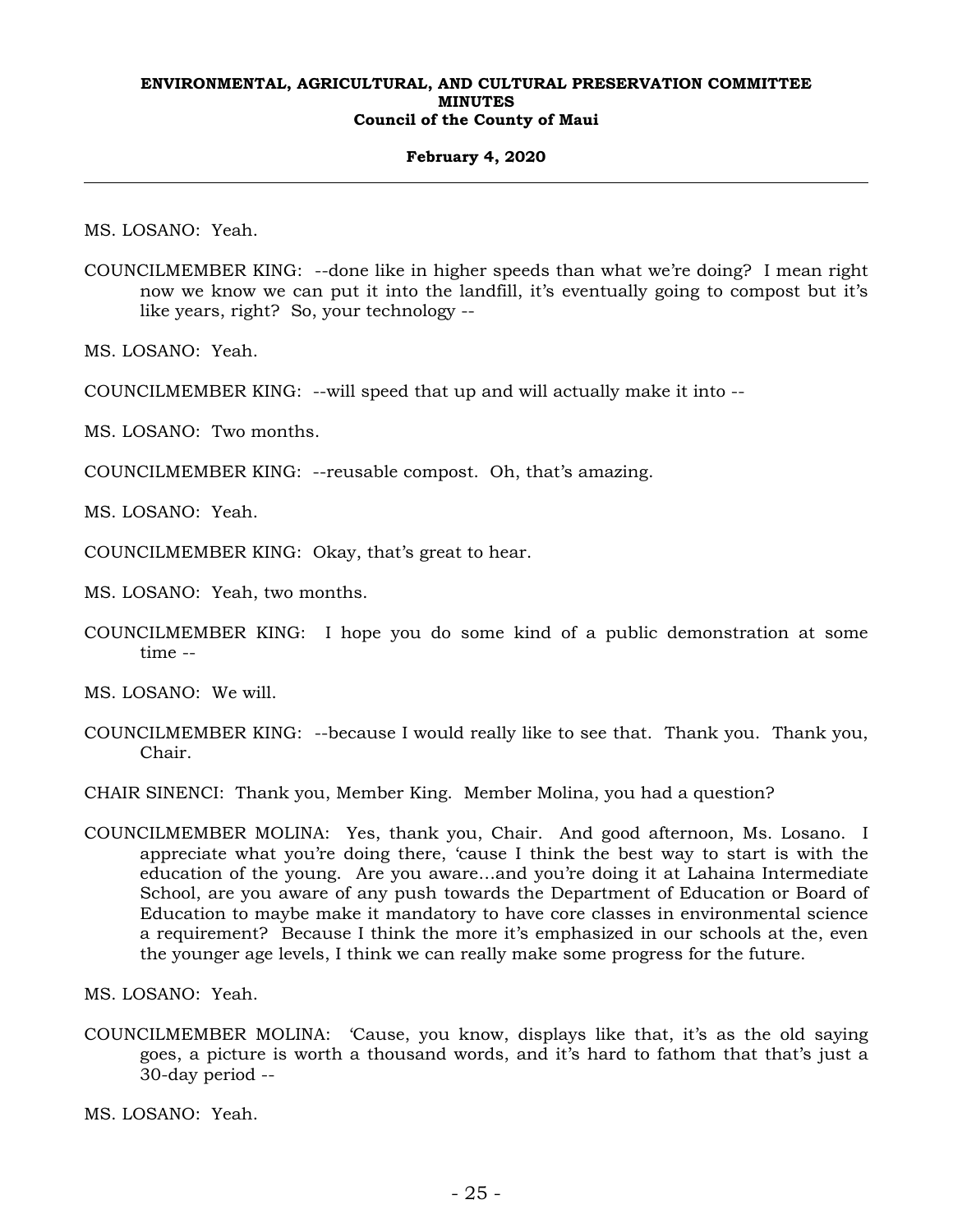#### **February 4, 2020**

COUNCILMEMBER MOLINA: --and schools meet what, nine months out of the year? So, you times that by nine from just one school.

MS. LOSANO: Yeah.

- COUNCILMEMBER MOLINA: And so, you're working with the, I guess the Science Department at, over at Lahaina Intermediate or…
- MS. LOSANO: Well, so right now we're in the pilot phase, so I've had virtually every department reach out to me from the school. So, basically we're just developing the curriculum right now. Because there's, you know, even the Art Department, you know, they, they're like what are you going to do with all this stuff? Can we do like an art installment? I'm like oh yes, please, something. It's not going to go in my house. But yeah, so every department is…we're…this next semester is going to be…this current semester is going to be where we're developing curriculum and really having that conversation. The STEM program on Oahu is usually where this will fall, where the kids learn about all this stuff. But there's been a lot of different teachers reaching out with really cool ideas that make it accessible to every kind of class I think.
- COUNCILMEMBER MOLINA: Great, well, that's great to hear and please keep up the great work. And this could --

MS. LOSANO: Thank you.

- COUNCILMEMBER MOLINA: --be the impetus, the pilot program for other schools in the State to follow it.
- MS. LOSANO: That's what we're hoping.
- COUNCILMEMBER MOLINA: Maui County can set, raise the bar or set the standard for environmental awareness starting with our young.

MS. LOSANO: Yeah.

COUNCILMEMBER MOLINA: Thank you.

MS. LOSANO: For sure.

COUNCILMEMBER MOLINA: Thank you, Chair.

MS. LOSANO: Thank you.

CHAIR SINENCI: Thank you, Member Molina. The Chair would like to give the Department of Environmental Management some time to weigh in on the discussion. Mr. Nakagawa, any comments to share?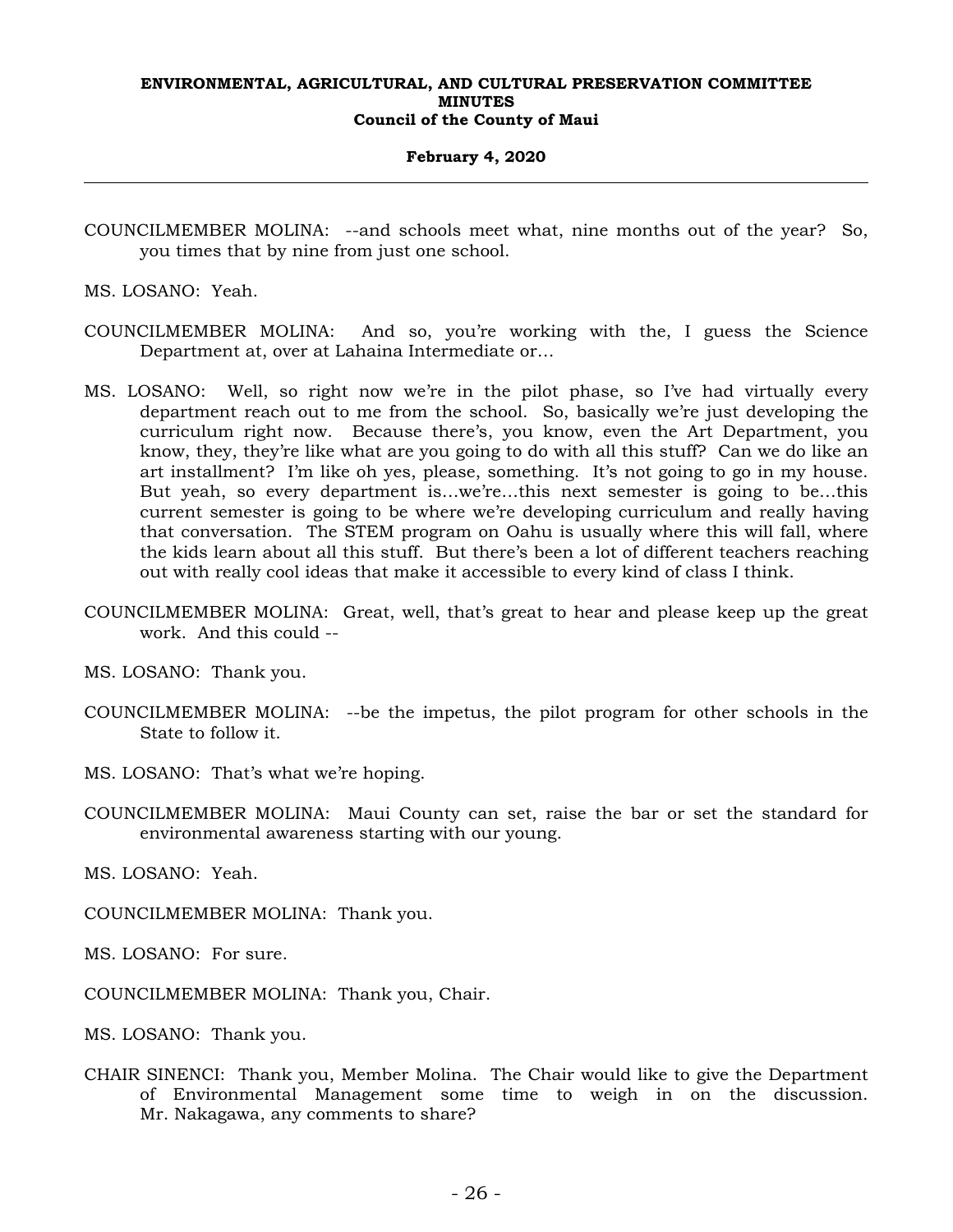## **February 4, 2020**

- MR. NAKAGAWA: Yes, Chair. I think this is exciting I guess matter that we…I mean we've, we kind of talked about our overall plan and the future of working towards zero waste and this is definitely one step towards that. Of course we, as a Department since we're always tasked with fulfilling it, we, we're always more interested in the implementation and the education and how the transition for how us as a community will I guess approach that yeah. And so, but the passionate one here, Ms. Tamara will love to tell you a little bit about our program, so I'll hand it over to her.
- CHAIR SINENCI: Ms. Farnsworth?
- MS. FARNSWORTH: Mahalo, Chair. Aloha mai kakou, everybody.
- CHAIR SINENCI: Aloha.
- MS. FARNSWORTH: Thank you. Yes, I am passionate 'cause I care and there's so much evidence and data showing that we have to care and that we have to take action now. So, thank you for this opportunity to share my thoughts on this. My personal opinion is, I totally support this. My professional opinion is, I also support this. We are ready to implement this. We are ready to enforce it, and we are ready to provide education to the public. We're already moving in this direction. And, you know, we do have already our BYO program, bring your own, because we really are very much support promoting reuse over disposable or single-use. And the first R's, the first R is first which are refuse your single-use anything, reduce your sources of waste, and reusing anything you can. So, we've already been promoting all different kinds of bring your own types of products, including ones that may be affected by this legislation including like bring your own utensil kits, these clam shells which we are actually working on this go-box program. We're trying to do a pilot in Wailuku. We're definitely developing the program now. We would really like to see someone come and champion that to partner with the County, 'cause it's a huge amount of organization and coordination. But we are working towards that certainly. Source reduction is a primary, is primary for Zero Waste Maui and this legislation will go far taking, to take us in that direction. Bill 40 was recently passed and we'll be looking to them for guidance to see where they need to troubleshoot and to be working with their distributors there to kind of just work together with them to make this work should this be passed. I did have a couple of comments. Is this a good, is this the time to discuss the comments of what I just read here?
- CHAIR SINENCI: We're going to go through it afterwards.
- MS. FARNSWORTH: Okay. Okay. So, I also want to bring up the fact that this is not just a waste management issue, this is not just a litter issue, this is a…this is climate action, because fossil-fuel-based, single-use products which is what plastic is made out of, we, we'll be able to reduce our use of fossil fuel new materials and we'll also be stopping the emissions of greenhouse gases as these break down, whether they're in the landfill, whether they're in the environment. So, this is really climate action as well, and we want to remember that this isn't just about what happens after we get it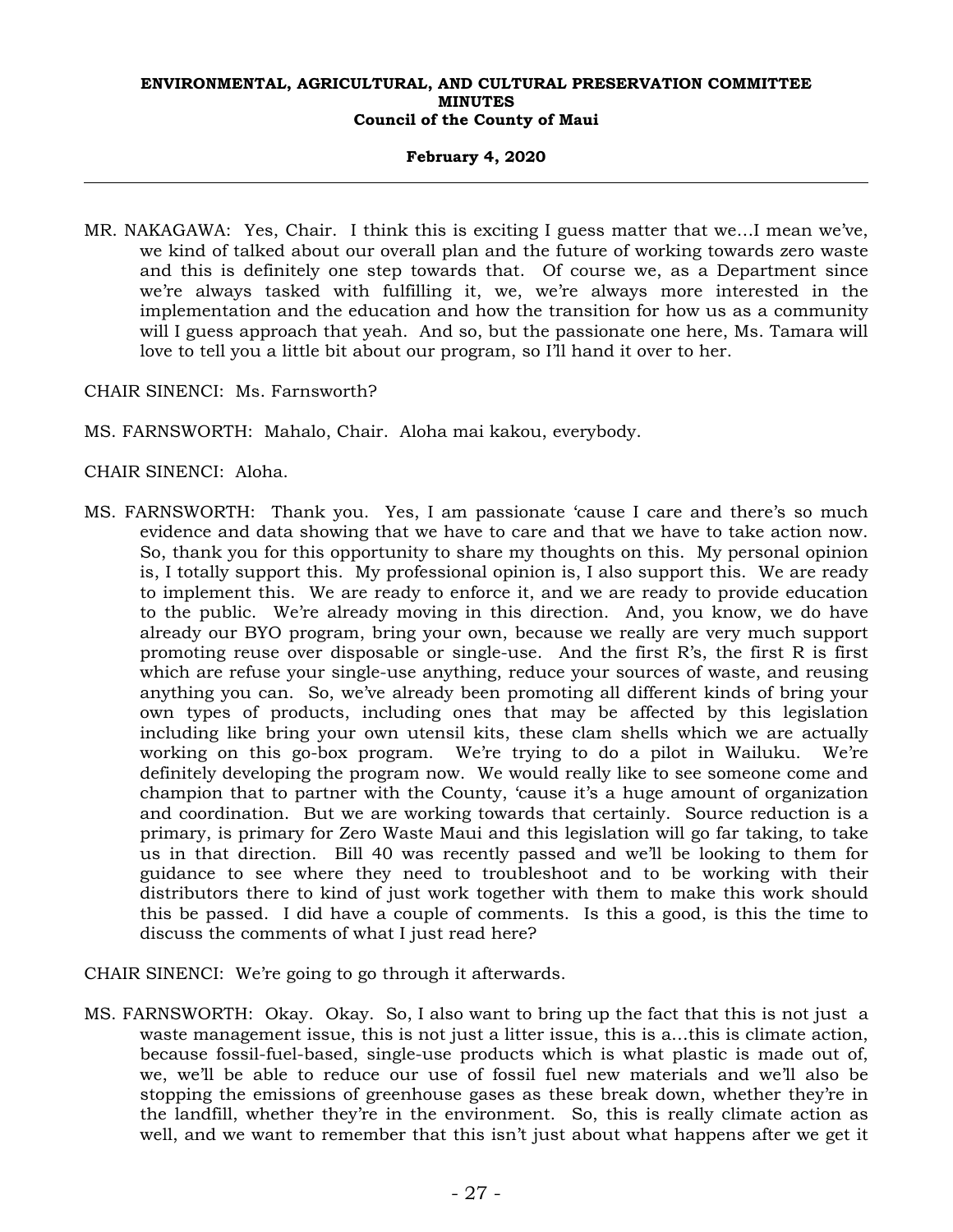#### **February 4, 2020**

or after it becomes our waste, it's really about what we're consuming and what we are demanding. So, I want to keep that in mind that plastic reduction is climate action. And I, oh, I also wanted to mention that Kihei Charter School has actually contacted our office and they're looking at a recycling grant, and we, we're kind of interested in looking at them piloting a reuse kind of program at their school. You know I will disclose my daughter does go there, but she wasn't the one who contacted me about this, so. Well, they've talked about it in carpool, but I had a formal inquiry from a couple of teachers actually so we're looking forward to seeing what we can do in the schools and how we can partner with the faculty administrations and communities at that school and then hopefully using that as a model. And I think that's it. I do have like I said some comments on the actual language and what I'd like to see to make it more effective, so we can talk about that later. Mahalo.

CHAIR SINENCI: Mahalo, Ms. Farnsworth. We had a question from Member Paltin.

- COUNCILMEMBER PALTIN: Thank you, Chair. Thank you to the DEM for what you guys do and for being here. My, I'm not sure if my question is for Mr. Nakagawa or Ms. Farnsworth, being that this Department would be charged with the implementation and fines and whatnot, do you see it being primary complaint driven that you would be enforcing this bill?
- MR. NAKAGAWA: Chair?
- CHAIR SINENCI: Mr. Nakagawa?
- MR. NAKAGAWA: Yeah, I mean Tamara probably go into it in more detail but it's like any other that…
- COUNCILMEMBER PALTIN: The plastic bag ban.
- MR. NAKAGAWA: Yeah, the plastic bag ban and whatever. I mean to me it all starts with the education I think and then the transition period for people to be able to comply, as well as like any other ordinance that we enforce whether it's grease traps or any other type of enforcement on whether it's restaurants or whoever. So, I think the community as a whole will always start out in a little resistance 'cause it's change, right, everybody doesn't like change. And when change comes, a financial cost to it, right? So, I think the key will be whether it's the plastic bag ban or the polystyrene ban, I mean it'll be education and then a timeframe for them to comply and then it'll become enforcement, right? And then after the enforcement when we educate everybody then it becomes complaint driven after that.
- COUNCILMEMBER PALTIN: And then for your box, yeah, project where…that you were speaking about, I just was wondering did you make any connections at the summit with some investors or anything?
- MS. FARNSWORTH: Did we make any…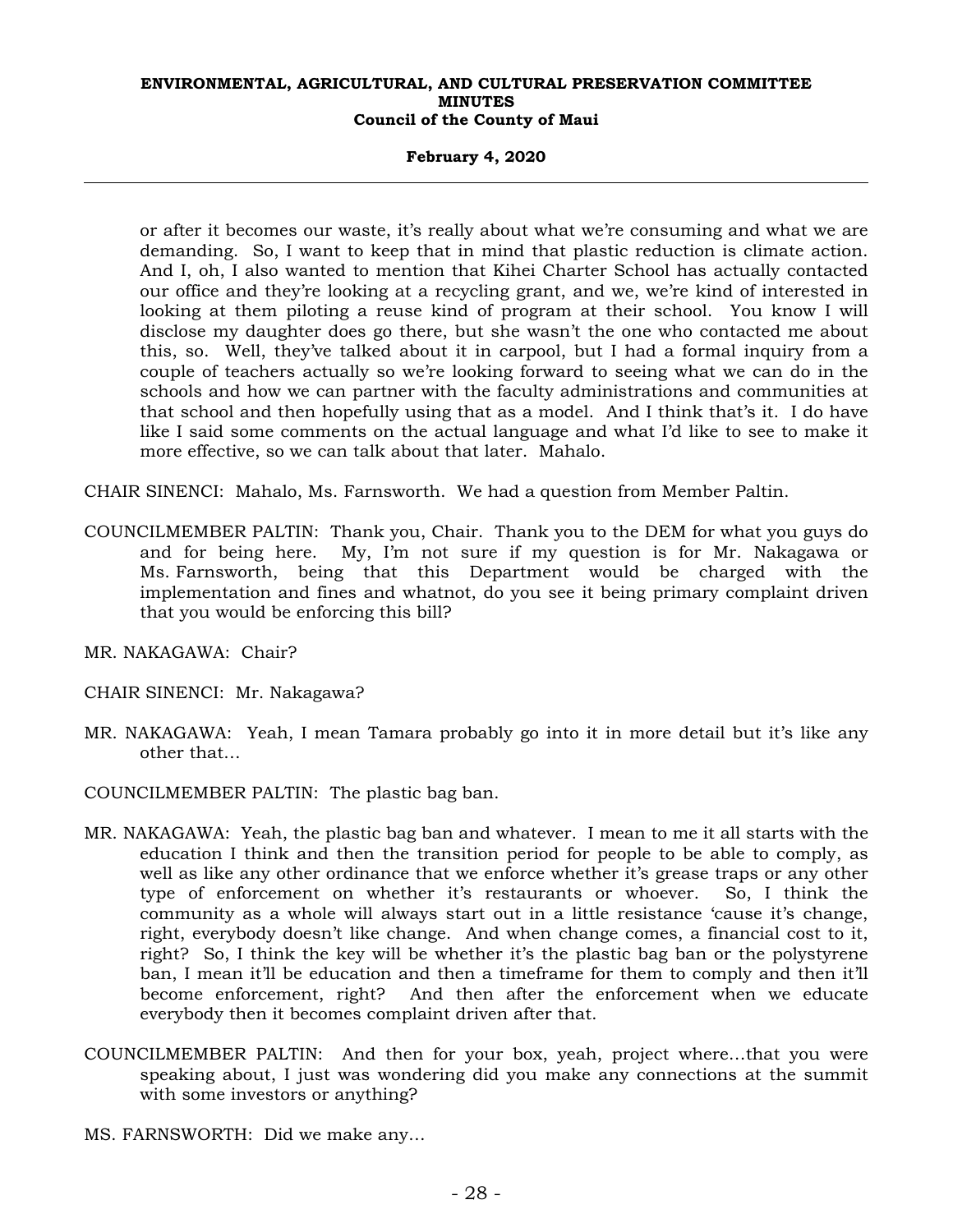#### **February 4, 2020**

COUNCILMEMBER PALTIN: From this past weekend, the --

CHAIR SINENCI: ESG.

COUNCILMEMBER PALTIN: --ESG.

MS. FARNSWORTH: Oh, the ES…

COUNCILMEMBER PALTIN: Oh, you didn't go?

CHAIR SINENCI: The Ahupua`a Summit.

MS. FARNSWORTH: Oh yeah. I did not attend that. I wasn't able to.

COUNCILMEMBER PALTIN: Oh.

MS. FARNSWORTH: So, no, I did not. I was at a wedding. No. However, like I said, I'm looking for a champion entrepreneur to kind of take over this go-box type of program. So, yeah, but I wasn't able…I didn't attend that. I did want to speak a little to the enforcement which is that in the beginning…well, we…which is why we would like to have, you know, a certain amount of time to get everybody ready, educated. We did just go through this with polystyrene so I think we have a pretty good idea of what we need to do. After the law becomes, would become effective, we do do spot-check inspections at different locations. But I will say the community helps us, everybody would…calls us and goes I saw this, you know, container, I saw this cup, and the community has really been great at being a watchdog for us. However, we do also in the beginning of implementation stages, we do spot check and do inspections in different locations around the island.

COUNCILMEMBER PALTIN: So, you guys are the polystyrene enforcer as well?

MS. FARNSWORTH: Yes, we are.

COUNCILMEMBER PALTIN: Oh. Thank you.

- CHAIR SINENCI: Mahalo. We have Member Molina, Member King, and then Member Sugimura.
- COUNCILMEMBER MOLINA: Yeah, thank you, Mr. Chairman. Just a question on behalf of someone in the gallery for you, Director Nakagawa or Ms. Farnsworth, where can the public get those reusable clam shells from again?
- MS. FARNSWORTH: We do have a stock of these in our office. I will say that currently the Department of Health does not allow folks to just take this to say your food truck and pass it over. So, we are…we can kind of control our distribution of these currently,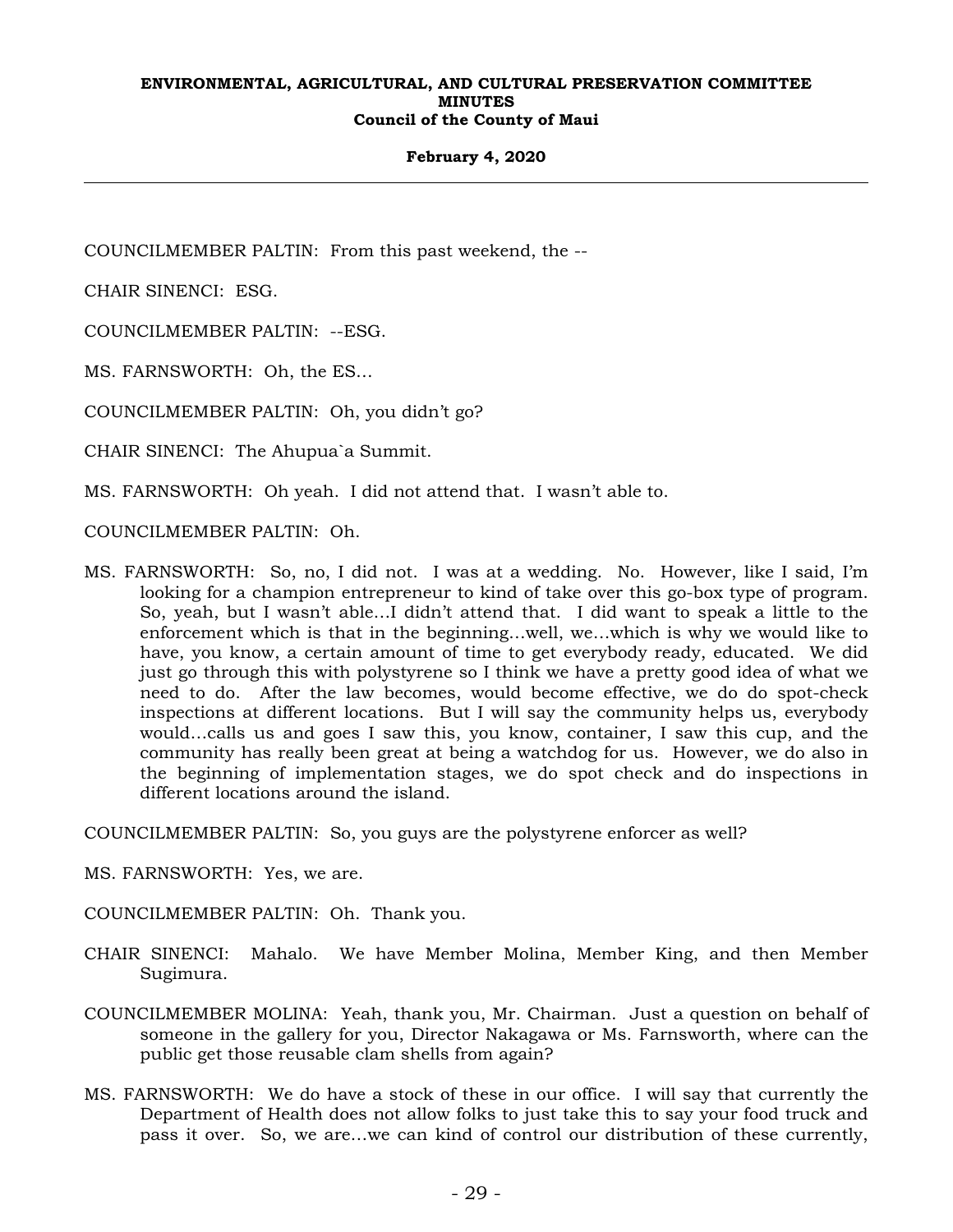## **February 4, 2020**

because we want to make sure that we're not encouraging something that isn't safe or legal yet. Having said that, you know, if there's an event, someone wants to promote zero waste practices, you can contact our office and we have a process by which to request these. I also want to say that DOH could make rules to make it possible and so we would need State legislation to mandate that they create rules so that we could improve our bring-your-own practices in Hawaii.

COUNCILMEMBER MOLINA: Okay, thank you. It seems like a lot of hurtles you got to go through just for that.

MS. FARNSWORTH: Yes.

COUNCILMEMBER MOLINA: Okay.

MS. FARNSWORTH: Yes.

COUNCILMEMBER MOLINA: Thank you.

CHAIR SINENCI: Thank you, Member Molina.

MS. FARNSWORTH: We can do it.

CHAIR SINENCI: Member King?

- COUNCILMEMBER KING: Thank you, Chair. Yeah, I think it's, we live in such a litigious society now that that's one of the main things I was told that if you were to take your own container and you washed it at home and, you know, I didn't grow up with a dishwasher, this was my dishwasher. So, I sympathize with you hand washing all this stuff. But that then someone puts their food in it then there's no chain of custody to say well, there's nothing wrong with our food, you know, and you must have picked up whatever you got from your container. So, I think that's a hurtle that has to be dealt with before we can go into that. But if it's something where we're just handing them something as kind of a rebate thing and then they take care of it and they put it through the dishwasher it might be a different issue. So, I think that's what we're dealing with. But I wanted to kind of ask on something that was touched on earlier was that when we did the Styrofoam ban, I don't think I…since that ban went into effect, I don't think I've been into a single restaurant and seen Styrofoam, you know, whether it was a takeout or I ask for, you know, to take my food home. And so, it seems to have been really effective whatever you did or…and I just wondered, did you get any complaints about Styrofoam that you had to enforce on after that went into effect?
- MS. FARNSWORTH: Yes, we received a few phone calls and it was corrected by calling the establishment first and then we did go to visit a few of them.

COUNCILMEMBER KING: Okay.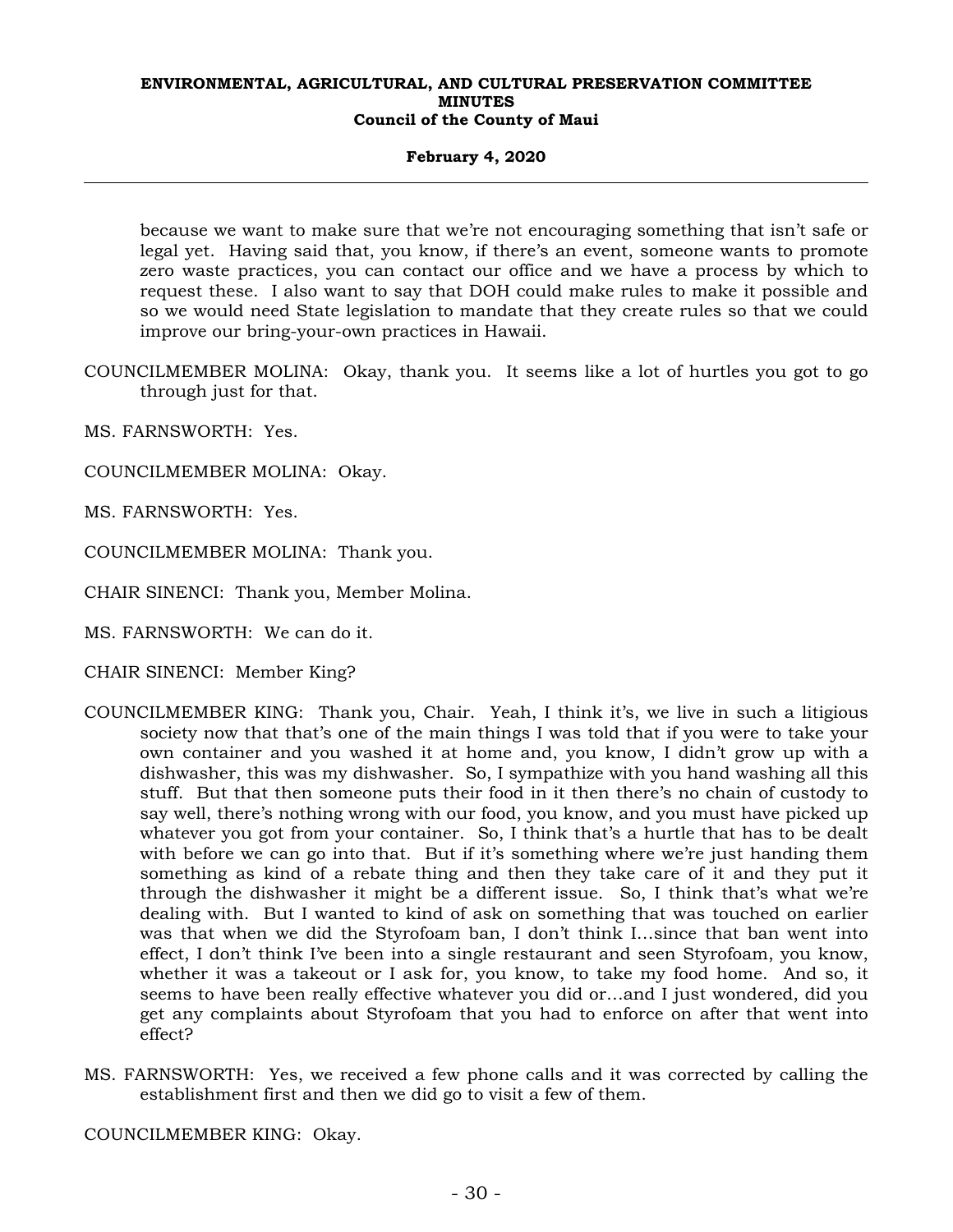#### **February 4, 2020**

- MS. FARNSWORTH: And that was corrected. I think we received eight phone calls for eight different folks, and they all said oh, we're getting rid of our inventory.
- COUNCILMEMBER KING: Okay. But you're fairly certain that they had all been told early enough?
- MS. FARNSWORTH: Oh yeah. So, we did a very direct education initiative with the distributors and the businesses before we did a public education campaign. We went directly to them and spoke with them and provided them information, invited them to the administrative rules hearing, and made sure that we were doing direct mailings and that we provided as much education as possible beforehand to help them get ready. The distributors actually were getting ready ahead of time and had stopped providing those types of items at least three to six months before so that their customers could exhaust their inventory. So, it went very smoothly and I think this would go smoothly --

## COUNCILMEMBER KING: Yeah.

- MS. FARNSWORTH: --as well.
- COUNCILMEMBER KING: I remember, I recall, you know, being part of that, and we didn't get 100 percent of the vote, but we were able to pass it through the Council. But I remember Member Cochran coming with information, coming to the Council with information. They had done I think just a call survey of 50-plus restaurants and nobody had more than a two-month supply of polystyrene containers. So, and then we, I think we gave them a year and a half or something until it was in effect. So, there was plenty time for both the distributors and the restaurants to exhaust their supplies. So, I'm surprised there was any supply left. But I'm happy that, you know, you were able to kind of dispel with the last few, you know, restaurants that were still using it, because I think we, we're talking about the same thing with the plastic, the single-use plastic ban. We're going to go through that same cycle of education, and there might be…this is going to be a little bit harder because there's going to be single-use plastic probably out in the public. I mean I don't think we're saying that people can't, you know, have their own at home that might you see out and about, you know, and people can bring stuff from the mainland. So, it might be a little bit more difficult. And that, I think that…I'm really anxious to hear what your suggested changes are to the bill, because I think we're going to be dealing with this just a little more detail of products that we're going to be seeing out there that we're going to have questions, the people who passed the bill, our Councilmembers as well as County officials as to what, you know, we're going to be seeing a lot of things like does this count as single-use, does it not count as single-use. So, the more concise we can be so that we know, you know, so people aren't making complaints about things that don't apply. And then people are policing the things that do apply. So, that's one of my biggest concerns about seeing these plastic 'cause I'm totally onboard with reuse. And, you know, I think that…I like the idea of someone saying well, you know, just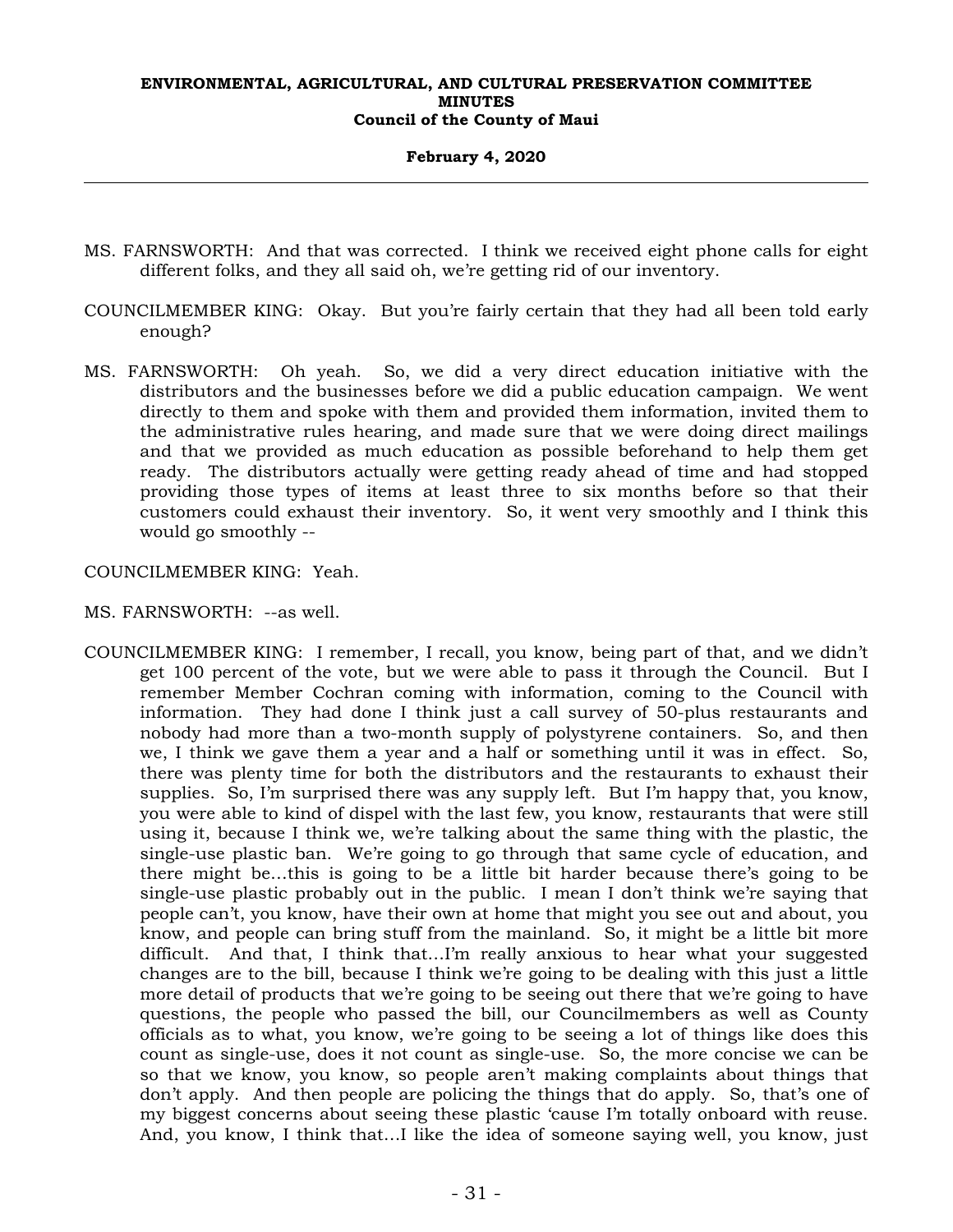#### **February 4, 2020**

don't give bags out, because you can either take five trips back to your car or next time you remember to bring your cloth bags in. And I do that all time, I get out of my car and I'm halfway to the entrance to the grocery store and I went oh, you know, I turn around and I go get my bags. But eventually it's going to…if we're forced to, it'll become part of our consciousness and that's just, that's what we're trying to do is make it part of our consciousness. So, I really appreciate your support for what we're doing here and moving forward. And if we can get…if we can do like, you know, my friend Marj says and not let the perfect be the enemy of the good and just start moving forward then we can start shaping as we go. Because even the plastic bag ban, Chair, we had to revisit that. There were different thicknesses of plastic that people were calling, you know, okay because it wasn't…they didn't think of it as single-use. So, we had to go back and rewrite that and talk about the fibers in the bag. And we're probably going to have to do that with this, but I don't think it should hold up trying to perfect the bill. It shouldn't up us going, moving forward. So, I'll wait to hear your suggested changes and thank you so much for your support.

- CHAIR SINENCI: Mahalo, Member King. Ms. Sugimura, you had a question?
- COUNCILMEMBER SUGIMURA: First, I wanted to thank you for this visual. I mean it's amazing, just 30 days, 1 school, and thank you for washing it. That must have been a big project.
- UNIDENTIFIED SPEAKER: *. . .(inaudible). . .*
- COUNCILMEMBER SUGIMURA: Yeah. And are you talking to the DOE about going to other schools or is it something that could happen in the near future?
- MS. LOSANO: I've been talking to the DOE actually 'cause the head procurement officer actually wandered in. She was doing an audit on one of the days when I happened to be there and I know her from several years ago when we were working on trying to get compostable's into the school food system. But I talked to her about the notion of dishwashers and they hadn't yet done the monetary audit as a result of Bill 40. It was actually I think like the week after Bill 40, I was like hey, what are you guys going to do? And she was like oh my gosh, I don't know. I was like okay well, I can help you 'cause there's several things, you know. And in certain circumstances there may not be a space for the dishwasher in the schools. But in a lot of instances there's still that infrastructure in place that new dishwashers can be put back into the schools and a reuse system can be implemented again. And I think it's, you know, it's a mixture of like just changing the way we think like Councilmember King was talking about, because we've been just doing this for so long. But I think they're looking into a few things and they're also looking into an exemption which would be really detrimental to not only the education of our youth but our landfills. And, you know, for us…for Oahu it's different 'cause they have H-Power, right, they just burn it all, but here this is just going into our landfill. So, an exemption for all of the single-use plastic would be, that would be really hard. So, we're still working on it. I was just e-mailing with her this morning actually.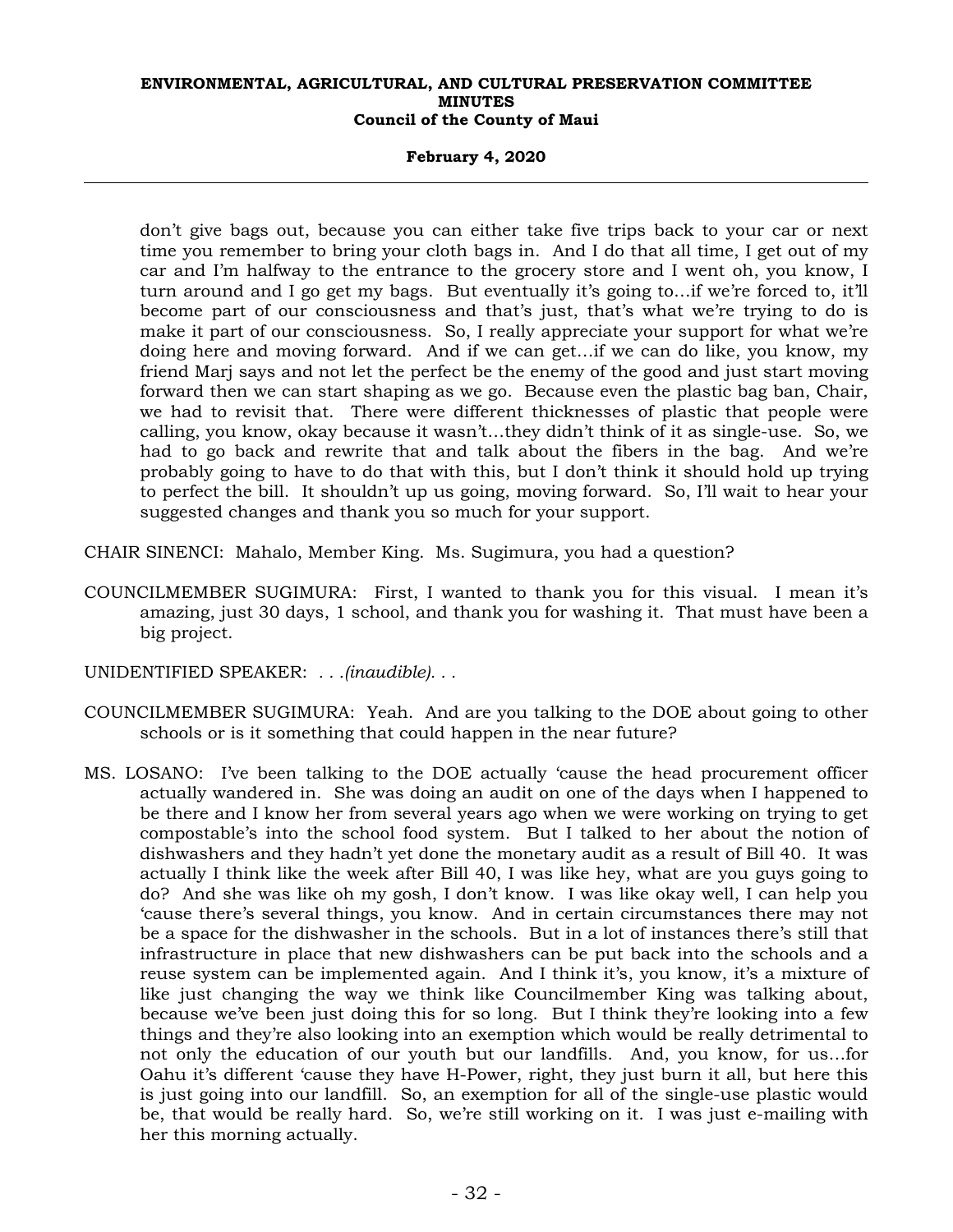## **February 4, 2020**

COUNCILMEMBER SUGIMURA: So, the DOE is looking for an exemption for Honolulu?

MS. LOSANO: They're thinking about it, yeah.

COUNCILMEMBER SUGIMURA: Oh, okay. Gotta work on that.

MS. LOSANO: Yeah, right.

- COUNCILMEMBER SUGIMURA: And then I have a question for the Department if I could? So, I think, Tamara, you mentioned about a grant that is available for schools to apply. So, can you talk about that? 'Cause I think that other schools might or other organizations might apply.
- MS. FARNSWORTH: Okay. The Department has a recycling grant that we fund every year. This year I think we requested \$239,500, we awarded all of that last year to I believe 8 organizations. So, every year organizations, schools, individuals who have zero waste recycling waste reduction projects can propose their project to us, and we have a grant committee that evaluates them and then we award the grants. So, we are just working on our new proposal form right now, and it should be up online in the next couple of weeks. So, anyone who's interested in applying for the grant can go online to our website, Mauicounty.gov/recycle and look for the grant forms and they'll be up when they're ready.
- COUNCILMEMBER SUGIMURA: Okay. Sounds like something we should support, right? We just did the grants for --

CHAIR SINENCI: Water.

- COUNCILMEMBER SUGIMURA: --yeah the watersheds and of course that's, you know, that's different, but I think we, the County supports 2.7 million in terms of support for the watershed projects, because they are water, you know, they help us preserve and protect our water system. But I know you're passionate, right, and when we worked on the abandoned vehicle, I mean I…do you have enough staff to do all of this? That's an Eric question.
- MS. FARNSWORTH: We are strongly considering requesting additional staff, yes, particularly for the Abandoned Vehicle Program as we seek to expand it. I think that will be a subject coming up very soon.

COUNCILMEMBER SUGIMURA: Okay.

MS. FARNSWORTH: As far as our other staff, I think, I mean we always welcome additional resources. And I think currently we do have a vacancy. We are looking to hire two more that were approved last year that we are just getting onboard with their position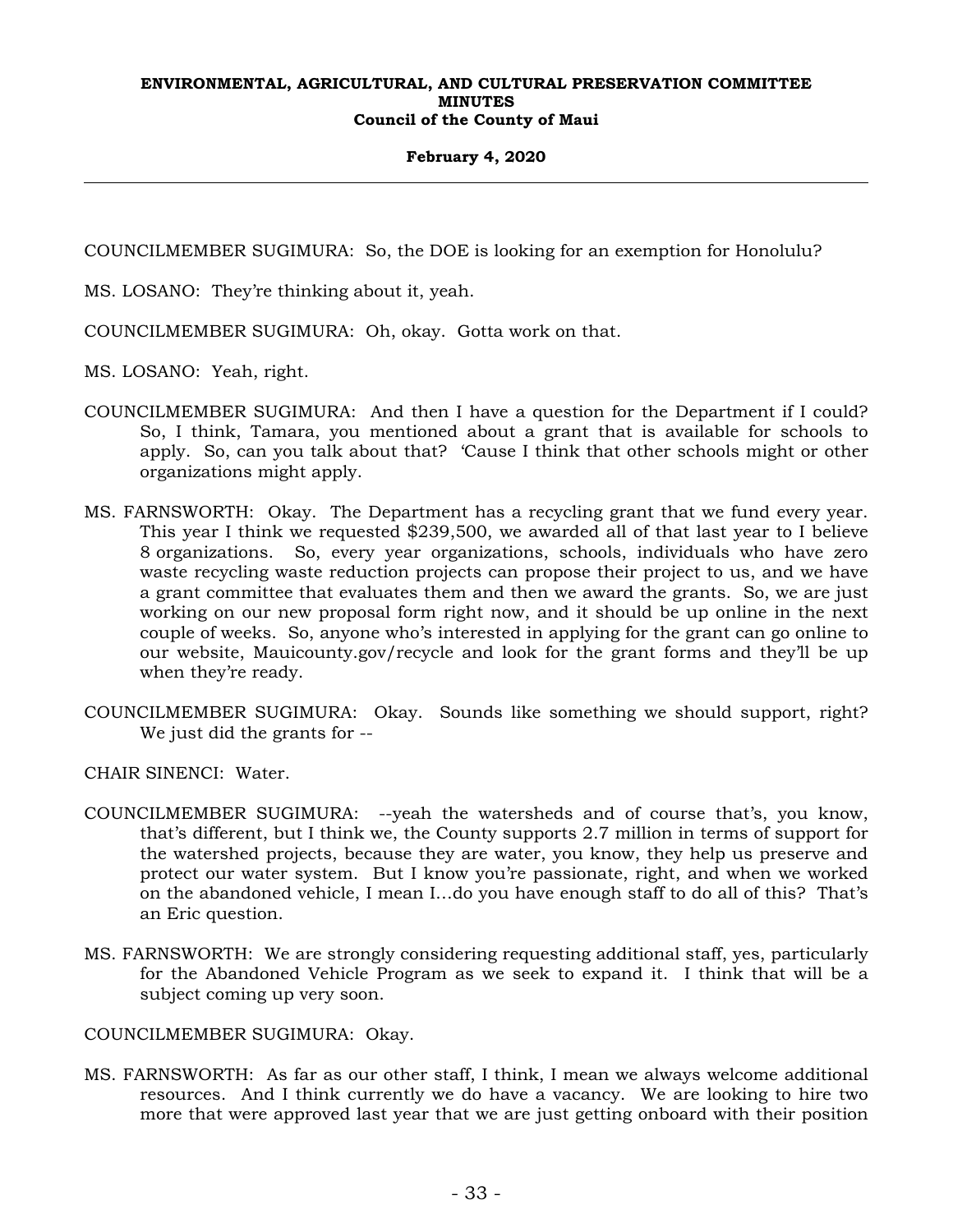#### **February 4, 2020**

descriptions and getting ready to hire them. So, yes, like I said we always welcome additional resources to do the work that we do.

COUNCILMEMBER SUGIMURA: Thank you. Thank you.

CHAIR SINENCI: Thank you, Member Sugimura. Members, we've reached our mid-meeting mark, and, so, we're going to take a quick break. When we come back, though, we're going to have Corporation Counsel help us with the process that we're going to follow, after the break. So, we'll be back at 3:15. EACP meeting is now in recess. *. . .(gavel). . .*

## **RECESS: 3:03 p.m.**

## **RECONVENE: 3:20 p.m.**

- CHAIR SINENCI: *. . .(gavel). . .* Will the EACP meeting of February 4th please come back to order. It's 3:20 in the afternoon. And so, Members, welcome back. And we've passed out a new copy of the bill, which takes our previous bill and puts into its place part of our…well, the existing part of our Code instead of creating a new chapter. It is my intent to begin the discussions today and finish deliberations at our next meeting on February 18th. And so, we have Ms. Thomson to provide some remarks on how the process will go from here. Ms. Thomson?
- MS. THOMSON: Thank you, Chair. So, what I wanted to do is get a good idea from the Committee, basically your comfort level with the things that you're looking to prohibit and then also the exemptions. And then what I'll do with Staff, with OCS and Chair Sinenci's staff is make sure that we come back with a draft that incorporates any of the ideas or changes that the Committee wishes. A couple of things that I wanted to point out in the bill that's before you today, let's see, so plastic, the current…this proposed definition includes polystyrene so all forms of polystyrene. Only foam polystyrene products are previously prohibited so we're potentially looking at prohibiting the solid and clear polystyrene that are currently allowed. So, that's something for consideration. One of the other changes for this bill is exempting certain types of prepackaged foods, and the definition is food and beverage contained in plastic disposable foodware that has been filled and sealed entirely outside the County prior to receipt by the food provider. So, food providers for clarity means both businesses but it also means personal home use. So, polystyrene foam food containers are not allowed to be used, you know, across the board, either for profit or privately or nonprofit use. So, when you're looking, you know, at expanding this, it will affect a lot more types of products. So, just so that you're aware of it.

COUNCILMEMBER KING: Real quick, Chair, can I just clarify?

CHAIR SINENCI: Are…

COUNCILMEMBER KING: So, can I just asking you something really quickly about --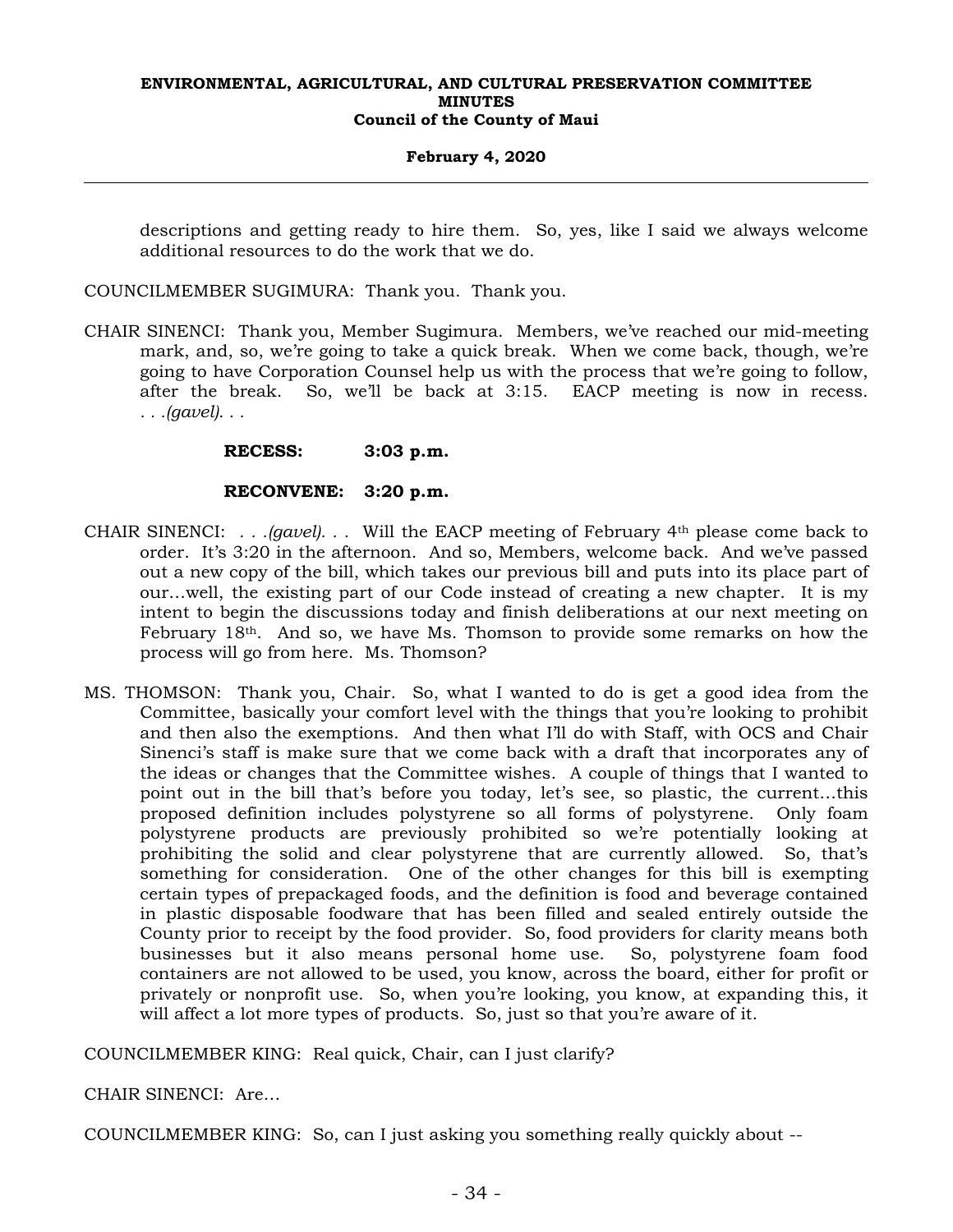#### **February 4, 2020**

MS. THOMSON: Sure.

- COUNCILMEMBER KING: --that last comment you made? 'Cause we, this came up when we were passing the polystyrene bill so this would like ban…I mean the Cup O'Noodle thing came up, so this would ban those kinds of foods coming in too?
- MS. THOMSON: So, it…

CHAIR SINENCI: Ms. Thomson?

MS. THOMSON: Currently…thank you, Chair. Currently, appears that…so this is under the exemption G, prepackaged food and shelf-stable food are exempt from the ordinance except for polystyrene prepackaged foods. So, if we wanted to continue to limit it to the foam kind of polystyrene, we would want to include, you know, that polystyrene foam prepackaged foods.

COUNCILMEMBER KING: But the way it's worded right now would include that and others?

MS. THOMSON: Right, it would exclude all of those so those would be --

COUNCILMEMBER KING: Oh.

MS. THOMSON: --allowed.

COUNCILMEMBER KING: Oh, we can include them --

MS. THOMSON: Yeah.

COUNCILMEMBER KING: --in the exemption? Okay. Yeah.

- CHAIR SINENCI: And, Members, just to remind you, because we had switched, we're not creating a new chapter, we didn't agendize this replacement and so that's why we can't do any amendments today. We can discuss it and look for changes that we can work on today, if there are no objections, for the rest of the meeting. And then our next meeting then we can make the amendments to the bill. Member Paltin?
- COUNCILMEMBER PALTIN: Hi. Sorry I was a little late. I had a question, so if I understand what you're doing is you're putting the disposable foodware into an existing section that previously banned the use of polystyrene? Is that correct?
- CHAIR SINENCI: Yeah, so if you look at on Page 5, all the…this is the Ramseyer copy so all the bracketed ones with polystyrene foam, look at 20.26.050, Exemptions. So, polystyrene foam food containers would be switched to plastic disposable foodware.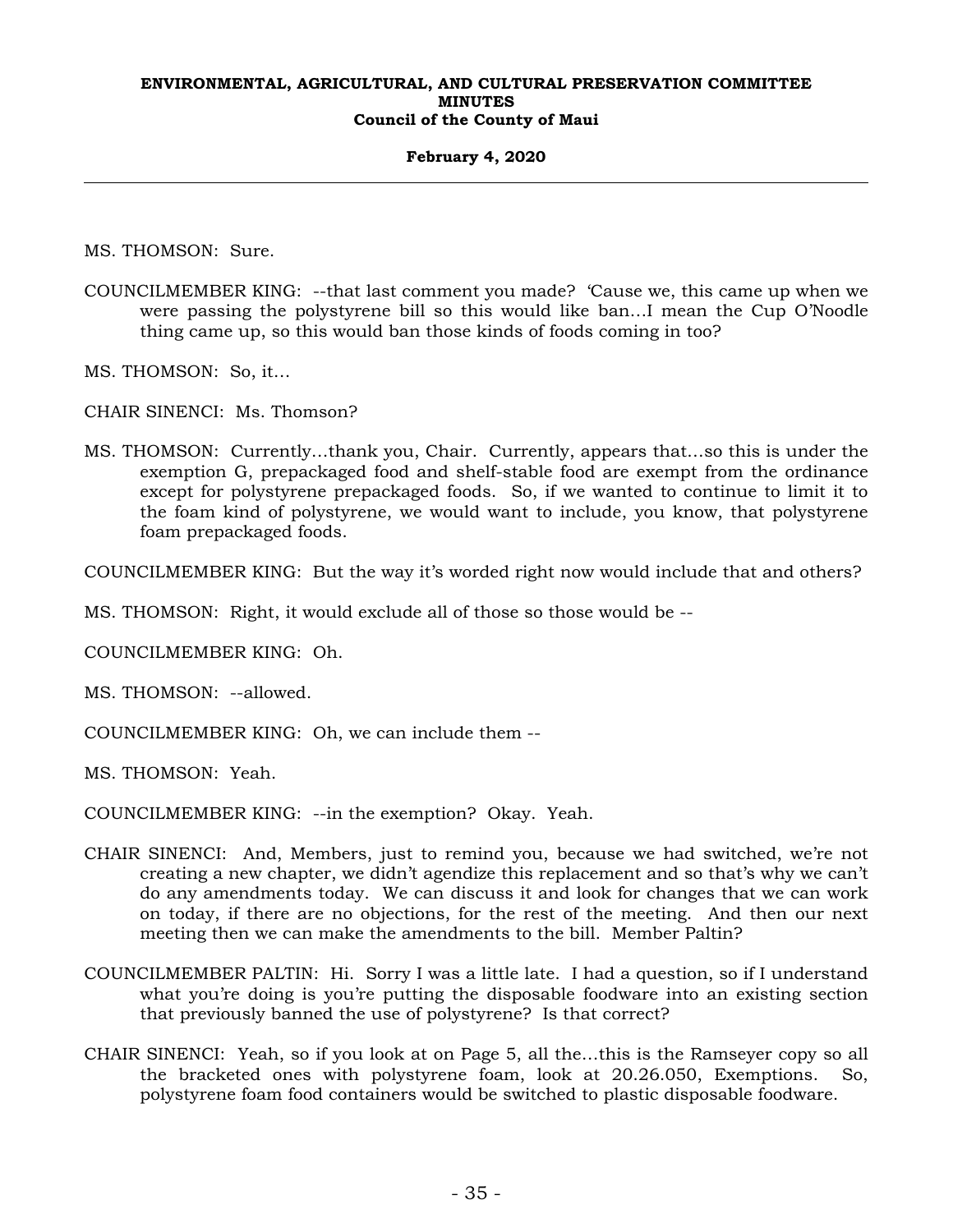#### **February 4, 2020**

- COUNCILMEMBER PALTIN: So, I guess my question is, does doing this make polystyrene foam food service containers legal again?
- CHAIR SINENCI: Ms. Thomson?
- MS. THOMSON: No, those types of containers would still be prohibited. You're just adding additional types of plastic. So, polystyrene is just one kind of plastic, is how I understand it, so you're adding more types of plastic that would be prohibited.
- COUNCILMEMBER PALTIN: Oh, so like plastic is a broader term for polystyrene foam you mean?
- MS. THOMSON: Right. And even polystyrene, polystyrene is the, you know, the white puffy polystyrene so that's the one that's currently prohibited. There's other types that are clear or rigid polystyrene. To me, it kind of looks like that container that was sitting here, you know, but they're the types of containers that, you know, like food trucks or takeout places are using right now.
- COUNCILMEMBER PALTIN: Oh okay. So, we're just taking it up to a more broad level and then we would educate folks about, you know, that this polystyrene is still banned but additional types are also banned?
- CHAIR SINENCI: Ms. Thomson?
- MS. THOMSON: Yes, that's correct.
- VICE-CHAIR KAMA: We're expanding the ban.
- MS. THOMSON: Right. So, we're adding to the ban both in terms of containers and then also utensils, so straws, forks, knives, coffee stirrers, all of kind of that type of thing too.

COUNCILMEMBER PALTIN: Okay, thank you. Sorry, I was a little confused.

CHAIR SINENCI: Thank you for the question. Member King, you had a question?

COUNCILMEMBER KING: Yeah. So, we're not adding any extra exemptions for polystyrene in this are we? Because we went from, well, the bill that was posted has four exemptions, and now we've got one…two…three…four…five…six…seven…eight exemptions. So, we didn't inadvertently add back any exemptions that we didn't previously have?

CHAIR SINENCI: Ms. Thomson?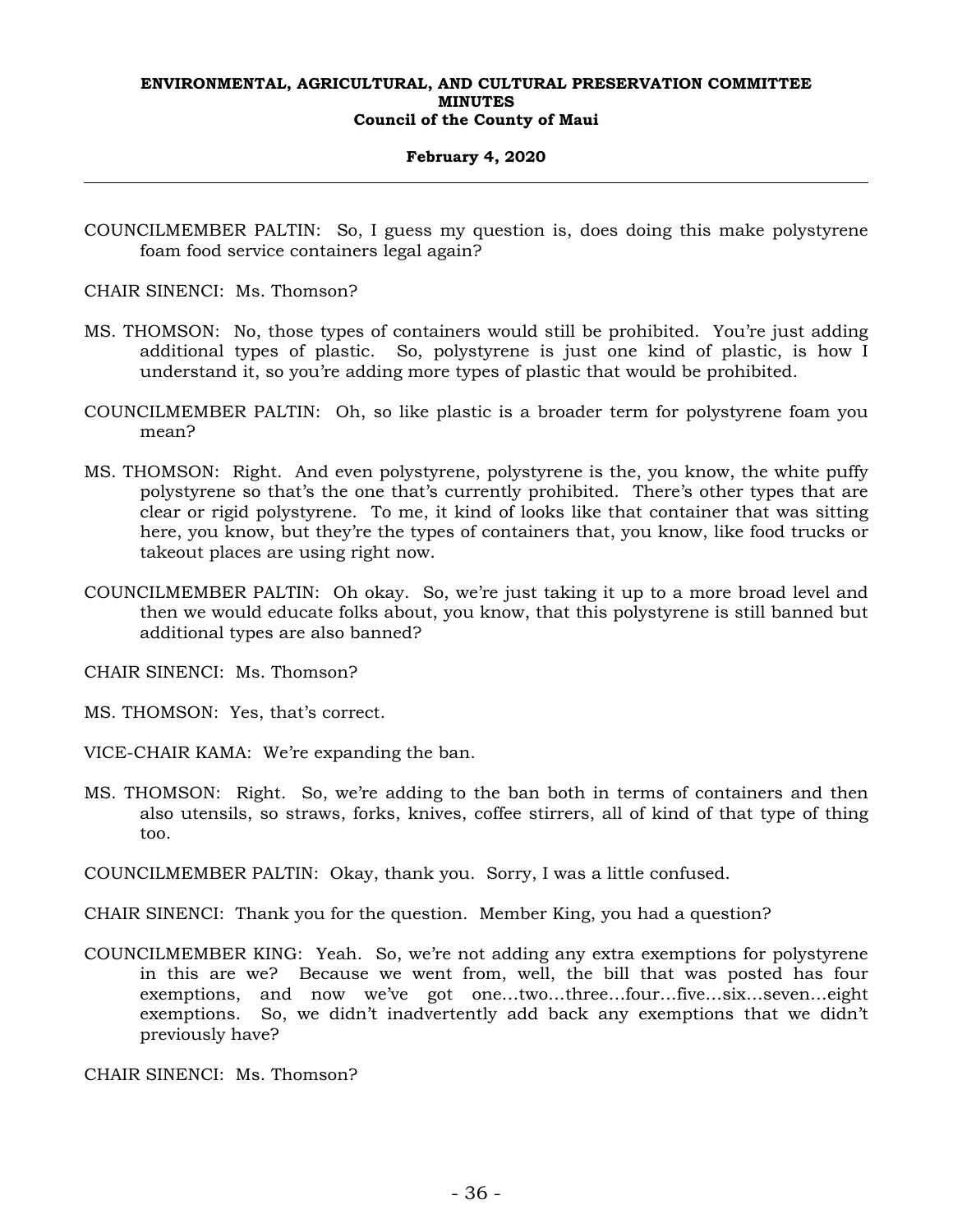## **February 4, 2020**

- MS. THOMSON: Thank you. And that's one of the things that as we take another pass through this bill, you know, provided that that's the Committee's direction is that we won't look at reversing any of the current prohibitions.
- COUNCILMEMBER KING: Okay great. Thank you.
- CHAIR SINENCI: Ms. Thomson, did the, it also include plastic plates and cups?
- MS. THOMSON: Yes, it does. So, if you take a look at the definition of food service containers, so it's a pretty long list. Let's see. I don't see it in there. Okay. Food service container in the current ordinance means all plates, trays, cups, bowls, cartons, and hinged or lidded containers, clam shells, on or in which any foods or beverages are placed or packaged or intended to be placed or packaged. So, that's…sorry, I didn't notice that that wasn't in this current draft. But that is, that would still be in the ordinance. So, you're talking about a broad category of them. One of the things that, you know, appreciate your input on is whether beverages such as like water bottles, soda bottles, whether those are, would be included. Honolulu's ordinance specifically excludes them so that may be a kind of large category of items that, you know, I don't know if you're ready or not, you know, to tackle that.

CHAIR SINENCI: Ms. Thomson, can you explain that, the water bottles?

- MS. THOMSON: So, with the definition of food service containers including beverage containers, if you prohibit plastic food containers, you're also prohibiting plastic beverage containers. One of the proposed exemptions is for prepackaged food and shelf-stable food but not including the polystyrene foam. So, that as I'm reading it would exclude, you know, anything packaged outside of the County basically. So, you know, we've kind of heard other people talking about chips and cookies and water and all of those, but I think one of the things that we're going to want to double check is what types of food are packaged within the County. And so, maybe, you know, work with that.
- CHAIR SINENCI: Thank you, Ms. Thomson. And also, on the bottom of Page 5 under H, disposable plastic straws may be used by…under Exemptions, used by or provided by persons with disabilities. So, this was for health reasons for hospitals that they…some of the elderly might still need of plastic straws or those types of…so that's the last exemption on Page 5. Is there any other questions about the bill? Member King?
- COUNCILMEMBER KING: Yeah. Well, I just wanted to thank Ms. Thomson for that last comment, because I think you do really need to look at, you know, exempting prepackaged things from outside the County, and if there are people in the County making those same products and they can't use plastic but then someone on the mainland gets to and makes their product cheaper and can outsell…I mean so we have to look at the local manufacturers and packagers and make sure that we're not putting them at a disadvantage. If it's not good for local people to put something in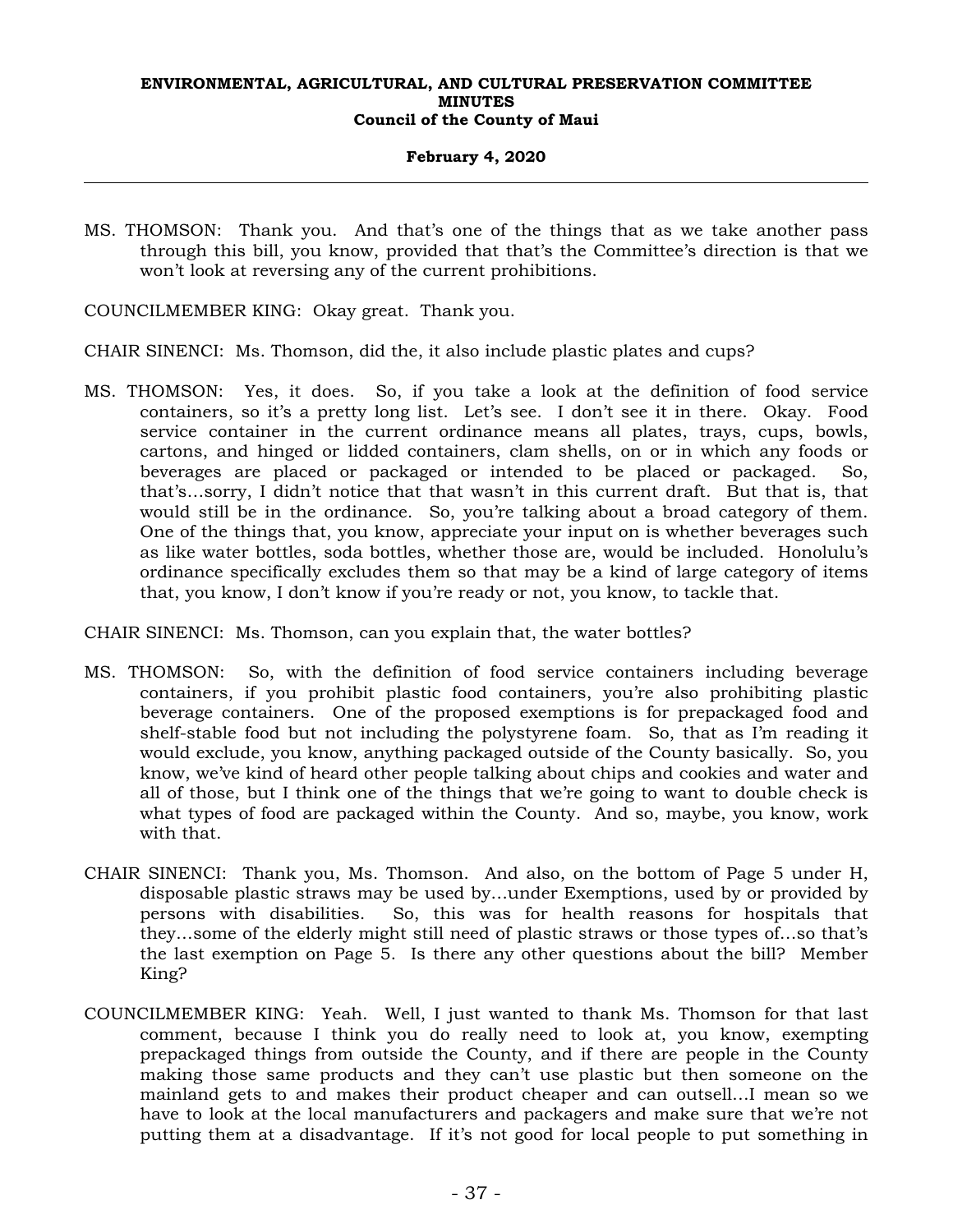## **February 4, 2020**

plastic, it shouldn't be good for someone from the mainland to put it in plastic either, so. So, anyway, I appreciate you looking at that issue carefully.

- CHAIR SINENCI: Thank you, Member King. Ms. Losano, did you get to review the bill that was handed out?
- MS. LOSANO: I did yeah. One thing I think that we had talked about at great length with the polystyrene ban was the foam coolers, and I really think that we should add this into the ban as well, because not, maybe not necessarily the packing peanuts 'cause that's a hard one but foam coolers is one of those things that always ends up in pieces on the beach. And now Igloo is making like those compostable coolers. I mean there's all sorts of programs, you know, and a lot of times, you know, it's tourists going to the store and they're like oh well, I can just buy the foam cooler and then, you know, whatever, they don't care as much as we care obviously. So, I think we really need to add that in because it's totally unnecessary. Even the hotels can come up with some sort of like, you know, a lending out system for actual real coolers for their guests that they can, you know, be responsible about. We don't need foam coolers. Okay, sorry.

CHAIR SINENCI: Member Paltin?

- MS. LOSANO: You know all about this.
- COUNCILMEMBER PALTIN: I support it and it would really make my day if we could also add foam boogies, 'cause, you know, those things are really single-use. I mean --
- MS. LOSANO: Yeah, the ones that…
- COUNCILMEMBER PALTIN: --they snap in half and then they just leave 'em down the beach, and you can buy like a real boogie or rent a boogie, but foam boogies are the worst. You know like after a swell comes in and there's like ten foam boogies at the rubbish can, and it's dangerous too. Like people think that they can surf like six-foot waves on a foam boogie and those are the worst. I would really appreciate if we're going to do foam coolers which I totally support, foam boogies need to make it in there.

CHAIR SINENCI: Ms. Thomson, would that be a challenge or…

MS. THOMSON: Well, for this particular ordinance we're just talking about food service containers and things. But one of the things that I told Kasie is that, you know, really what we need to do down the line is combine the plastic bag ban with, you know, so we're dealing with plastics basically in one kind of organized fashion. So, if you want to, it's really not that much…to my…to me it's not that much extra work to combine the plastic bag ordinance, because there are things that we've talked about changing in that ordinance and combine it with this one. And then add foam boogie boards in there. So, you know, that would, that kind of makes sense because you're dealing with plastics all as, you know, one section.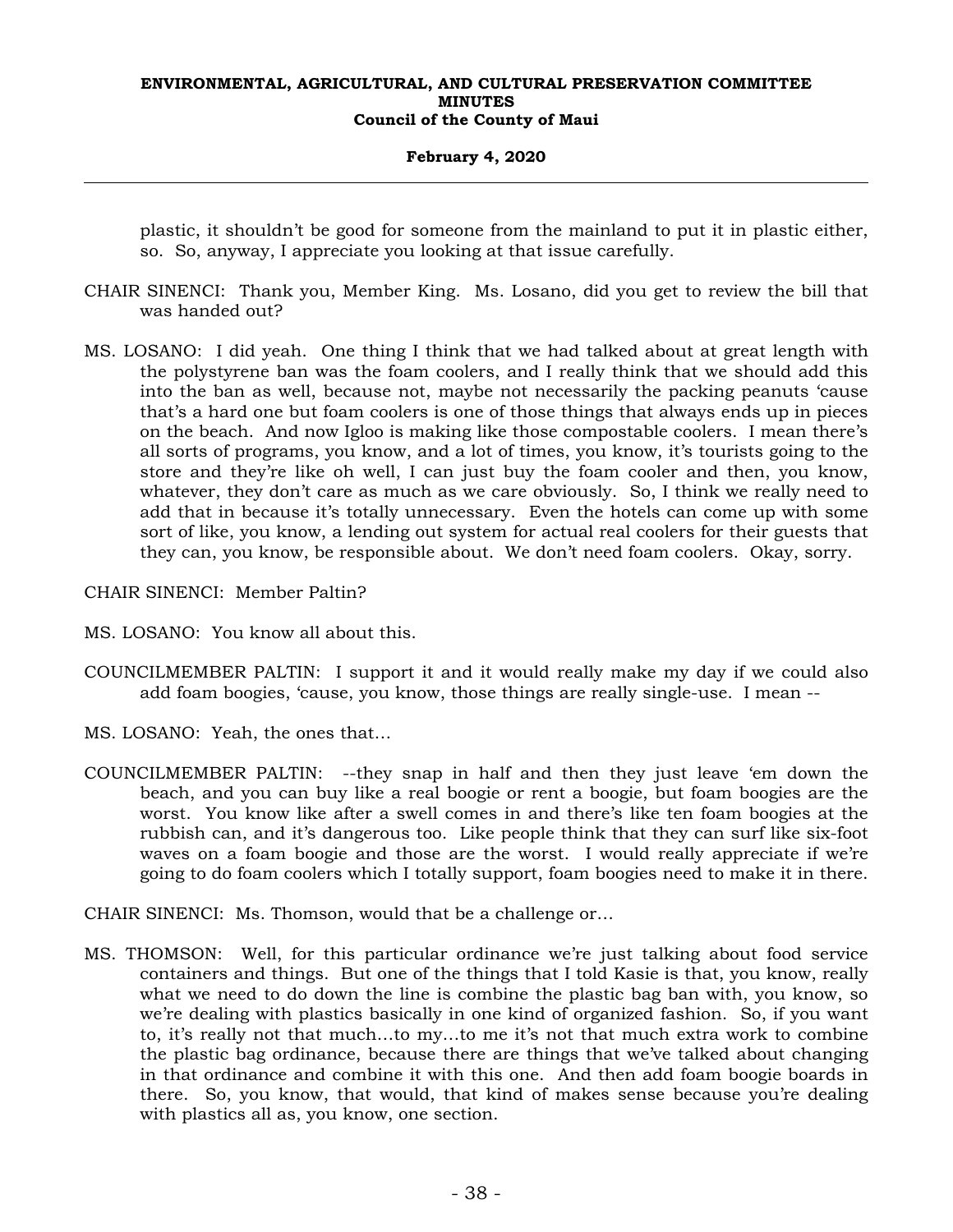## **February 4, 2020**

COUNCILMEMBER PALTIN: I'm telling you it's revolutionary. Those foam boogies are bad news. Like safety-wise, environmental-wise, they're horrible.

CHAIR SINENCI: And they cause a bad rash.

COUNCILMEMBER PALTIN: Yeah, that too. I mean soft top is okay but foam boogies no. It's like a single-use boogie board really.

MS. LOSANO: Yeah, it's distinctly different than like the ones…

COUNCILMEMBER PALTIN: Wavestorm's can, foam boogie no.

CHAIR SINENCI: Member King, you had a comment?

- COUNCILMEMBER KING: So, thank you. Yeah, just to follow up on that. Just while we're, we are focusing on the food service. So, basically what we're talking about if we all in agreement is removing the exemption B from, you know, just taking the polystyrene foam cooler and ice chest out of the exemption lists. If we take it out then it's banned?
- MS. THOMSON: Thank you. And we might make it explicit that it is prohibited, you know, so go ahead and…
- COUNCILMEMBER KING: So, put it into…take it out of the exemption then put it in somewhere else as a prohibited?

MS. THOMSON: Exactly.

COUNCILMEMBER KING: Okay.

CHAIR SINENCI: Okay. And then the Chair wanted to recognize Mr. Molina especially for his work previously in pioneering the plastic bag ban. So, Mr. Molina --

COUNCILMEMBER MOLINA: Thank you, Chair.

- CHAIR SINENCI: --you get to see where your work has been ahead of its time and now it's still continuing. So, Mr. Molina?
- COUNCILMEMBER MOLINA: Thank you for those accolades, Mr. Chairman. But, you know, in reality it was everybody pitching their heads together, you know, the, had the support from the Councilmembers at the time as well as, you know, people like Ms. Bonar and other environmental organizations that everyone collectively put their heads together. And, you know, it was the cutting edge, we were the first County to do it and then other counties followed suit. And we did like this have some resistance from the industry, the plastic industry as well, but you know what, it ended up being a real win-win situation for everybody. But, Chair, if you could offer me some guidance, we're working off the bill that's on the Granicus, yeah? The…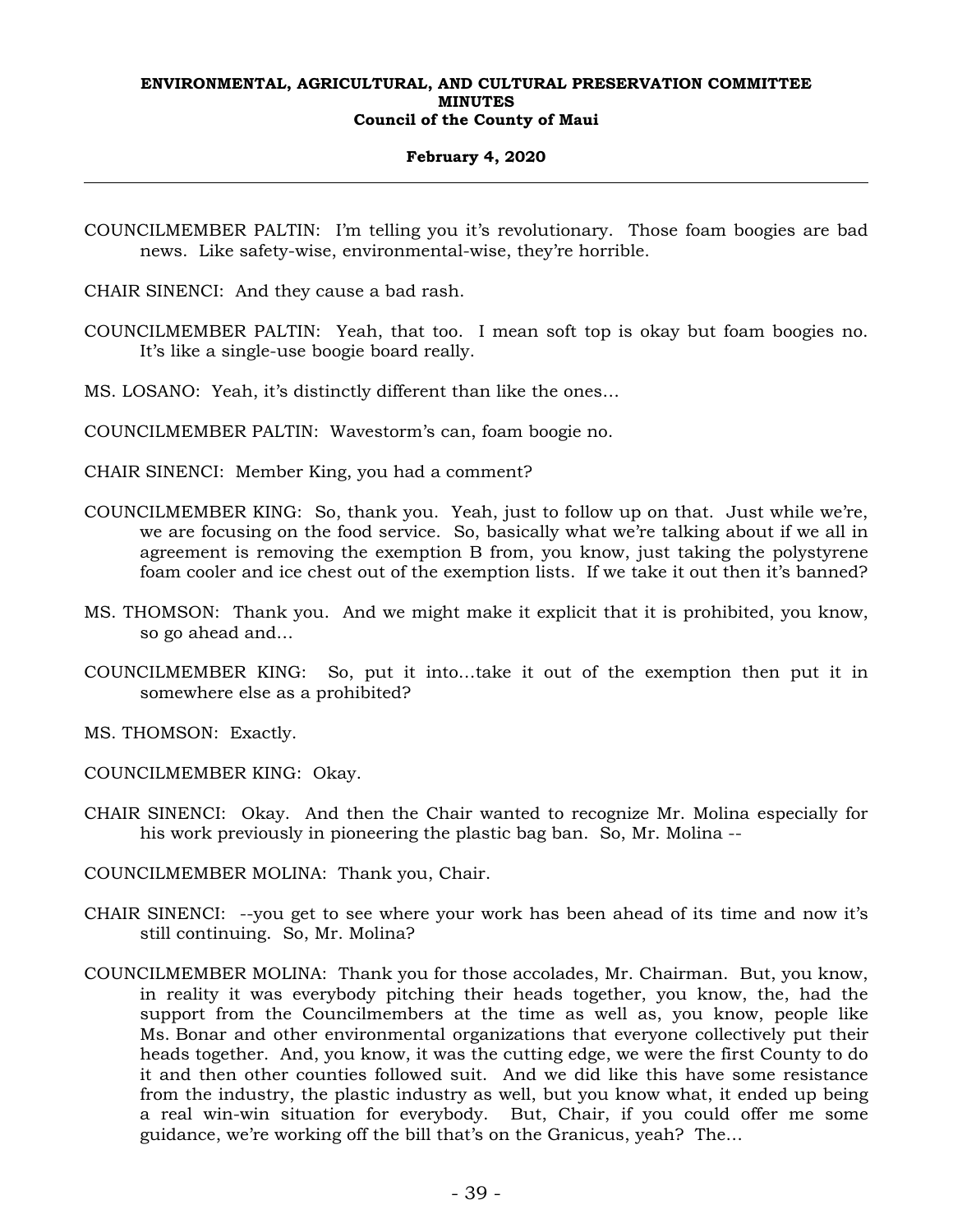## **February 4, 2020**

UNIDENTIFIED SPEAKER: Yeah.

- COUNCILMEMBER MOLINA: 'Cause I did have some questions. That's the, I guess I'm looking at Page 4, under Exemptions.
- CHAIR SINENCI: We're working on the one that was handed out.
- COUNCILMEMBER MOLINA: Okay, the one that's dated today's date?

CHAIR SINENCI: Yes.

COUNCILMEMBER MOLINA: Oh okay. Okay, all right. Okay, I guess my questions was related more to the Exemption section and if there's any potential…I guess related to the packaging. So, I guess on the one we're working off on, off of today, maybe that's letter D because on the other bill I was looking at number two. But my question is, there's no conflict with the polystyrene issue right? With regards to prepackaged, because the polystyrene ban restricts use of polystyrene for prepackaged food. So, is there a conflict or not?

## CHAIR SINENCI: Ms. Thomson?

- MS. THOMSON: Thank you. And good eye, that was one of the concerns that I had with the initial version of the bill that is establishing a whole new chapter. I thought that there were portions of it that did conflict or were confusing, you know, in terms of what's a plastic food service container versus what's a polystyrene, you know, they're kind of intermingled. So, that in terms of continuing to prohibit polystyrene foam containers in prepackaged food, it's under G. And so, we're going to…I'm understanding we'll change that to include, so prepackaged food and shelf-stable food, not including polystyrene foam prepackaged food.
- COUNCILMEMBER MOLINA: Okay, thank you. And then one more question, Chair, a follow-up for moving down to the, for the significant hardship which is in letter number…letter I think E. Letter E, yeah, related to packaging. Is that…what is the definition of hardship in this case? Is hardship considered like a financial or inability to find proper foodware containers?

CHAIR SINENCI: Ms. Thomson?

COUNCILMEMBER MOLINA: And if you could just help me understand what hardship, how hardship is defined as it relates to this.

CHAIR SINENCI: Oh, Ms. Farnsworth, go ahead.

MS. FARNSWORTH: Thank you. In the process of developing the administrative rules, we developed the criteria for that, for polystyrene, so I think we would do that as well for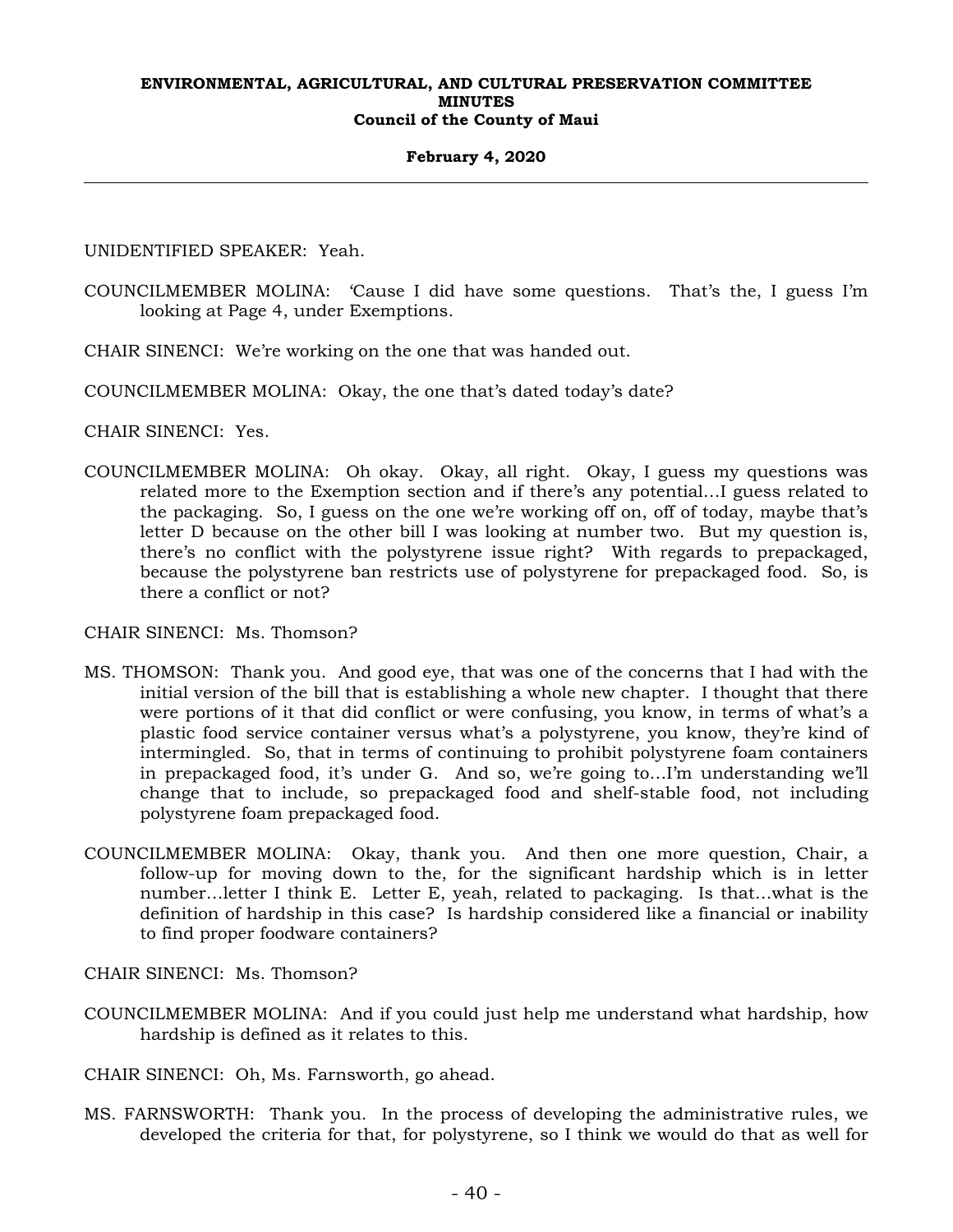## **February 4, 2020**

this. So, we would dig more deeply into it and currently we ask…no one's actually requested an exemption for financial hardship yet, but we do have a form and we do have a process for it. So, we would I think replicate that. And basically they have to fill out why, what have they tried, how much of a hardship is it, you know, kind of to quantify it for…

- COUNCILMEMBER MOLINA: So, ultimately it's probably more like at the discretion of the Director --
- MS. FARNSWORTH: Correct, yes.
- COUNCILMEMBER MOLINA: --who shall make that assessment?
- MS. FARNSWORTH: Yes, yes.
- COUNCILMEMBER MOLINA: Okay. All right, thank you. Thank you, Chair.
- CHAIR SINENCI: Thank you, Mr. Molina. Ms. Farnsworth, did you have any comments on the bill that was handed out?
- MS. FARNSWORTH: Yes, I did. Thank you. Well, most of it was covered and I really appreciate the foam cooler one 'cause I agree with that. And so, one thing that is…I really think is very important is to…in terms of waste reduction is to include a provision that anything, whether it's plastic or not must be provided by request only. That can reduce the usage of these by up to 80 percent before they even give it out. So, this is widely supported by the industry and, you know, those supporters of the bill across the board to just only provide it either, you know, by self-service or by request only. And so, we would want to add that into the prohibitions, at the bottom of the prohibitions, Section 20.26.040, we would want to add in some language and we have some that we could propose for that. Otherwise, I'm quite pleased. I think it covers a lot. There's a few details that could be massaged, but I think that is my main comment is that we should really be offering these by request only.

CHAIR SINENCI: Thank you, Ms. Farnsworth.

COUNCILMEMBER KING: Chair?

CHAIR SINENCI: Member King?

- COUNCILMEMBER KING: Thank you, Chair. So, versus, so what you're saying is versus outright banning them we should allow people…
- MS. FARNSWORTH: Chair?

COUNCILMEMBER KING: 'Cause right now it says --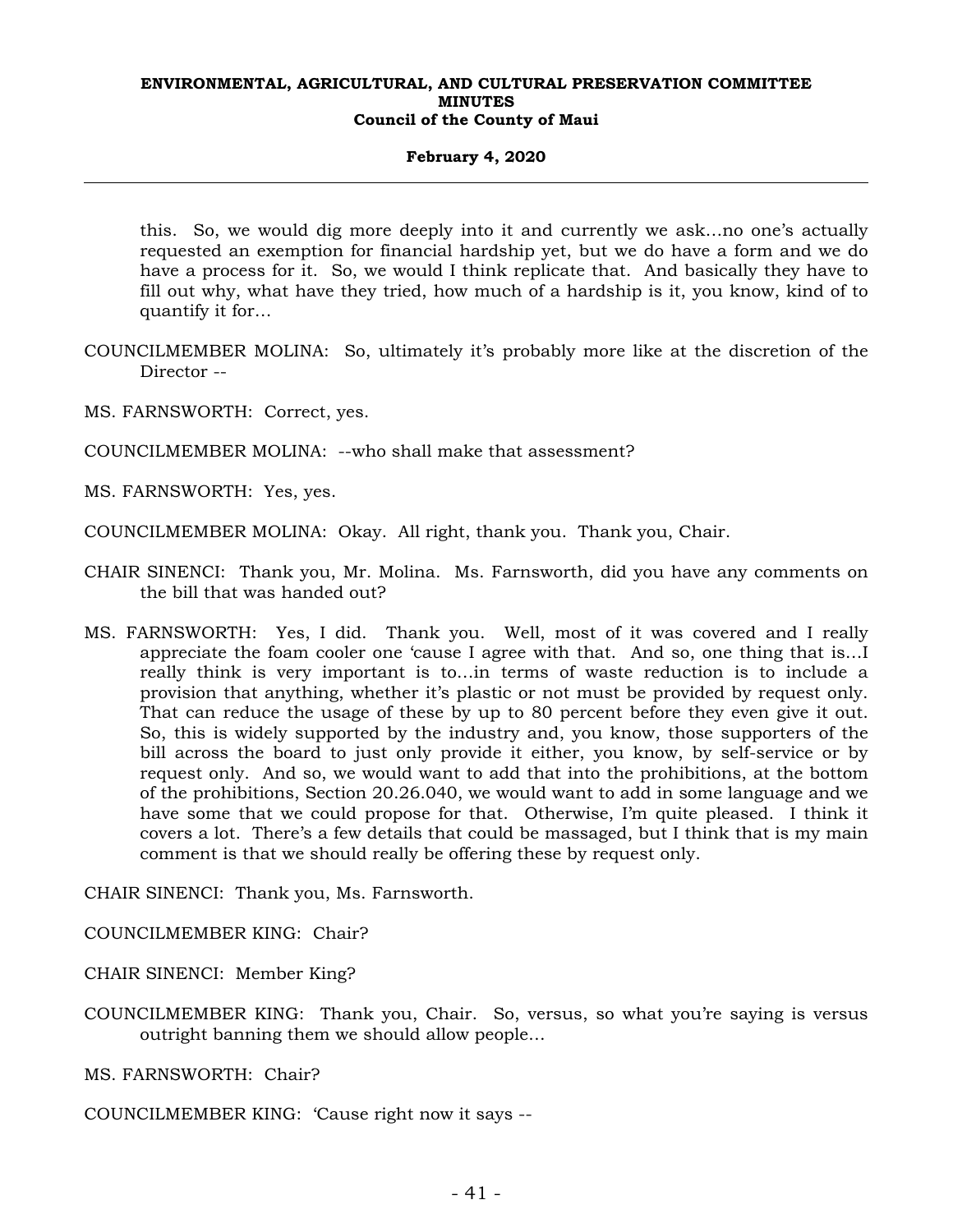#### **February 4, 2020**

CHAIR SINENCI: Ms. Farnsworth?

- COUNCILMEMBER KING: --it will not be sold, used, or provided or offer for sale or sold in the County but what you're saying unless it's requested or…
- MS. FARNSWORTH: So, no, it's definitely not in lieu of a ban. It's in addition to the ban which is that we...you can't...it mostly applies to utensils and straws. So, you know, usually a lot of times you'll get your plate lunch and then they'll put it…they'll give you all the utensils right along with it or they'll put a straw in your smoothie without you asking. And so, this would provide for you have to ask for a straw or you have to ask for utensils and all of those would be non-plastic.
- COUNCILMEMBER KING: Oh okay. So, you're saying even…okay, this bans all the plastic, so even the --

MS. FARNSWORTH: Yes.

- COUNCILMEMBER KING: --replacement --
- MS. FARNSWORTH: Yes.
- COUNCILMEMBER KING: --to that plastic --
- MS. FARNSWORTH: Yeah.
- COUNCILMEMBER KING: --would on request only?
- MS. FARNSWORTH: Yes. And just not automatically providing that without somebody actually wanting it, especially since we're promoting that you bring your own, all of those things. So, we would promote bringing your own first and then if you need one, you would ask for it.
- COUNCILMEMBER KING: Okay. And I just would like to suggest too that you…because we do that with, we started doing that with water when there's a water shortage, right, because then, you know, you go to California you have to ask for water, it just, they don't bring it automatically. So, if we could put it in context of the fact that these are all items that are made with resources now, because even our wood or metal or whatever they're made of for the multiple use are still precious resources and so we're trying to conserve our resources by making that by request only. Okay. Thank you.
- CHAIR SINENCI: Thank you, Member King. Member Kama, did you have any questions for the panel?
- VICE-CHAIR KAMA: I was thinking about something and I can't remember what it was though, but I had something but I can't remember. When I do, I'll let you know.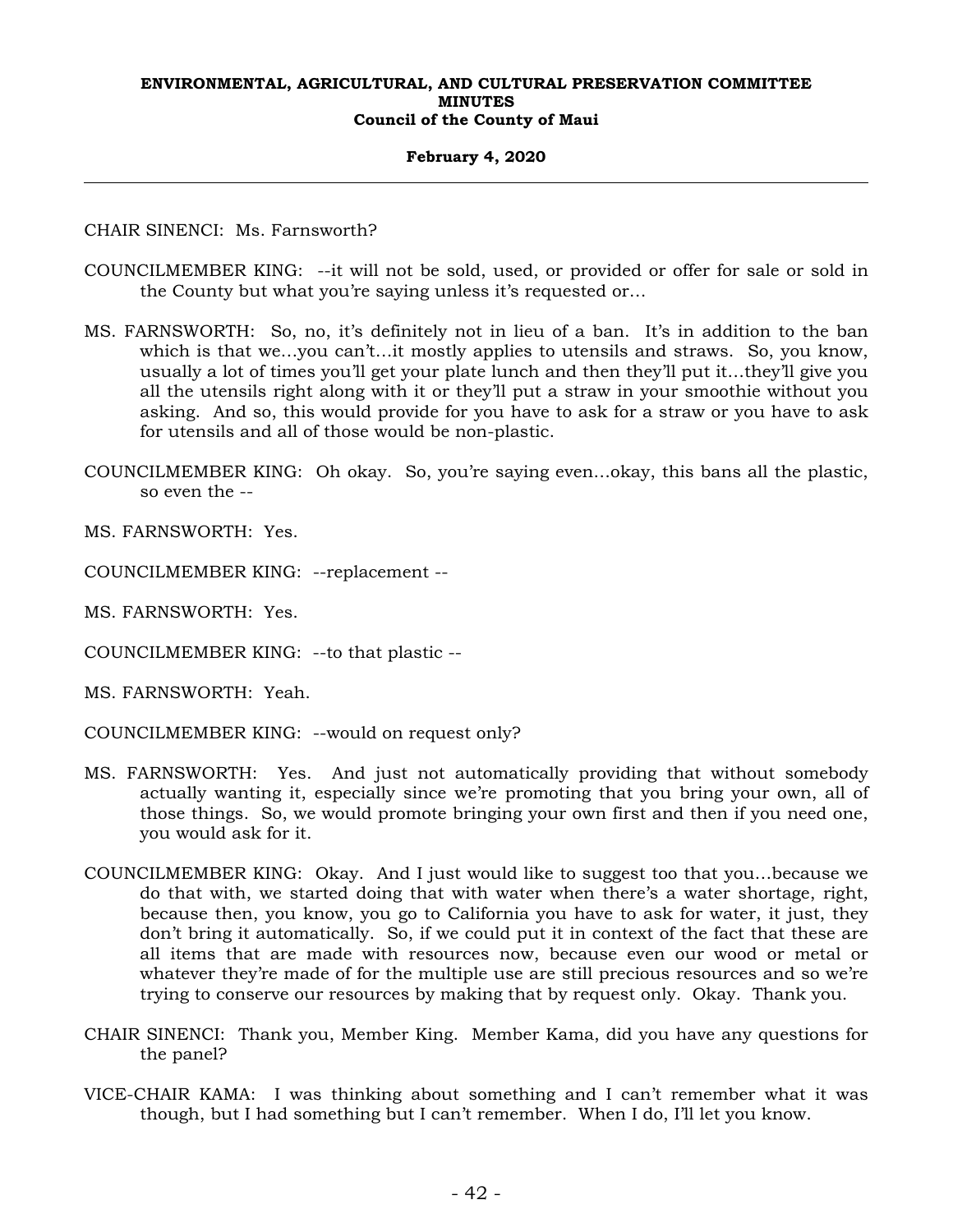#### **February 4, 2020**

- CHAIR SINENCI: Okay. There was a question from Ms. Losano about the…well, Ms. Farnsworth, you mentioned that the DOE was going to ask for exemptions for schools on Oahu. Did you want to respond, Ms. Losano?
- MS. LOSANO: Hello? Sorry. There's no light on mines. Oh, right here. Okay. I'm new here. She…I don't want to throw them under the bus, because I, you know, I really like them, they've had a lot of really good initiatives. But they mentioned that and I responded you guys have some time right, like we have time to figure this out, there's things, like there's things that we can do that, you know, all…let's not panic yet. But they did mention it, it was mentioned, and I think we need to do everything that we can to kind of facilitate a smooth transition without them having to go there, 'cause that is really what it's directed towards in a lot of ways. But I did, I remember something that I think you said that I think is really pertinent regarding the drive-throughs.

VICE-CHAIR KAMA: I remember, yeah.

MS. LOSANO: Yeah. Regarding the drive-through because I think that when we're doing all the education and I don't know if all of the drive-throughs were, you know, spoken to in regard, regarding the Styrofoam ban, but I think in this case with having to make the mandatory request thing happen, the drive-throughs are definitely something that we need to add to the list of educational material. And I know that there's actually a national network of signage and educational campaigns that I'm personally a part of for all of these ordinances that kind of streamline everything and make it a lot easier so that each county doesn't have to reinvent the wheel every time we pass something. So, there's, you know, there's like this coalition that's forming right now that is making all of this collateral across the board.

UNIDENTIFIED SPEAKER: *. . .(inaudible). . .*

MS. LOSANO: The international…is it the national one?

UNIDENTIFIED SPEAKER: *. . .(inaudible). . .*

MS. LOSANO: From Hawaii?

UNIDENTIFIED SPEAKER: Yeah.

MS. LOSANO: Yeah, there's one actually that's national now that, yeah, it's all going to be part of, hopefully, the same thing so we don't have to do more work than we need to. Anyway, that was, I thought that was a really good point, yeah.

CHAIR SINENCI: Okay, Ms. Thomson, you wanted to respond?

MS. THOMSON: Thank you. Just one quick thing, I will check before we bring this matter up again regarding the County's ability to prohibit these items in State facilities. So,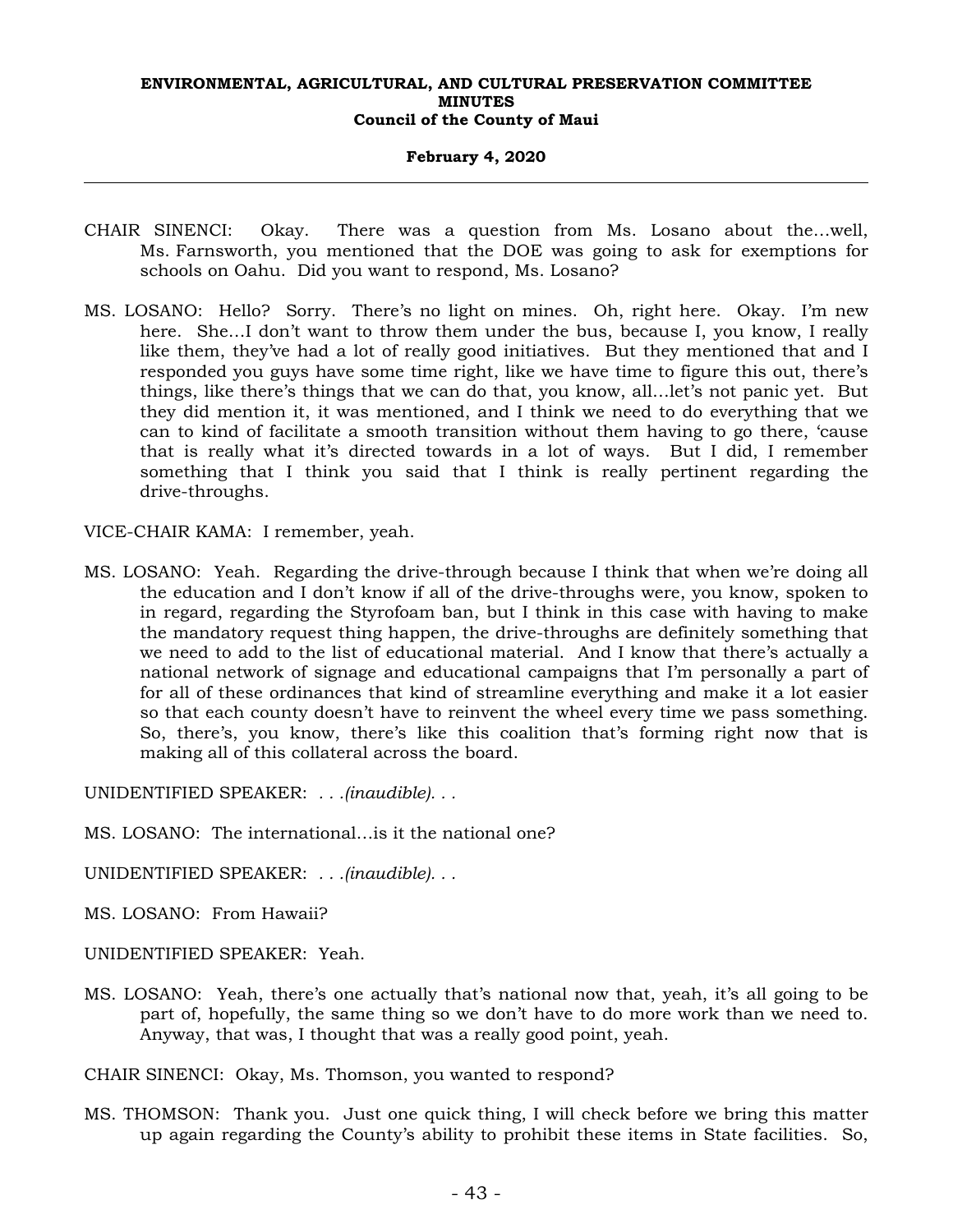#### **February 4, 2020**

I'll have that information for you, you know, before we move forward so that you know whether the ban will apply or will not. If it does not apply then that could maybe one of the things that you suggest in your legislative package that they look at, you know, prohibiting these items that are being prohibited across the counties.

CHAIR SINENCI: Okay, thank you.

- COUNCILMEMBER KING: Chair, can I just follow up with that?
- CHAIR SINENCI: Member King?
- COUNCILMEMBER KING: So, are we able to prohibit the Styrofoam, like the clam shells in the State, the little State kiosks where they sell food and any other State cafeterias or food service places?
- CHAIR SINENCI: Ms. Thomson?
- MS. THOMSON: Thank you. I know that that topic came up when we were going through the polystyrene foam ban, and my memory is that we cannot, you know, prohibit on, you know, schools from using polystyrene. But it's a two-year-old memory so I do want to check it and make sure that that's correct.
- COUNCILMEMBER KING: Okay. I haven't seen any…well, I haven't been in the, a school for a little while since I haven't had kids there, but I haven't seen any Styrofoam in any of the, you know, the State-run snack shops or whatever. So, I don't know if that's just because they don't use 'em or because they…because it's banned or because they're looking at our ban in, for our County facilities and maybe they have a conscious. So, maybe we can find out why…maybe…Ms. Farnsworth, do you know?
- MS. FARNSWORTH: Chair?
- CHAIR SINENCI: Ms. Farnsworth?
- MS. FARNSWORTH: We…I would gander a guess that it's because the distributors do not provide them so they can't get them locally.
- COUNCILMEMBER KING: Okay. So, that could be the same with the plastic, if we, we're banning them from coming in then there's no place to get them and then…
- MS. FARNSWORTH: Or also they'd have to go out, far outside to get that type of product. Yeah.

COUNCILMEMBER KING: Okay, thank you.

CHAIR SINENCI: Thank you, Member King. Did we answer your question, Member Kama?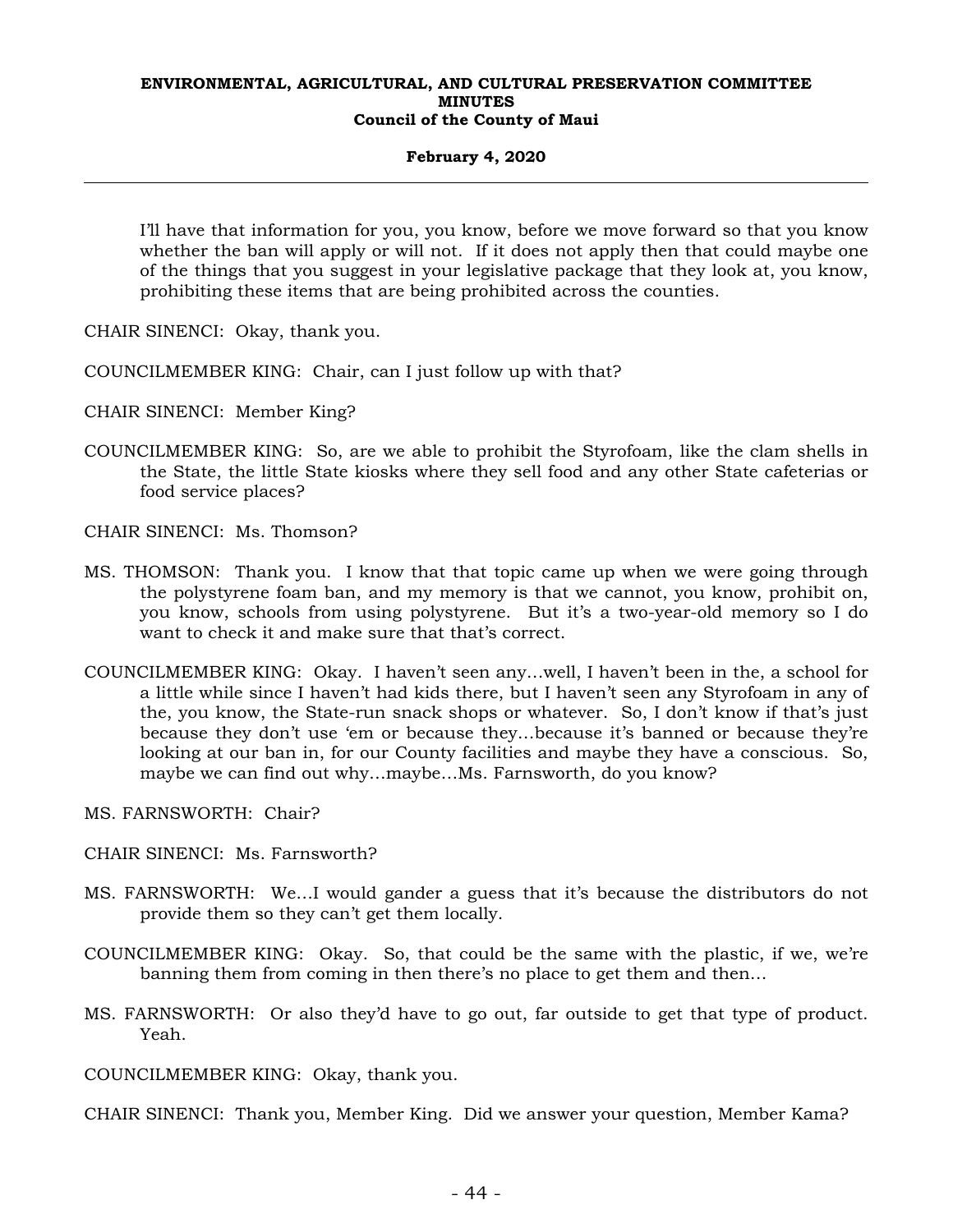## **February 4, 2020**

- VICE-CHAIR KAMA: Well, no, I was going to…I wanted to make another comment about the drive-throughs. I mean I assume that when I go through a drive-through and I order something that I don't have to ask for the straw, but now I'm going to have to ask for the straw if I wanted one as I drive through. So, will drive-throughs have, be able to have something that says you must request this if you want it, because it will not automatically…I mean --
- MS. LOSANO: Signage, yeah.
- VICE-CHAIR KAMA: --will they have something like that?
- MS. LOSANO: Yeah, they would definitely signage. It would be very clear. Nobody is going to have to think too hard about this, it'll be like…we don't want this to be like terribly inconvenient, but yeah, there'll be probably signage like before, you know, at every drive-through like, yeah. And it will just be, remember to ask for your straw. It'll probably be some like funky little picture and, you know.
- COUNCILMEMBER KING: Or how about remember to bring your straw 'cause you can give all of us one of those little packets that you have, right? We'll have it on us in our car.

CHAIR SINENCI: Ms. Farnsworth?

- MS. FARNSWORTH: I believe in the language that we have, D, food provider would be able to ask if you want it, to say do you want a straw with that, do you want utensils with that? So, and something about to the affirmative answer that yes, you want it. So, they would probably implement that practice at the drive-through. Or both, put signage or both, yeah.
- MS. THOMSON: *. . .(inaudible). . .*
- CHAIR SINENCI: Okay, Ms. Thomson?
- MS. THOMSON: Thank you. One of the questions that we had is, in terms of the effective date, to give, you know, the, to give the food providers sufficient time to use up their supplies and also to get the education, you know, out there so that it's, you know, not a shock. So, is a year, does that seem reasonable or a year and a half, so that we can draft that in?

## CHAIR SINENCI: Ms. Farnsworth?

MS. FARNSWORTH: I would recommend implementation or effective date January 1, 2022. That will give us more time, the, our Department more time to get the businesses ready. This is going to be more comprehensive than the polystyrene so we want to make sure everybody is ready. It might seem like a longer…it is a longer time, but I think it'll help the Department and the businesses to get onboard and make it a more smooth transition.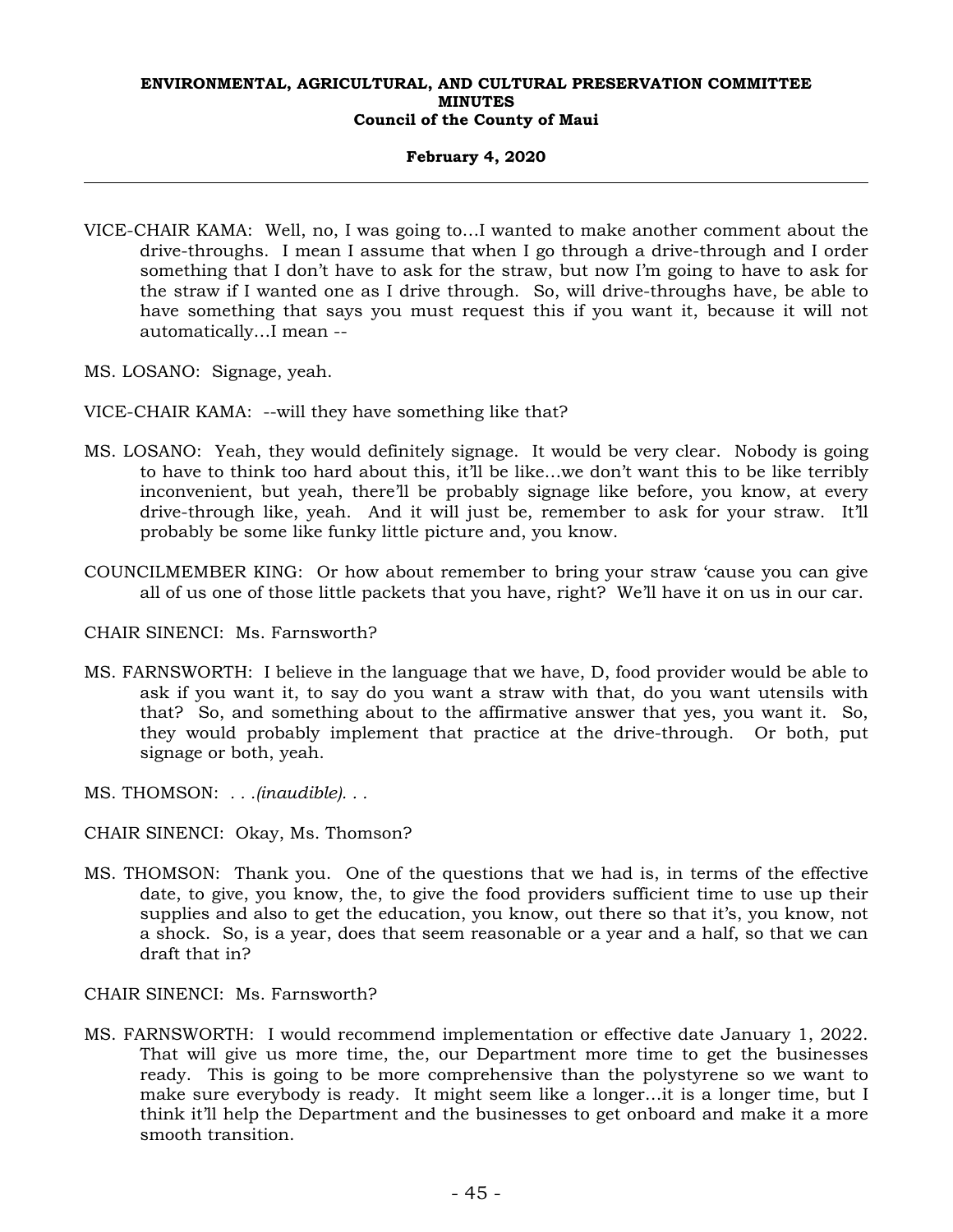#### **February 4, 2020**

CHAIR SINENCI: Thank you, Ms. Farnsworth. Mr. Molina, you had some comments?

COUNCILMEMBER MOLINA: Yeah, thank you, Chair. If I could add some historical analysis regarding the plastic bags and its implementation. I recall we passed the plastic bag legislation around the summer of 2008, and in the implementation of the law it went into effect January  $1^{st}$  of 2011. And I know there was a big promo from the Department with a BYOB promo and so I recall it happening in January of 2011. So, that was roughly maybe two-and-a-half years that we gave the businesses if I'm correct, so just wanted to throw that out there. So, but yeah, I can see the point, you need to give the businesses time --

CHAIR SINENCI: Thank you.

- COUNCILMEMBER MOLINA: --to exhaust their existing supplies.
- CHAIR SINENCI: Member King?
- COUNCILMEMBER KING: Yeah, I understand about giving the businesses time, I just think that we do it as soon as possible and, you know, I would like to see maybe a year and a half, 'cause I think we're moving in that direction already. There's already a lot of restaurants that have done away with plastic straws and, you know, that will ask you before you giving you plastic utensils. But, you know, if we're serious about, you know, we talk about this in terms of climate action, you know, if we're serious that we're in an emergency then we've got to translate that urgency to the general public. And giving too long a leeway, you know, I mean I don't even believe that it's practical to look at 100 percent renewable's by 2045, because I think we're going to be underwater in a lot of areas in 2045 and it's going to be too late. So, but anyway just, you know, just to consider that we are in a climate emergency, we want to move quickly or at some point if we keep pushing things out, it's not going to be significant and meaningful, in my opinion.

CHAIR SINENCI: Thank you, Member King.

- VICE-CHAIR KAMA: Last question.
- CHAIR SINENCI: Member Kama?
- VICE-CHAIR KAMA: So, where would the ban on plastic prescription containers fall under? They don't?

CHAIR SINENCI: I believe that would be an exemption under letter H. Ms. Thomson?

MS. FARNSWORTH: I'm not sure that would be included in this at all because it's not food per se.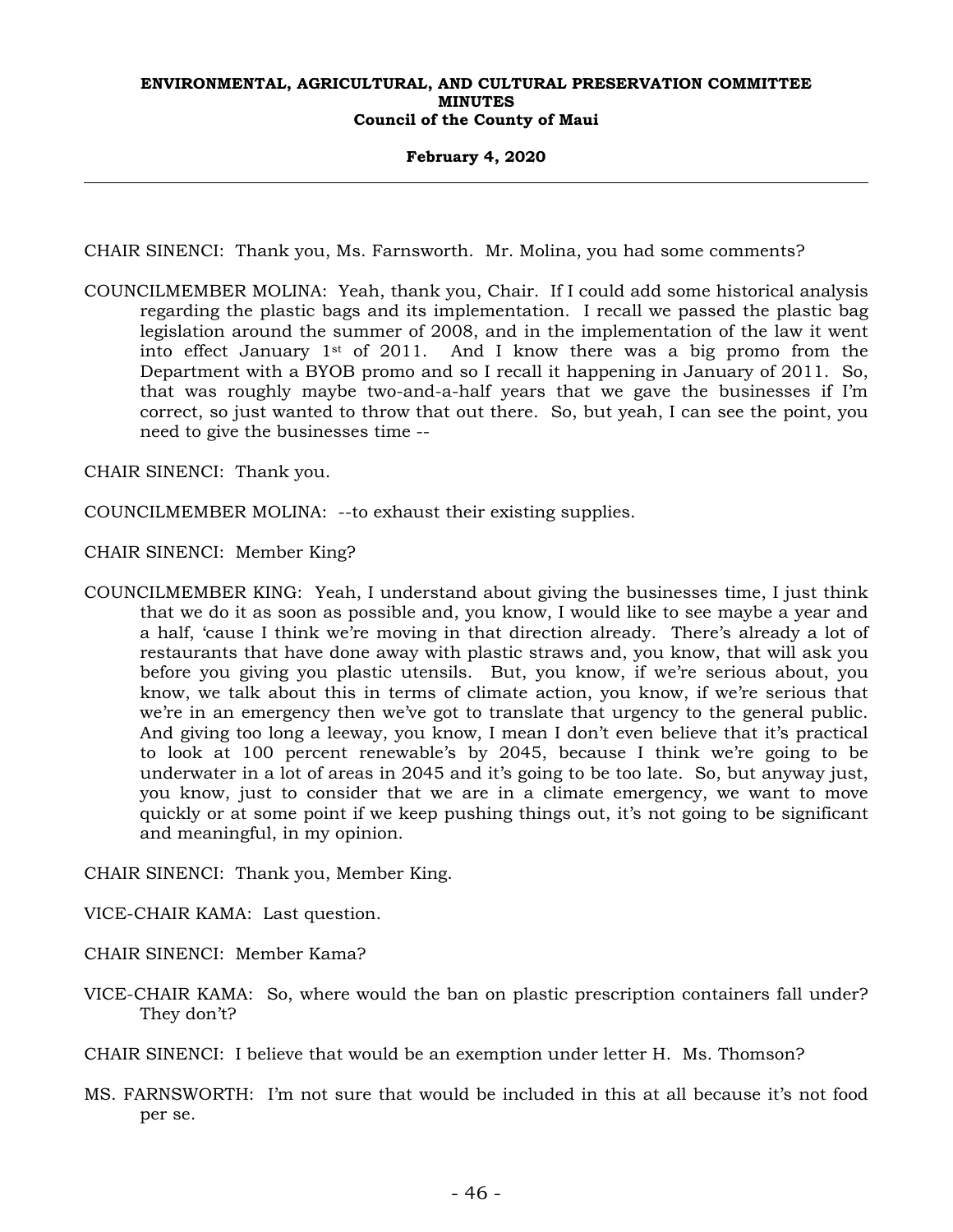## **February 4, 2020**

- VICE-CHAIR KAMA: No, I want that to fall under the same category that the boogie boards fall under.
- MS. FARNSWORTH: Oh, oh, oh. Well, perhaps that's something we could take a look at as we are combining and expanding these. Oh.

CHAIR SINENCI: Go ahead.

- MS. FARNSWORTH: Mr. Chair.
- CHAIR SINENCI: Ms. Farnsworth? Okay. Mr. Nakagawa, did you want to chime in?
- MR. NAKAGAWA: Oh, oh no, Chair. I was just going to say that, yeah, I don't think medical plastic containers is pertinent to this addition to our polystyrene kind of with the single-use.

UNIDENTIFIED SPEAKER: *. . .(inaudible). . .*

- MR. NAKAGAWA: Yeah. So, maybe in the future, you know, yeah. And I think overall once again I think as we take these steps, these necessary steps but as we continue along, I think the culture will change anyway. You know what I mean? Like, kind of like, I mean, I'm not a smoker so sorry if you're a smoker. But like smoking, I mean it was a no-brainer before, right, everybody smoked, they smoked in buildings, and now it's looked upon like hmm, he's a smoker now. You know what I mean like it's more of a culturally change and I think it's the same will come with the waste. I mean as we slowly move toward it and educate and do that kind of stuff, I think everybody will naturally have their bags, naturally have their own utensils, you know what I mean, that kind of stuff. So, we already have our flasks now, I mean, you know what I mean, that only took what, less than five years, right? I mean so I think eventually everybody will. So, but I think we do need and, you know, Member King is right, I mean I guess like, you know, it's, affects climate, that kind of stuff, but I think on the flip end, if we don't give the time then we only run into problems. We all know that right, when we try to implement new things right, and so.
- CHAIR SINENCI: Thank you, Mr. Nakagawa, for your comments. I did…looking at Honolulu City Council's Bill 40 in Section 6 it says this ordinance generally takes effect on January 1<sup>st</sup> of 2021, provided that certain sections and revised ordinances of Honolulu as enacted in Section 4 shall take effect on January 1, 2022. So, I guess my question would be are their…well, that was some of the challenges of creating a new bill that would have had conflicts with the polystyrofoam [*sic*] bill. So, now that we've just expanded that bill to include more plastics and we've just broadened it now to include more of the foodware. So, maybe that can be a discussion for when we'd like this to take in effect. Right now with the bill, Section 4, the ordinance takes effect one year after its approval, so we can have that discussion on when we want to have the ordinance takes place. Yeah. Ms. Sugimura?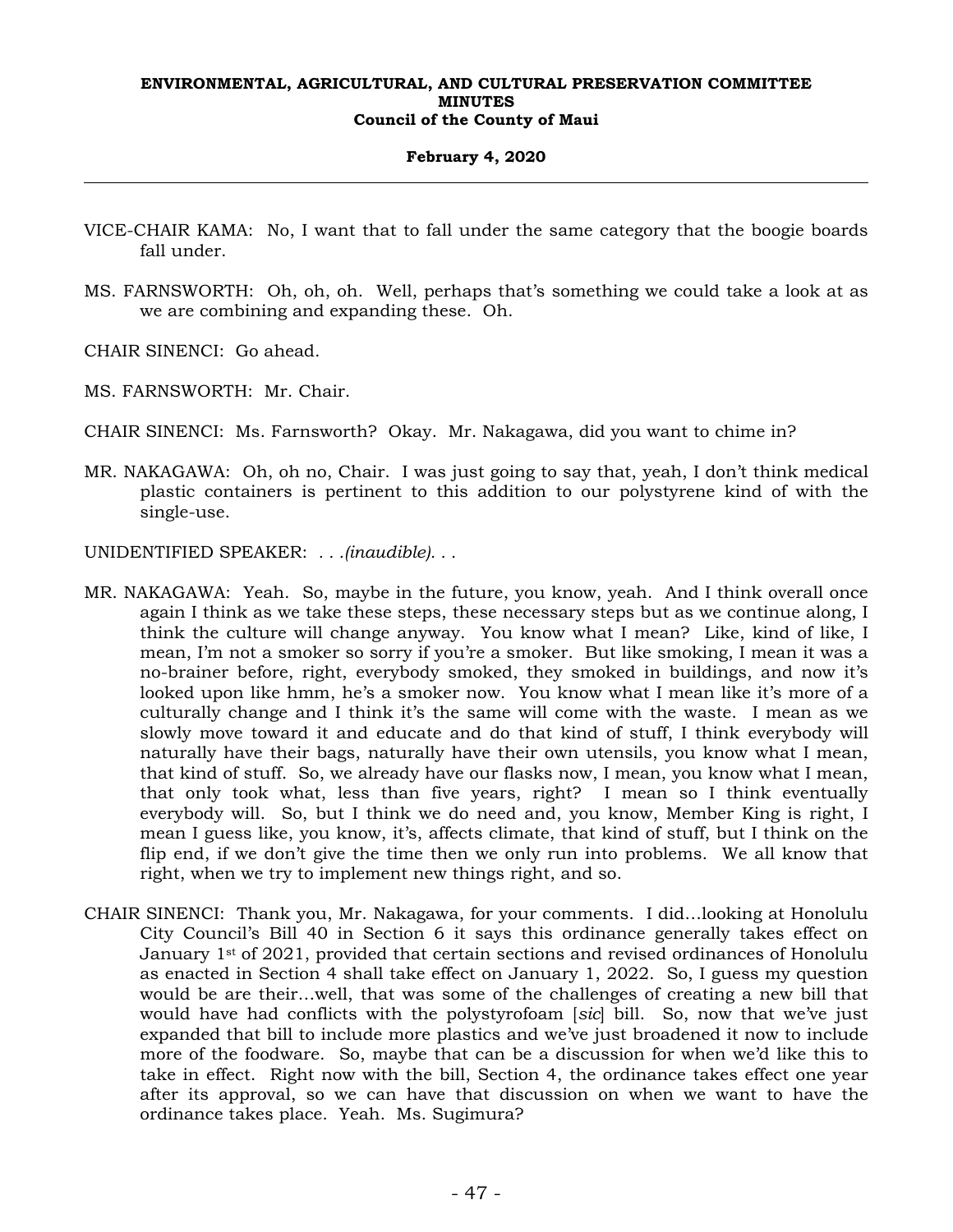#### **February 4, 2020**

COUNCILMEMBER SUGIMURA: Yeah. So, this is great and the lingering thought that I have for the Department is we do wonderful things like this, we still have that whole pile of the single-use bags. That was a great example, you know, as a prop of the effect. So, what does the…this you can do in my department, I mean my Committee meetings, but what does the Department need to get us to be, you know, to be more efficient I guess with the waste that we're creating? 'Cause we're still going to have waste of some kind, and we can't do H-Power, I think we don't have enough waste to do what Honolulu does. But where do we need to go in that direction for your next steps?

## CHAIR SINENCI: Mr. Nakagawa?

MR. NAKAGAWA: Yes, Chair. Yeah, I think we kind of touched on this a little in our last year's with infrastructure, when Alice Lee was in there, and she wanted an overall. And I think, I mean…and quite honestly I think it, you know, in our presentation then the future goal was this zero waste and what would it take to get there, right? It's kind of a crystal ball for me. I mean Gretchen guys they might know a little bit more 'cause they know…they're engulfed in it. But we do have our Integrated Solid Waste Management Plan, and I think one of the testifiers was talking about how all of this combined has to be integrated into like an overall waste management, and that's true. I mean I think that, you know, we already started the, that Integrated Solid Waste Management Plan, the update. We're formalizing the scope of work and should begin shortly, and that takes, according to Tamara last one took like almost 2 years, right, around 18 months to 2 years. And so, when we figure that out, figure out update, what the technologies are out there and figure out, you know, kind of what is the best financially feasible plan for us as Maui, as a community here then we can kind of from there figure out, you know, what are the resources we need, what is the manpower, what is the capital investments that we want to put in. Do we, you know, and kind of what's out there. I mean I guess Tamara and I we talked about this yesterday and trying to figure out, you know, we don't know what holds in the future either, right, as far as technologies and as far as emerging technologies. I mean what if something magically can happen that helps us, you know, with this waste. But as Tamara pointed out to me yesterday, it's kind of like but it shouldn't be looked at as a fuel source, right, I mean 'cause you still need fuel, fossil fuel to kind of make this waste which then goes to that fuel source, you know what I mean? So, it's kind of, it's got to be looped around somehow. So, hopefully with this Integrated Solid Waste Management Plan kind of wrapping up is, that'll give us a little more clarity on how we can deal with waste overall in general for the community, yeah, with all the different waste, whether it's municipal solid waste, green waste, all of the different types of waste streams that come to us, yeah.

CHAIR SINENCI: Mahalo, Mr. Nakagawa. Ms. Chen, did you have anything to add?

MS. CHEN: Not at this time. Thanks, Chair.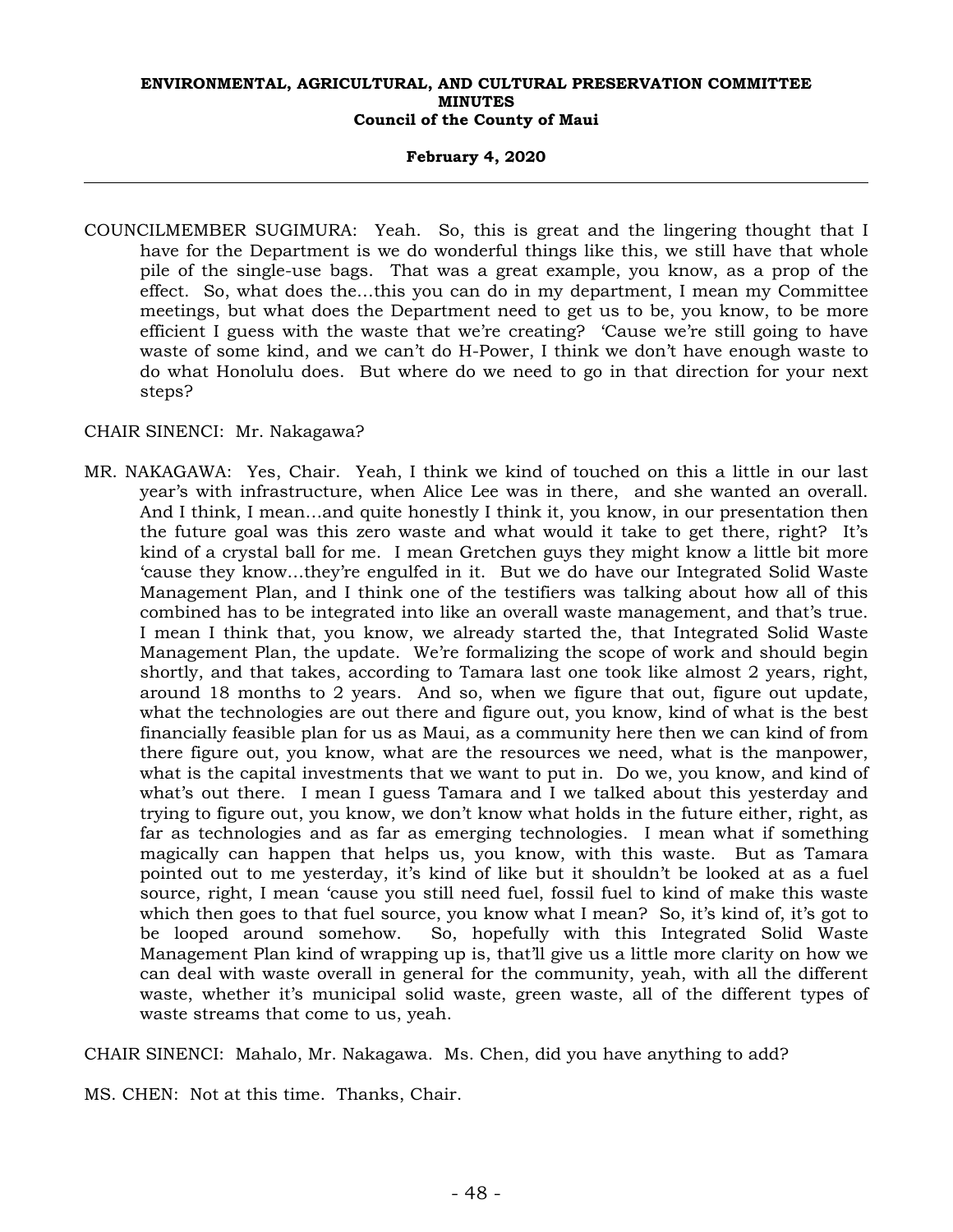## **February 4, 2020**

- CHAIR SINENCI: Thank you. Okay, Members, so I think we've heard all of your comments and the Staff has recorded all of your input. Like I said, this was the larger, deeper discussion of the bill. And again because we had enlarged, you know, kind of expanded on the original bill and we didn't actually agendize that bill. So, at our next meeting on February 18th, then we'll go ahead and make the necessary amendments and then we can go from there on the  $18<sup>th</sup>$ . Is there any other questions or additions that we want to make, comments? Member Paltin?
- COUNCILMEMBER PALTIN: I just had a question, is…so you're going to make the changes that we talked about today and then post it on Granicus and then we read it before we come in?

CHAIR SINENCI: Correct.

COUNCILMEMBER PALTIN: Okay, sorry.

CHAIR SINENCI: Yeah.

COUNCILMEMBER PALTIN: Thanks, just clarifying.

CHAIR SINENCI: Yeah. Thank you, Member Paltin. Okay. So, Members, so, if there are no objections, the Chair will defer this item.

## **COUNCILMEMBERS VOICED NO OBJECTIONS.** (Excused ALL)

## **ACTION: DEFER PENDING FURTHER DISCUSSION.**

CHAIR SINENCI: Okay. Thank you. And we wanted to thank Ms. Losano and all of our testifiers today that came. Our departments, mahalo for coming, and all of our testifiers that provided some really good insight into this issue and for all of the hard work that they've been doing out in the community, helping to educate our County, as far as single-use plastics. So, thank you, Members. This concludes today's Environmental, Agricultural, and Cultural Preservation Committee meeting. Thank you very much. This February 4th meeting of the EACP is now adjourned. . . .*(gavel)*. . .

## **ADJOURN: 4:03 p.m.**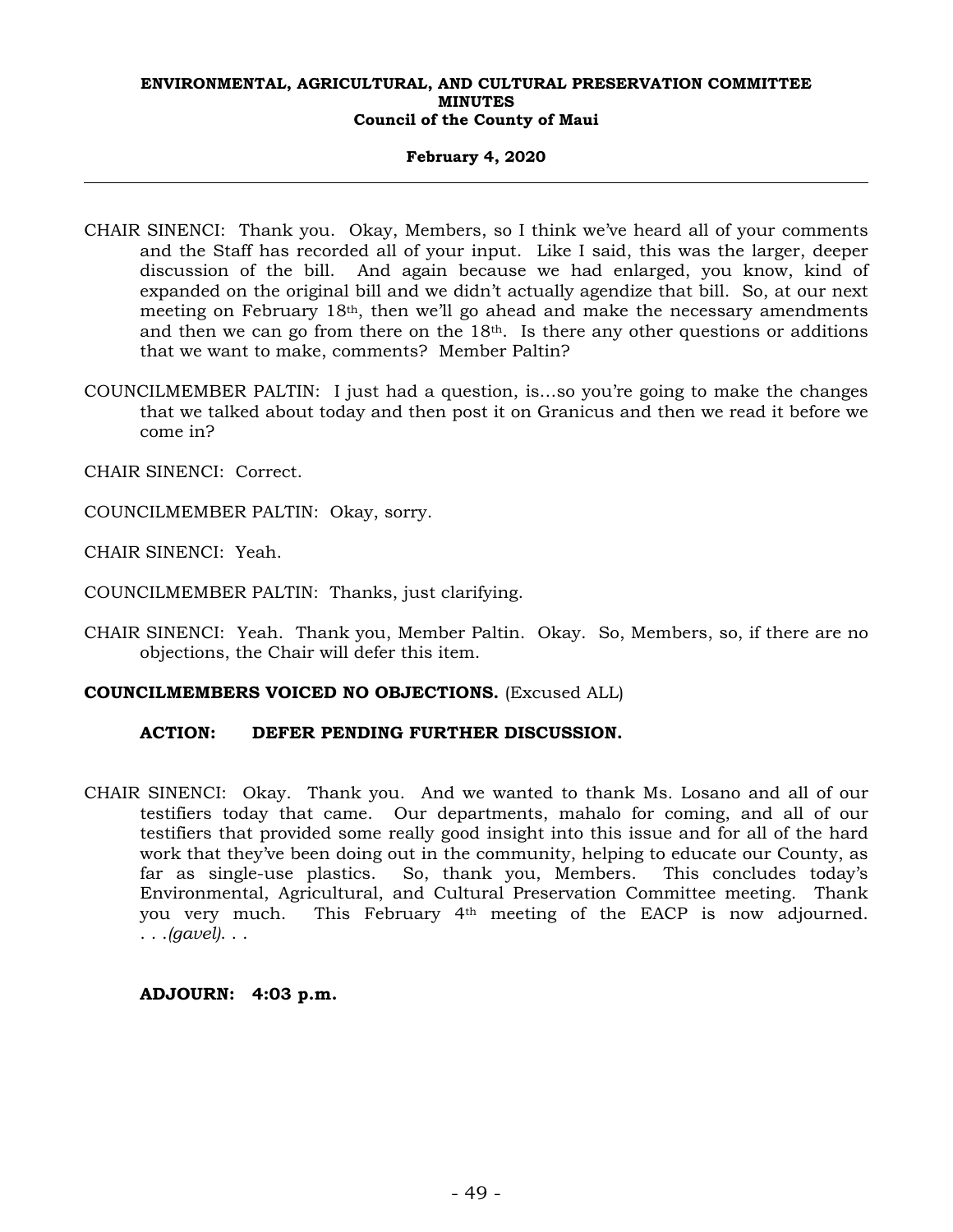February 4, 2020

APPROVED:

SHANE M. SINENCI, Chair Environmental, Agricultural, and Cultural Preservation Committee

eacp:min:200204:ds Transcribed by: Daniel Schoenbeck